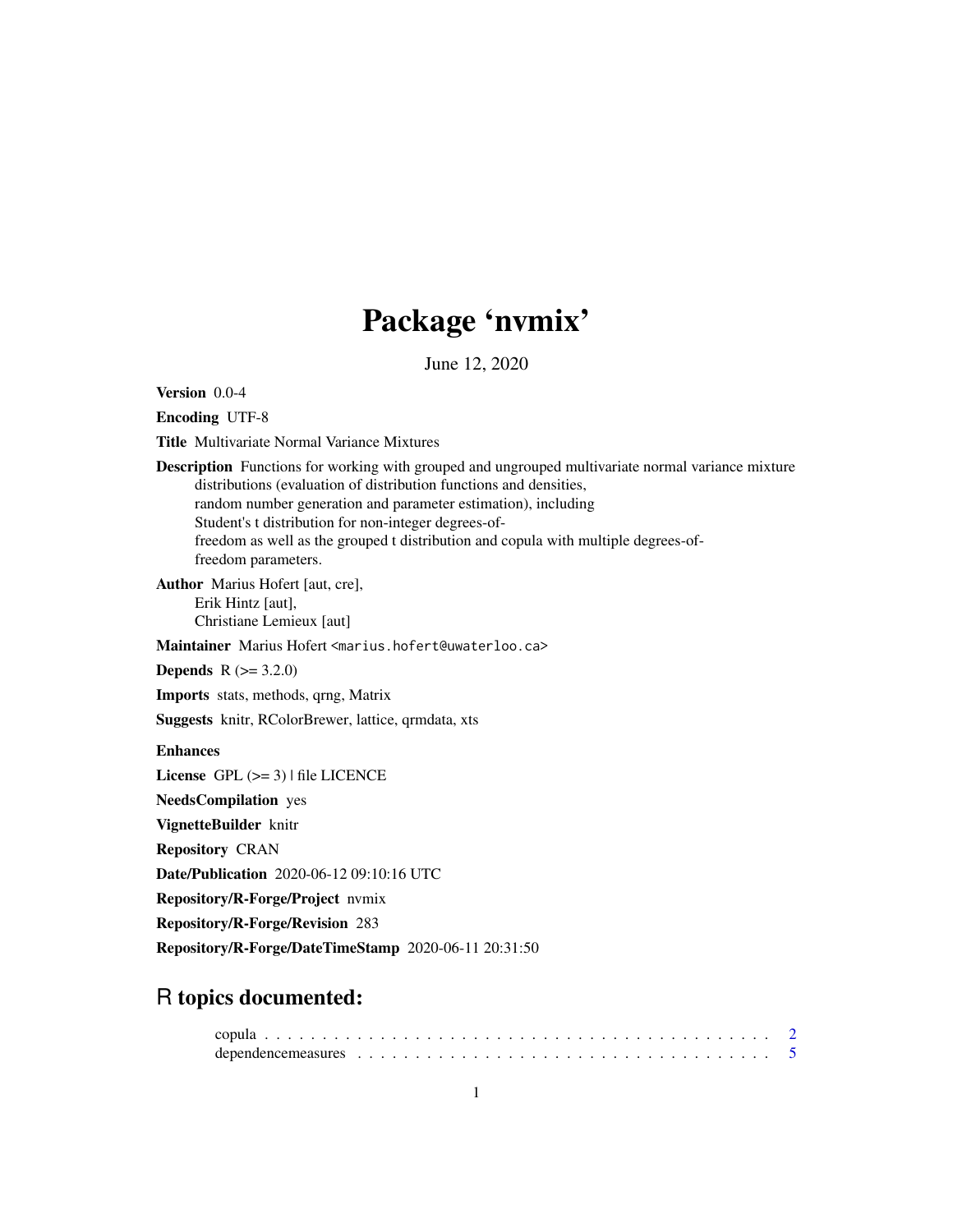#### <span id="page-1-0"></span> $2<sub>2</sub>$  copula

| Index |  |
|-------|--|
|       |  |
|       |  |
|       |  |
|       |  |
|       |  |
|       |  |
|       |  |
|       |  |
|       |  |
|       |  |
|       |  |
|       |  |
|       |  |

copula *Functionalities for Normal Variance Mixture Copulas*

#### <span id="page-1-1"></span>Description

Evaluate the density / distribution function of normal variance mixture copulas (including Student *t* and normal copula) and generate vectors of random variates from normal variance mixture copulas.

### Usage

```
dnvmixcopula(u, qmix, scale = diag(d), factor = NULL, control = list(),
             verbose = FALSE, log = FALSE, ...pnvmixcopula(upper, lower = matrix(0, nrow = n, ncol = d), qmix, scale = diag(d),
             control = list(), verbose = FALSE, ...)rnvmixcopula(n, qmix, scale = diag(2), factor = NULL,
             method = c("PRNG", "sobol", "ghalton"), skip = <math>0</math>,control = list(), verbose = FALSE, ...)dstudentcopula(u, df, scale = diag(d), log = FALSE, verbose = TRUE)pStudentcopula(upper, lower = matrix(0, nrow = n, ncol = d), df, scale = diag(d),
               control = list(), verbose = TRUE)
rStudentcopula(n, df, scale = diag(2), method = c("PRNG", "sobol", "ghalton"),skip = \theta)
pgStudentcopula(upper, lower = matrix(\theta, nrow = n, ncol = d), groupings = 1:d,
                df, scale = diag(d), control = list(), verbose = TRUE)
dgStudentcopula(u, groupings = 1:d, df, scale = diag(d), scale.inv = NULL,
                control = list(), verbose = TRUE, log = FALSE)rgStudentcopula(n, groupings = 1:d, df, scale = diag(2), factor = NULL,
                method = c("PRNG", "sobol", "ghalton"), skip = <math>0</math>)
```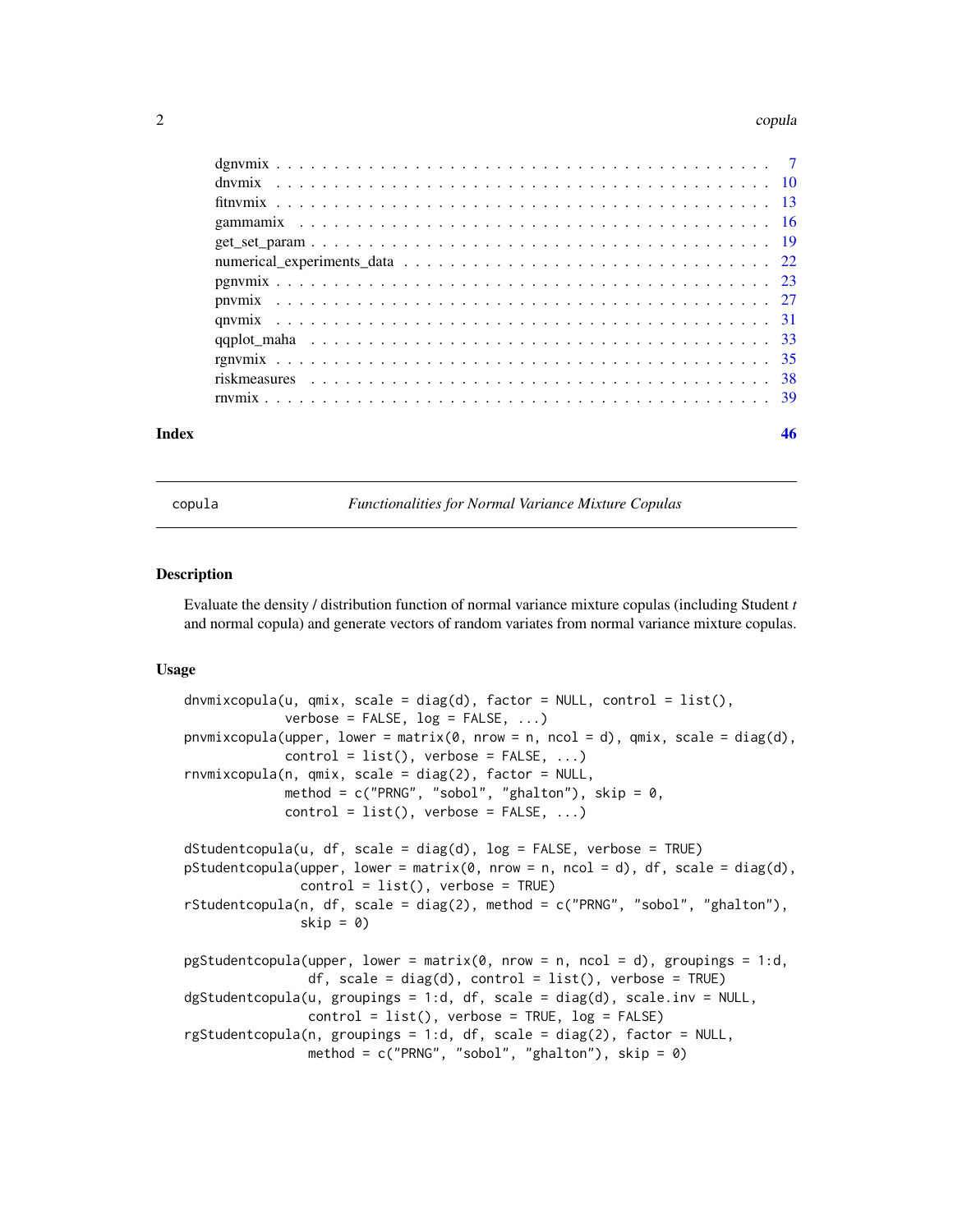#### <span id="page-2-0"></span>copula 23

# Arguments

| u            | $(n, d)$ -matrix of evaluation points. Have to be in $(0, 1)$ .                                                                                                                                                                                                                                                                                                                                                                                                                                                                                               |
|--------------|---------------------------------------------------------------------------------------------------------------------------------------------------------------------------------------------------------------------------------------------------------------------------------------------------------------------------------------------------------------------------------------------------------------------------------------------------------------------------------------------------------------------------------------------------------------|
| upper, lower | $(n, d)$ -matrix of upper/lower evaluation limits. Have to be in $(0, 1)$ .                                                                                                                                                                                                                                                                                                                                                                                                                                                                                   |
| n            | sample size $n$ (positive integer).                                                                                                                                                                                                                                                                                                                                                                                                                                                                                                                           |
| qmix         | specification of the mixing variable $W$ ; see pnvmix() for the ungrouped and<br>$pgnvmix()$ for the grouped case.                                                                                                                                                                                                                                                                                                                                                                                                                                            |
| groupings    | see $pgnvmix()$ .                                                                                                                                                                                                                                                                                                                                                                                                                                                                                                                                             |
| df           | positive degress of freedom; can also be Inf in which case the copula is inter-<br>preted as the Gaussian copula.                                                                                                                                                                                                                                                                                                                                                                                                                                             |
| scale        | scale matrix (a covariance matrix entering the distribution as a parameter) of di-<br>mension $(d, d)$ (defaults to $d = 2$ ); this equals the covariance matrix of a random<br>vector following the specified normal variance mixture distribution divided by<br>the expecation of the mixing variable $W$ if and only if the former exists. Note<br>that scale must be positive definite; sampling from singular ungrouped normal<br>variance mixtures can be achieved by providing factor.                                                                 |
| scale.inv    | inverse of scale; if not provided, computed via solve(scale).                                                                                                                                                                                                                                                                                                                                                                                                                                                                                                 |
| factor       | $(d, k)$ -matrix such that factor %*% t(factor) equals scale; the non-square<br>case $k \neq d$ can be used to sample from singular normal variance mixtures.<br>For dnvmixcopula(), this has to be a square matrix. Note that this notation<br>coincides with McNeil et al. (2015, Chapter 6). If not provided, factor is<br>internally determined via chol() (and multiplied from the right to an $(n, k)$ -<br>matrix of independent standard normals to obtain a sample from a multivariate<br>normal with zero mean vector and covariance matrix scale). |
| method       | see $rnvmix()$ .                                                                                                                                                                                                                                                                                                                                                                                                                                                                                                                                              |
| skip         | see $rnvmix()$ .                                                                                                                                                                                                                                                                                                                                                                                                                                                                                                                                              |
| control      | list specifying algorithm specific parameters; see get_set_param().                                                                                                                                                                                                                                                                                                                                                                                                                                                                                           |
| verbose      | logical indicating whether a warning is given if the required precision abstol<br>has not been reached.                                                                                                                                                                                                                                                                                                                                                                                                                                                       |
| log          | logical indicating whether the logarithmic density is to be computed.                                                                                                                                                                                                                                                                                                                                                                                                                                                                                         |
| $\cdots$     | additional arguments (for example, parameters) passed to the underlying mixing<br>distribution when rmix or qmix is a character string or function.                                                                                                                                                                                                                                                                                                                                                                                                           |

# Details

Functionalities for normal variance mixture copulas provided here essentially call [pnvmix\(](#page-26-1)), [dnvmix\(](#page-9-1)) and  $rnvmix()$  $rnvmix()$  as well as  $qnvmix()$  $qnvmix()$ , see their documentations for more details.

We remark that computing normal variance mixtures is a challenging task; evaluating normal variance mixture copulas additionally requires the approximation of a univariate quantile function so that for large dimensions and sample sizes, these procedures can be fairly slow. As there are approximations on many levels, reported error estimates for the copula versions of pnvmix() and dnvmix() can be flawed.

The functions  $\lceil d/p/r \rceil$ Studentcopula() are user-friendly wrappers for  $\lceil d/p/r \rceil$ nvmixcopula(,qmix = "inverse.gamma"), designed for the imporant case of a t copula with degrees-of-freedom df.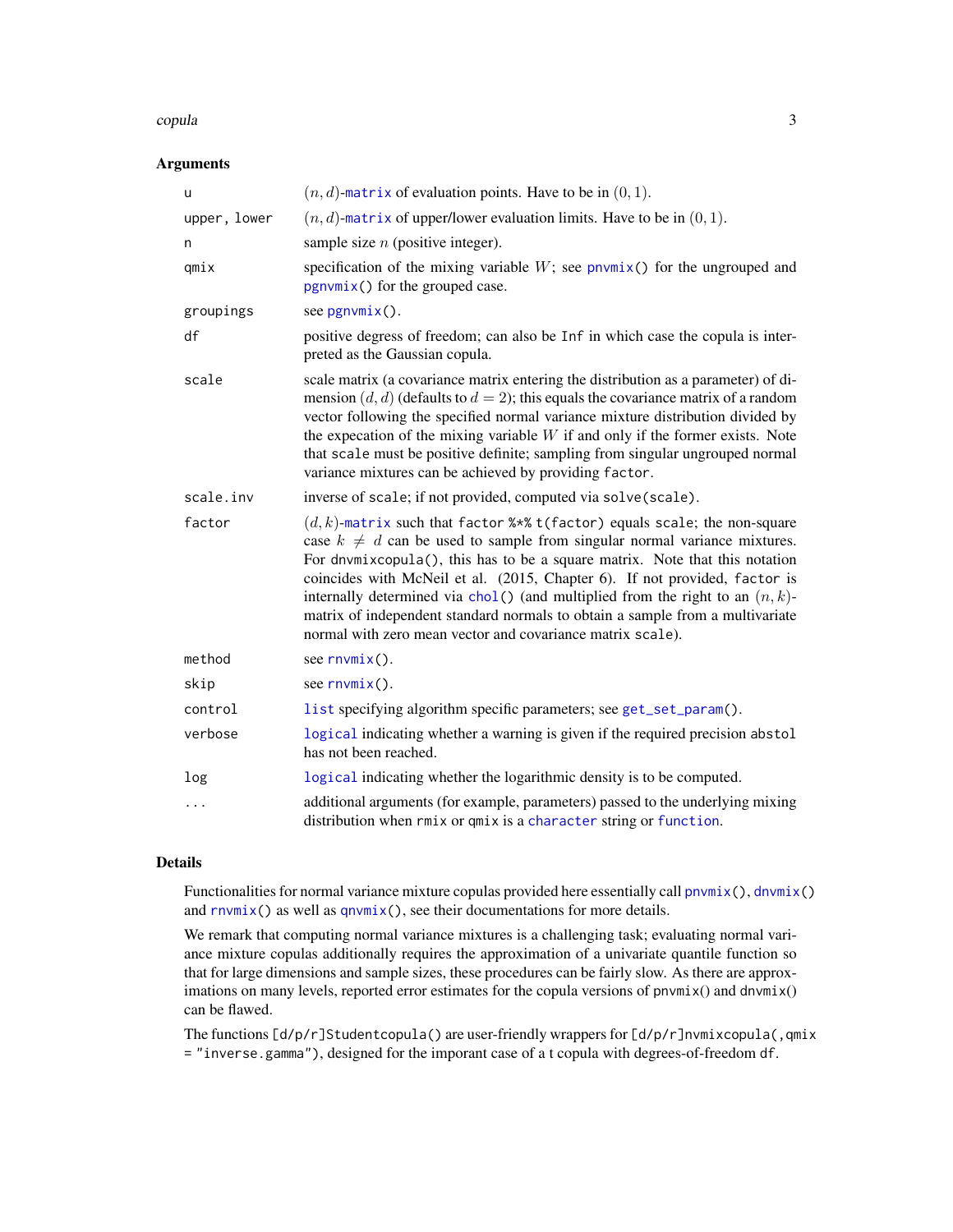#### <span id="page-3-0"></span>Value

```
The values returned by dnvmixcopula(), rnvmixcopula() and pnvmixcopula() are similar to the
dnvmix(rnvmix(pnvmix().
```
#### Author(s)

Erik Hintz, Marius Hofert and Christiane Lemieux

#### References

Hintz, E., Hofert, M. and Lemieux, C. (2019), Normal variance mixtures: Distribution, density and parameter estimation. <https://arxiv.org/abs/1911.03017>.

McNeil, A. J., Frey, R. and Embrechts, P. (2015). *Quantitative Risk Management: Concepts, Techniques, Tools*. Princeton University Press.

## See Also

[dnvmix\(](#page-9-1)), [pnvmix\(](#page-26-1)), [qnvmix\(](#page-30-1)), [rnvmix\(](#page-38-1))

#### Examples

```
## Generate a random correlation matrix in d dimensions
d \le -2 # dimension
set.seed(42) # for reproducibility
rho \le runif(1, min = -1, max = 1)
P \le - matrix(rho, nrow = d, ncol = d) # build the correlation matrix P
diag(P) <- 1
## Generate two random evaluation points:
u \leftarrow \text{matrix}(\text{runif}(2*d), \text{ ncol} = d)## We illustrate using a t-copula
df = 2.1## Define quantile function which is inverse-gamma here:
qmix. \le function(u) 1/qgamma(1-u, shape = df/2, rate = df/2)
### Example for dnvmixcopula() ####################################################
## If qmix = "inverse.gamma", dnvmix() calls qt and dt:
d1 \leq dnvmixcopula(u, qmix = "inverse.gamma", scale = P, df = df)
## Same can be obtained using 'dStudentcopula()'
d2 \le -dStudentcopula(u, scale = P, df = df)stopifnot(all.equal(d1, d2))
## Use qmix. to force the algorithm to use a rqmc procedure:
d3 \le dnvmixcopula(u, qmix = qmix., scale = P)
stopifnot(all.equals(d1, d3, tol = 1e-3, check.attributes = FALSE))### Example for pnvmixcopula() ####################################################
## Same logic as above:
p1 <- pnvmixcopula(u, qmix = "inverse.gamma", scale = P, df = df)
```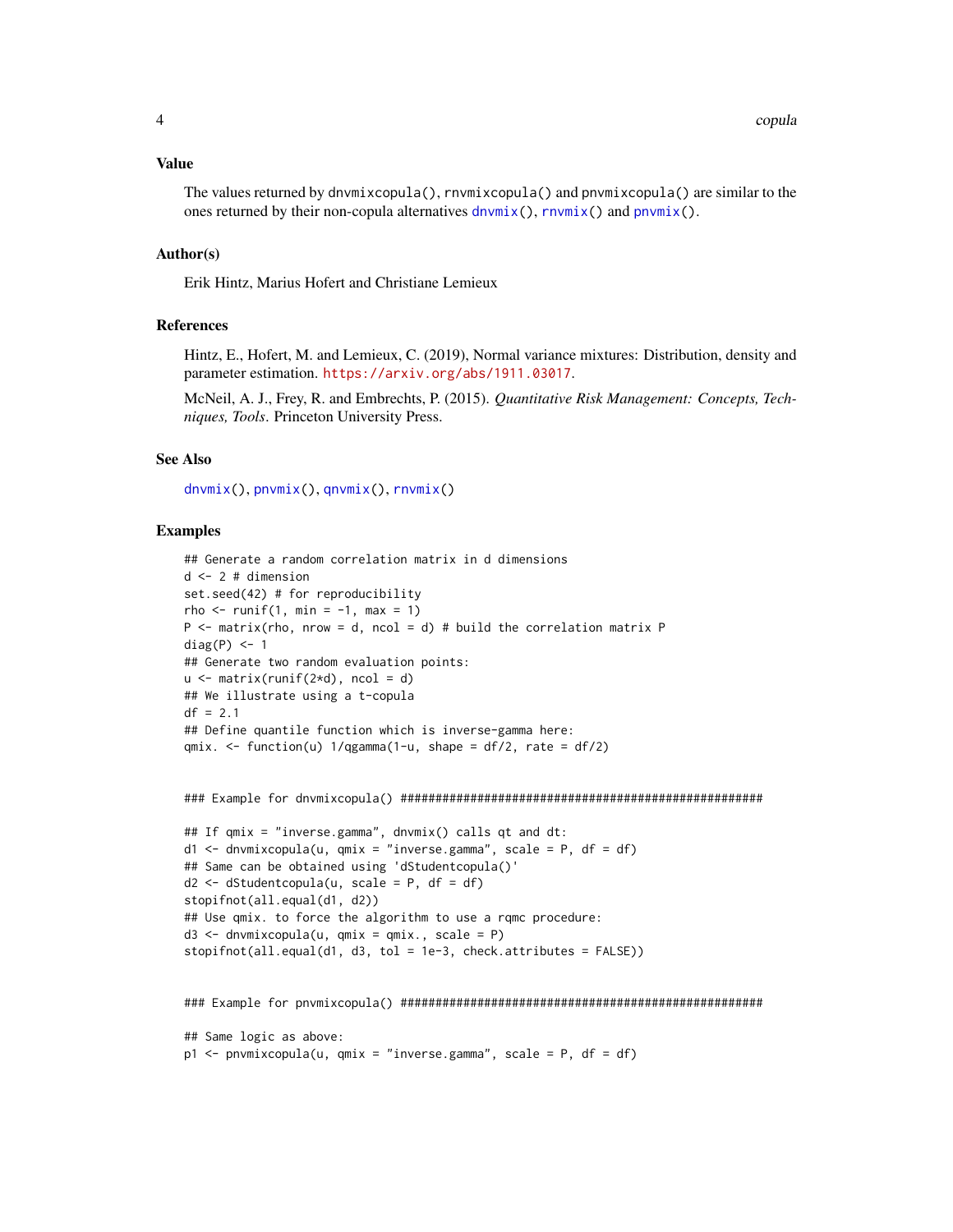# <span id="page-4-0"></span>dependencemeasures 5

```
p2 <- pnvmixcopula(u, qmix = qmix., scale = P)
stopifnot(all.equal(p1, p2, tol = 1e-3, check.attributes = FALSE))
### Examples for rnvmixcopula() ###################################################
## Draw random variates and compare
n < - 100set.seed(1)
X \le - rnvmixcopula(n, qmix = "inverse.gamma", df = df, scale = P) # with scale
set.seed(1)
X. \le rnvmixcopula(n, qmix = "inverse.gamma", df = df, factor = t(chol(P))) # with factor
stopifnot(all.equal(X, X.))
```
dependencemeasures *Dependence Measures for grouped normal variance mixture copulas*

#### Description

Computation of rank correlation coefficients Spearman's rho and Kendall's tau for grouped normal variance mixture copulas as well as computation of the (lower and upper) tail dependence coefficient of a grouped *t* copula.

# Usage

```
corgnvmix(scale, qmix, method = c("kendall", "spearman"), groupings = 1:2,
          ellip.kendall = FALSE, control = list(), verbose = TRUE, ...)
```

```
lambda_gStudent(df, scale, control = list(), verbose = TRUE)
```
#### Arguments

| scale         | <i>n</i> -vector giving the $\rho$ parameters of the copula.                                                                                                                                 |
|---------------|----------------------------------------------------------------------------------------------------------------------------------------------------------------------------------------------|
| qmix          | specification of the mixing variables; see $pgnvmix()$ .                                                                                                                                     |
| method        | character indicating if Spearman's rho or Kendall's tau is to be computed.                                                                                                                   |
| groupings     | vector specifying the grouping structure; either $rep(1,2)$ (ungrouped) or 1:2<br>(grouped case).                                                                                            |
| ellip.kendall | logical if the formula for Kendalll's tau for elliptical copulas shall be used; see<br>details below.                                                                                        |
| df            | either scalar or 2-vector giving the degrees-of-freedoms for the t copula; if pro-<br>vided as scalar, the copula is an (ungrouped) t copula and lambda_gStudent()<br>uses a closed formula. |
| control       | list specifying algorithm specific parameters; see get_set_param().                                                                                                                          |
| verbose       | logical indicating whether a warning is given if the required precision has not<br>been reached.                                                                                             |
| $\ddotsc$     | additional arguments (for example, parameters) passed to the underlying mixing<br>distribution when qmix is a character string or function.                                                  |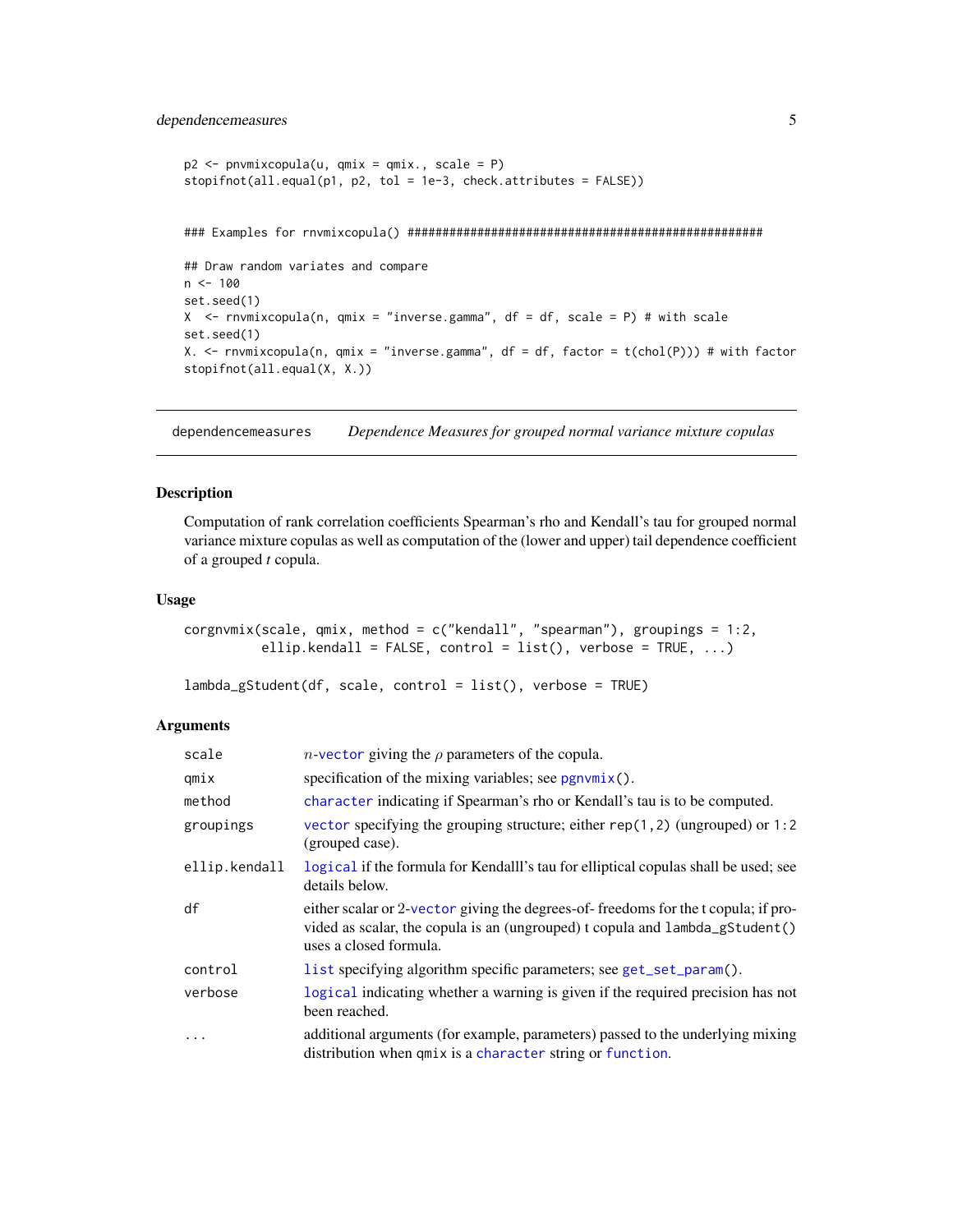#### <span id="page-5-0"></span>Details

For grouped normal variance mixture copulas, including the grouped *t*, there is no closed formula for Kendall's tau and Spearman's rho. The function corgnvmix() approximates these dependence measures by numerically approximating an integral representation for these measures.

If no grouping is present (i.e., when groupings =  $rep(1,2)$ ), the copula is an elliptical copula for which the formula  $\tau = 2a\sin(\rho)/pi$  holds. This formula holds only approximately in the grouped case; the quality of the approximation depends on how different the mixing variables for the two components are. When the mixing distributions are not too far apart and when the copula parameter is not close to 1, this approximation is "very accurate", as demonstrated in Daul et al (2003).

In the ungrouped case,  $l$ ambda\_gStudent $()$  computes the tail dependence coefficient  $lambda$ based on the known formula  $2 * pt$  ( $-sqrt$  (df + 1) $*(1 - rho) / (1 + rho)$ ), df = df + 1) for the tail dependence coefficient of a *t* copula.

In the grouped case, RQMC methods are used to efficiently approximate the integral given in Eq. (26) of Luo and Shevchenko (2010).

#### Value

 $lambda_gStudent()$  and corgnvmix() return a [numeric](#page-0-0) *n*-vector with the computed dependence measure with corresponding attributes "abs. error" and "rel. error"(error estimates of the RQMC estimator) and "numiter" (number of iterations).

# Author(s)

Erik Hintz, Marius Hofert and Christiane Lemieux

# References

Hintz, E., Hofert, M. and Lemieux, C. (2019), Normal variance mixtures: Distribution, density and parameter estimation. <https://arxiv.org/abs/1911.03017>.

Luo, X. and Shevchenko, P. (2010). The *t* copula with multiple parameters of degrees of freedom: bivariate characteristics and application to risk management. *Quantitative Finance* 10(9), 1039- 1054.

Daul, S., De Giorgi, E. G., Lindskog, F. and McNeil, A (2003). The grouped *t* copula with an application to credit risk. *Available at SSRN 1358956*.

#### See Also

[dgStudentcopula\(](#page-1-1)), [pgStudentcopula\(](#page-1-1)), [rgStudentcopula\(](#page-1-1))

# Examples

### Examples for corgnvmix() ###################################################

```
## Create a plot displaying Spearman's rho for a grouped t copula as a function
## of the copula parameter for various choices of the degrees-of-freedom
qmix <- "inverse.gamma"
df \leq - matrix( c(1, 2, 1, 5, 1, Inf), ncol = 2, byrow = TRUE)
l.df \leftarrow \text{nrow}(df)
```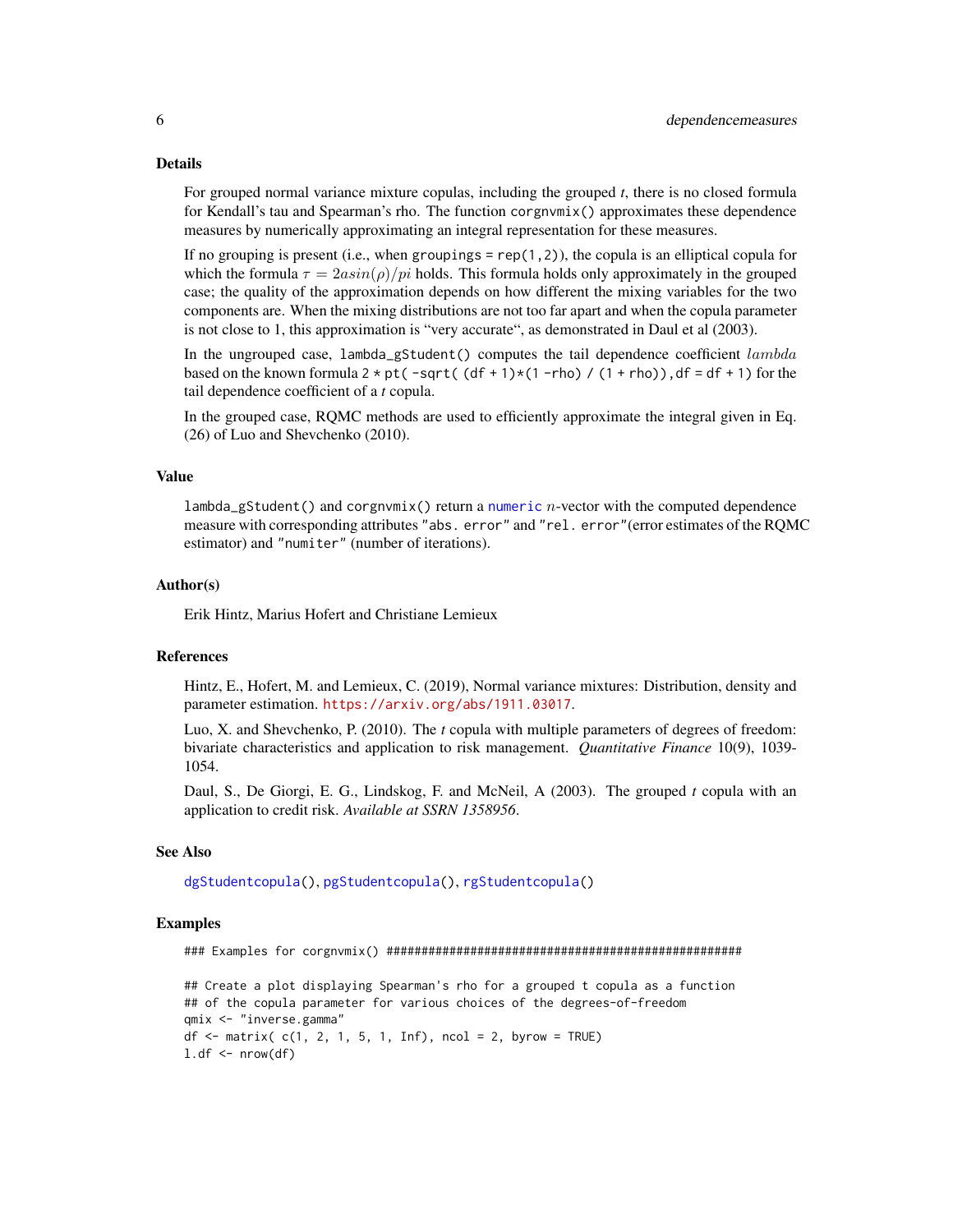#### <span id="page-6-0"></span>dgnvmix **7**

```
scale \leq seq(from = 0, to = 1, length.out = 99)
set.seed(1) # for reproducibility
kendalls <- sapply(seq_len(l.df), function(i)
  corgnvmix(scale, qmix = qmix, method = "kendall", df = df[i, ]))
## Include the elliptical approximation (exact when df1 = df2)
kendall_ell <- corgnvmix(scale, method = "kendall", ellip.kendall = TRUE)
## Plot
lgnd \leq character(1.df + 1)
lgnd[1] <- "elliptical (equal df)"
plot(NA, xlim = c(\emptyset, 1), ylim = c(\emptyset, 1), xlab = expression(rho),
     ylab = "Kendall's tau")
lines(scale, kendall_ell, lty = 1)
for(i in 1:l.df){
   lines(scale, kendalls[, i], col = i + 1, lty = i + 1)
   lgnd[i+1] < - paste0("df1 = ", df[i, 1], ", df2 = ", df[i, 2])
}
legend("topleft", lgnd, col = 1:(1.df + 1), lty = 1:(1.df + 1), bty = 'n')
### Examples for lambda_gStudent() #############################################
## Create a plot displaying 'lambda' as a function of the copula parameter
## for various choices of the degrees-of-freedom
df <- c(3, 6, 9)
df_ <- list( rep(df[1], 2), rep(df[2], 2), rep(df[3], 2), # ungrouped
             c(df[1], df[2]), c(df[1], df[3]), c(df[2], df[3])) # grouped
l.df_{-} \leftarrow length(df_{-)scale \leq seq(from = -0.99, to = 0.99, length.out = 112) # scale parameters
set.seed(1) # for reproducibilty
lambdas <-
  sapply(seq_len(l.df_), function(i) lambda_gStudent(df_[[i]], scale = scale))
lgnd <- character(length(df_))
plot(NA, xlim = range(scale), ylim = range(lambdas), xlab = expression(rho),
     ylab = expression(lambda))
for(i in seq_len(l.df_)){
  lines(scale, lambdas[, i], col = i, lty = i)
  lgnd[i] <- if(df_[[i]][1] == df_[[i]][2]) paste0("df = ", df_[[i]][1]) else
      paste0("df1 = ", df_[[i]][1], ", df2 = ", df_[[i]][2])
}
legend("topleft", lgnd, col = seq_length(1.df_{}), lty = seq_length(1.df_{}),
       bty = 'n')
## If called with 'df' a 1-vector, closed formula for lambda is used => check
lambda.true <- sapply(1:3, function(i) lambda_gStudent(df_[[i]][1], scale = scale))
stopifnot(max(abs( lambda.true - lambdas[, 1:3])) < 4e-4)
```
<span id="page-6-1"></span>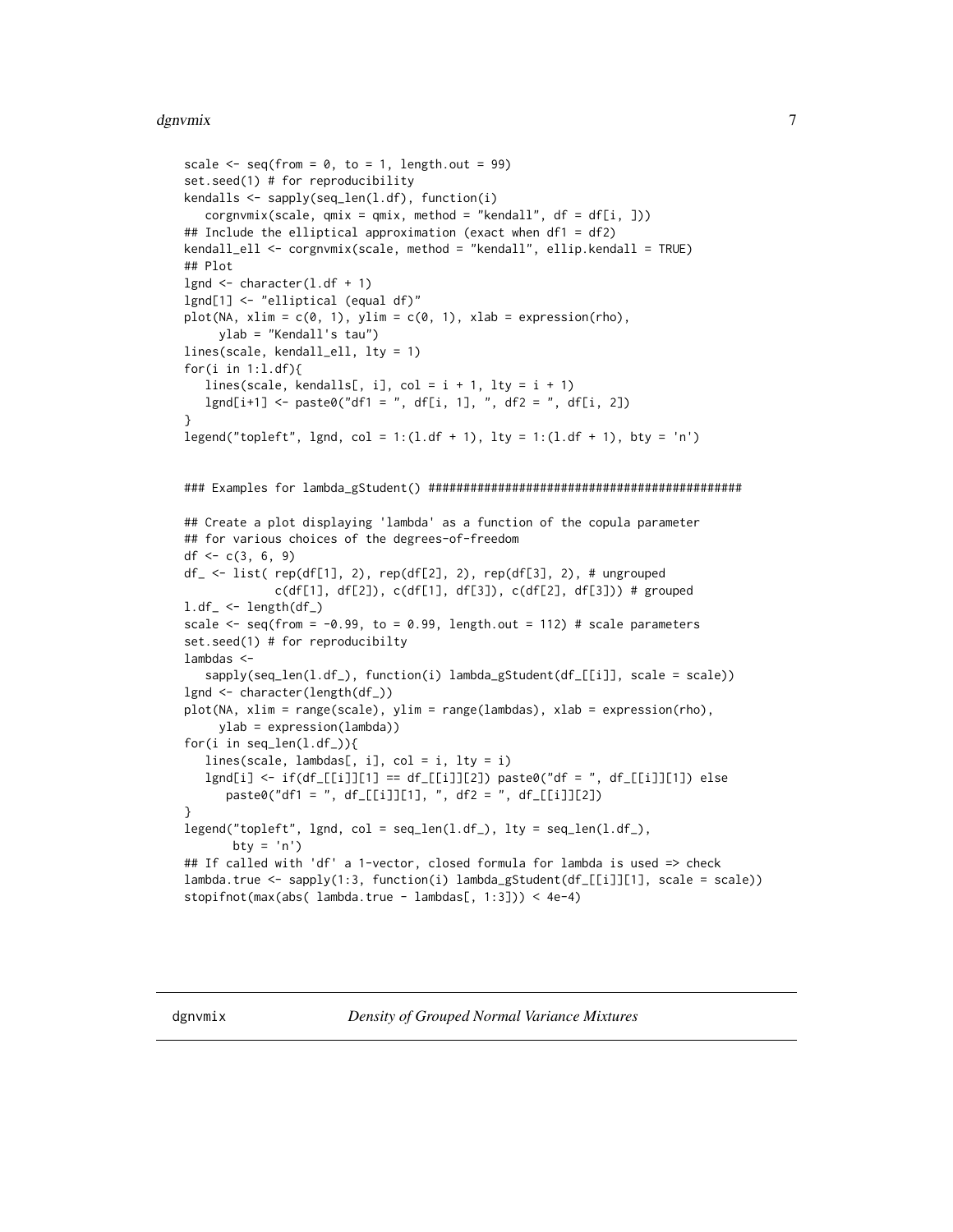#### <span id="page-7-0"></span>Description

Evaluating grouped normal variance mixture density functions (including Student *t* with multiple degrees-of-freedom).

#### Usage

```
dgnvmix(x, groupings = 1:d, qmix, loc = rep(0, d), scale = diag(d), factor = NULL,
        scale.inv = NULL, control = list(), log = FALSE, verbose = TRUE, \ldots)
dgStudent(x, groupings = 1:d, df, loc = rep(0, d), scale = diag(d),
          scale.inv = NULL, control = list(), log = FALSE, verbose = TRUE)
```
#### Arguments

| $\mathsf{x}$ | see $d$ nvmix $()$ .                                                                                                                                                                                                            |
|--------------|---------------------------------------------------------------------------------------------------------------------------------------------------------------------------------------------------------------------------------|
| groupings    | see $pgnvmix()$ .                                                                                                                                                                                                               |
| qmix         | specification of the mixing variables $W_i$ via quantile functions; see pgnvmix().                                                                                                                                              |
| loc          | see $pnumix()$ .                                                                                                                                                                                                                |
| scale        | see $p_{\text{num}}(x)$ ; must be positive definite.                                                                                                                                                                            |
| factor       | $(d, d)$ lower triangular matrix such that factor $\frac{1}{2}$ (factor) equals scale.<br>Internally used is scale.                                                                                                             |
| scale.inv    | inverse of scale; if not provided, computed via solve(scale).                                                                                                                                                                   |
| df           | vector of length length (unique (groupings)) so that variable i has degrees-<br>of-freedom df[groupings[i]]; all elements must be positive and can be Inf,<br>in which case the corresponding marginal is normally distributed. |
| control      | list specifying algorithm specific parameters; see get_set_param().                                                                                                                                                             |
| log          | logical indicating whether the logarithmic density is to be computed.                                                                                                                                                           |
| verbose      | see $pnumix()$ .                                                                                                                                                                                                                |
| $\cdots$     | additional arguments (for example, parameters) passed to the underlying mix-<br>ing distribution when qmix is a character string or an element of qmix is a<br>function.                                                        |

# Details

Internally used is scale, so factor is not required to be provided (but allowed for consistency with other functions in the package).

dgStudent() is a wrapper of dgnvmix(, $qmix = "inverse.gamma", df = df$ ). If there is no grouping, the analytical formula for the density of a multivariate *t* distribution is used.

Internally, an adaptive randomized Quasi-Monte Carlo (RQMC) approach is used to estimate the log-density. It is an iterative algorithm that evaluates the integrand at a randomized Sobol' point-set (default) in each iteration until the pre-specified error tolerance control\$dnvmix.reltol in the control argument is reached for the log-density. The attribute "numiter" gives the worst case number of such iterations needed (over all rows of x). Note that this function calls underlying C code.

Algorithm specific parameters (such as above mentioned control\$dnvmix.reltol) can be passed as a [list](#page-0-0) via the control argument, see [get\\_set\\_param\(](#page-18-1)) for details and defaults.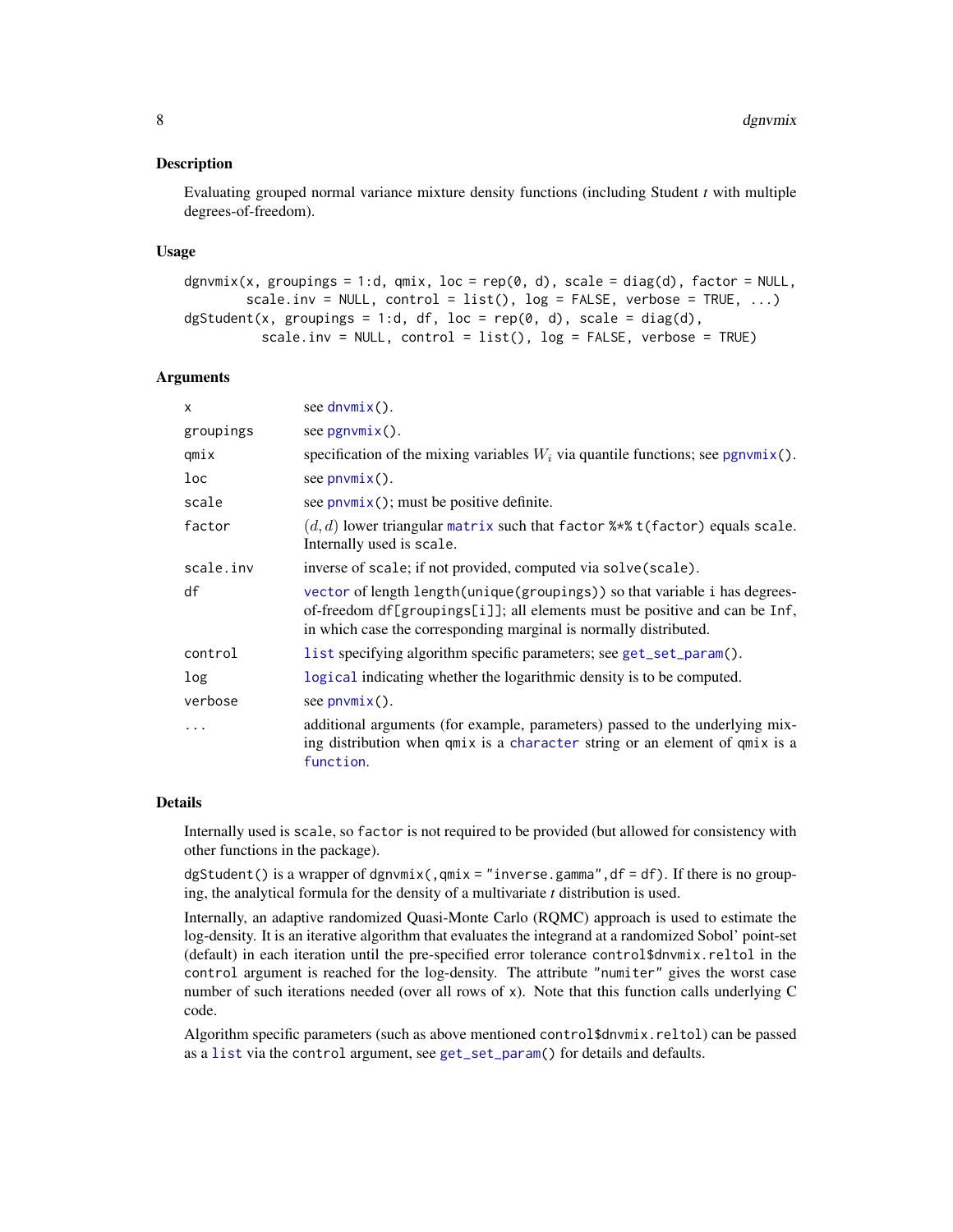#### <span id="page-8-0"></span>dgnvmix **9**

If the error tolerance cannot be achieved within control \$max.iter.rqmc iterations and fun.eval[2] function evaluations, an additional warning is thrown if verbose=TRUE.

#### Value

dgnvmix() and dgStudent() return a [numeric](#page-0-0)  $n$ -vector with the computed density values and corresponding attributes "abs. error" and "rel. error" (error estimates of the RQMC estimator) and "numiter" (number of iterations).

#### Author(s)

Erik Hintz, Marius Hofert and Christiane Lemieux

#### References

Hintz, E., Hofert, M. and Lemieux, C. (2019), Normal variance mixtures: Distribution, density and parameter estimation. <https://arxiv.org/abs/1911.03017>.

McNeil, A. J., Frey, R. and Embrechts, P. (2015). *Quantitative Risk Management: Concepts, Techniques, Tools*. Princeton University Press.

#### See Also

[rgnvmix\(](#page-34-1)), [pgnvmix\(](#page-22-1)), [get\\_set\\_param\(](#page-18-1))

#### Examples

n <- 100 # sample size to generate evaluation points

```
### 1. Inverse-gamma mixture
## 1.1. Grouped t with mutliple dof
d \le -3 # dimension
set.seed(157)
A \leftarrow matrix(runif(d * d), ncol = d)P \le -\text{cov2cor}(A \text{ %} * \text{ % } t(A)) # random scale matrix
df <- c(1.1, 2.4, 4.9) # dof for margin i
groupings \leq -1:dx \leq - rgStudent(n, df = df, scale = P) # evaluation points for the density
### Call 'dgnvmix' with 'qmix' a string:
set.seed(12)
dgt1 <- dgnvmix(x, qmix = "inverse.gamma", df = df, scale = P)
### Version providing quantile functions of the mixing distributions as list
qmix_{-} \leftarrow function(u, df) 1 / qgamma(1-u, shape = df/2, rate = df/2)qmix \le list(function(u) qmix_(u, df = df[1]), function(u) qmix_(u, df = df[2]),
              function(u) qmix_{u}(u, df = df[3]))set.seed(12)
dgt2 <- dgnvmix(x, groupings = groupings, qmix = qmix, scale = P)
### Similar, but using ellipsis argument:
qmix <- list(function(u, df1) qmix_(u, df1), function(u, df2) qmix_(u, df2),
             function(u, df3) qmix_(u, df3))
```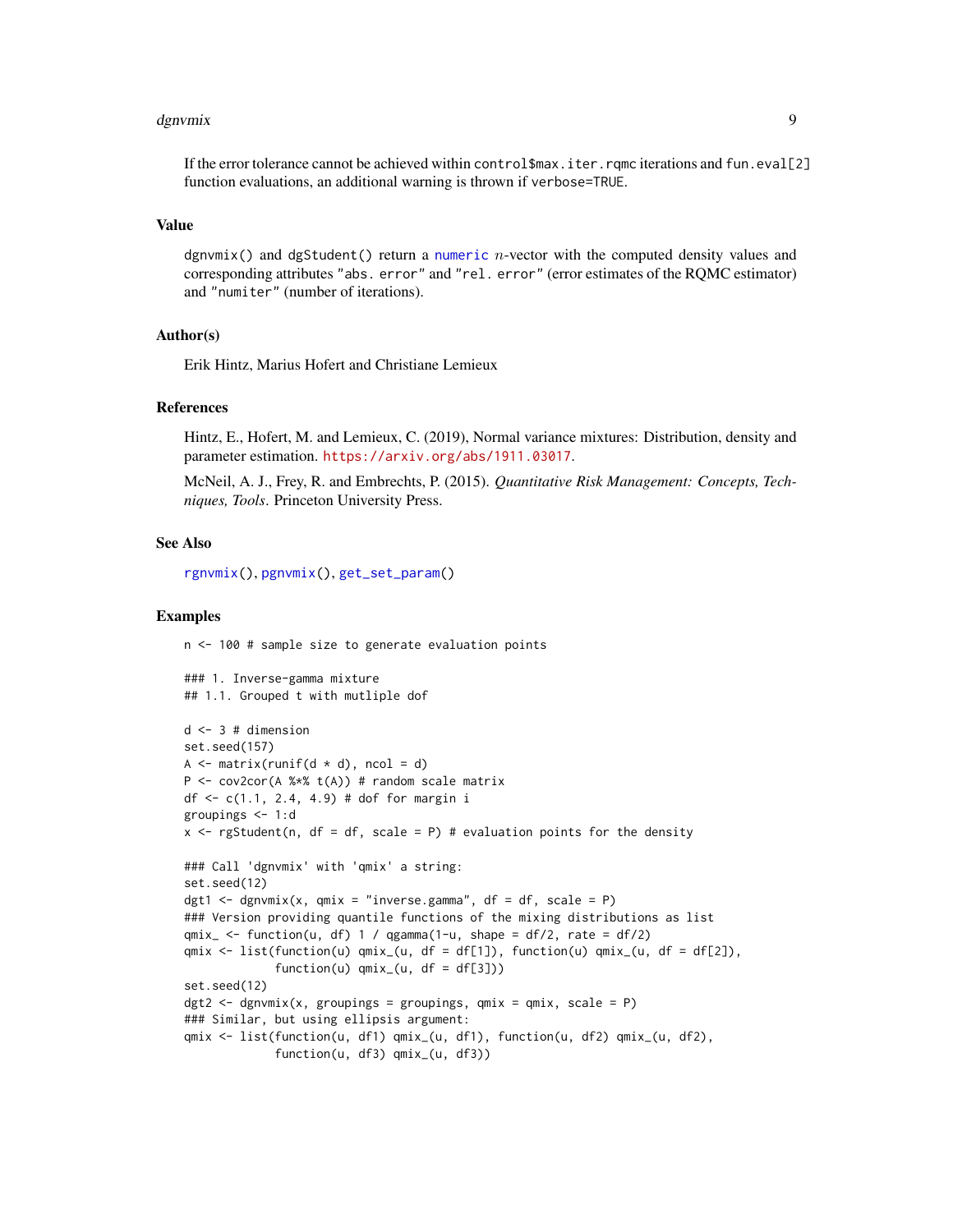```
10 dnvmix
```

```
set.seed(12)
dgt3 <- dgnvmix(x, groupings = groupings, qmix = qmix, scale = P, df1 = df[1],
                df2 = df[2], df3 = df[3])### Using the wrapper 'dgStudent()'
set.seed(12)
dgt4 \leq dgStudent(x, groupings = groupings, df = df, scale = P)
stopifnot(all.equal(dgt1, dgt2, dgt3, dgt4, tol = 1e-5, check.attributes = FALSE))
## 1.2 Classical multivariate t
df \le -2.4groupings <- rep(1, d) # same df for all components
x \le rStudent(n, scale = P, df = df) # evaluation points for the density
dt1 <- dStudent(x, scale = P, df = df, log = TRUE) # uses analytical formula
## If 'qmix' provided as string and no grouping, dgnvmix() uses analytical formula
dt2 <- dgnvmix(x, qmix = "inverse.gamma", groupings = groupings, df = df, scale = P, log = TRUE)
stopifnot(all.equal(dt1, dt2))
## Provide 'qmix' as a function to force estimation in 'dgnvmix()'
dt3 <- dgnvmix(x, qmix = qmix_, groupings = groupings, df = df, scale = P, log = TRUE)
stopifnot(all.equal(dt1, dt3, tol = 5e-4, check.attributes = FALSE))
### 2. More complicated mixutre
## Let W1 ~ IG(1, 1), W2 = 1, W3 ~ Exp(1), W4 ~ Par(2, 1), W5 = W1, all comonotone
## => X1 ~ t_2; X2 ~ normal; X3 ~ Exp-mixture; X4 ~ Par-mixture; X5 ~ t_2
d \leq -5set.seed(157)
A \leq matrix(runif(d \neq d), ncol = d)
P \leftarrow cov2cor(A % * % t(A))b \le -3 * runif(d) * sqrt(d) # random upper limit
groupings \leq -c(1, 2, 3, 4, 1) # since W_5 = W_1qmix \le list(function(u) qmix_(u, df = 2), function(u) rep(1, length(u)),
             list("exp", rate=1), function(u) (1-u)^{-1/2}) # length 4 (# of groups)
x \leq - rgnvmix(n, groupings = groupings, qmix = qmix, scale = P)
dg \leq - dgnvmix(x, groupings = groupings, qmix = qmix, scale = P, log = TRUE)
```
<span id="page-9-1"></span>dnvmix *Density of Multivariate Normal Variance Mixtures*

#### Description

Evaluating multivariate normal variance mixture densities (including Student *t* and normal densities).

#### Usage

```
dnvmix(x, qmix, loc = rep(0, d), scale = diag(d),
       factor = NULL, control = list(), log = FALSE, verbose = TRUE, ...)
```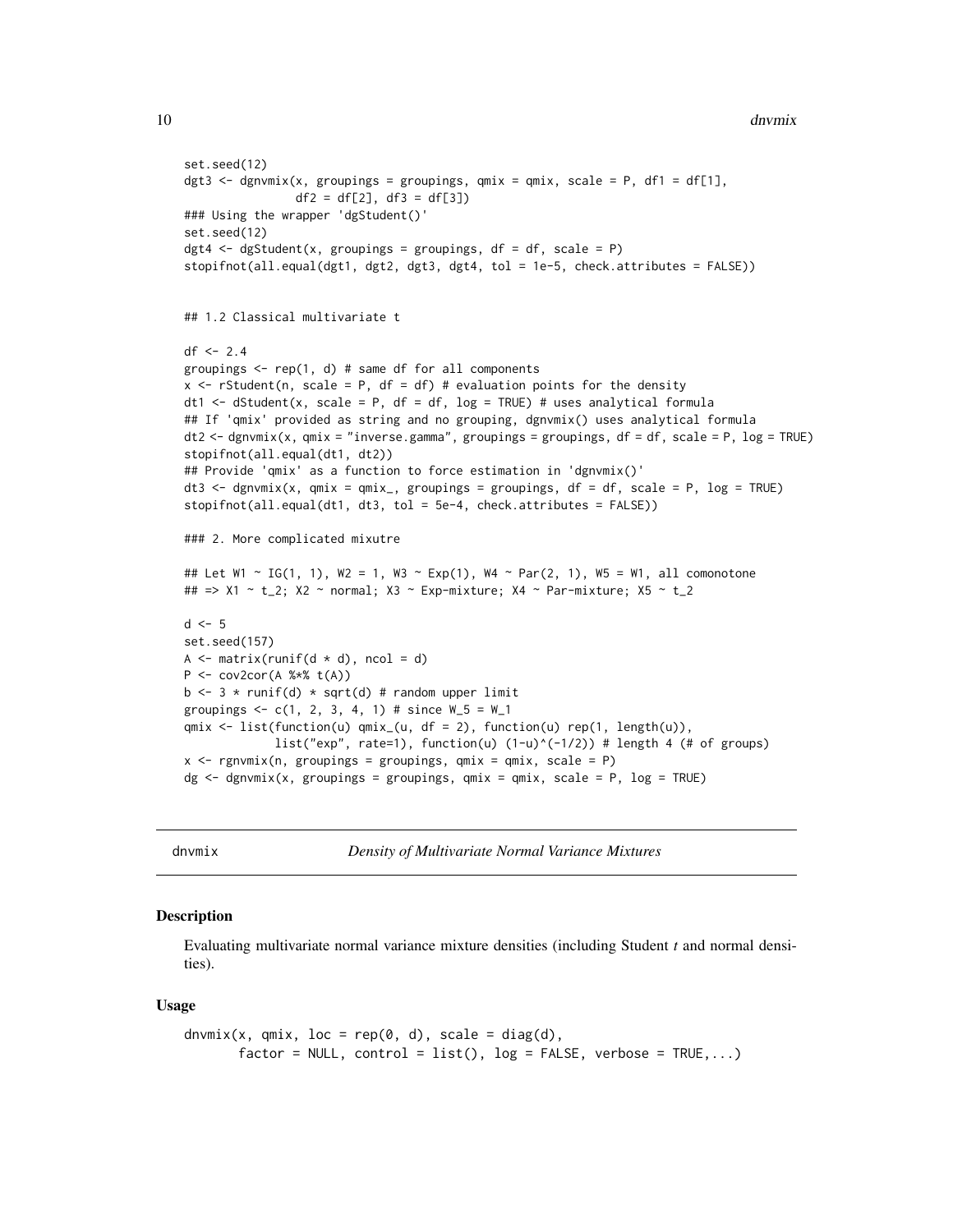```
dstudent(x, df, loc = rep(0, d), scale = diag(d), factor = NULL,log = FALSE, verbose = TRUE, ...)
dNorm(x, loc = rep(0, d), scale = diag(d), factor = NULL,log = FALSE, verbose = TRUE, ...)
```
# Arguments

| x       | $(n, d)$ -matrix of evaluation points.                                                                                                                                                                                                                                                                                                                                   |
|---------|--------------------------------------------------------------------------------------------------------------------------------------------------------------------------------------------------------------------------------------------------------------------------------------------------------------------------------------------------------------------------|
| qmix    | specification of the mixing variable $W$ ; see $p$ nvmix() for details and examples.                                                                                                                                                                                                                                                                                     |
| df      | positive degress of freedom; can also be Inf in which case the distribution is<br>interpreted as the multivariate normal distribution with mean vector loc and<br>covariance matrix scale).                                                                                                                                                                              |
| loc     | location vector of dimension $d$ ; this equals the mean vector of a random vector<br>following the specified normal variance mixture distribution if and only if the<br>latter exists.                                                                                                                                                                                   |
| scale   | scale matrix (a covariance matrix entering the distribution as a parameter) of<br>dimension $(d, d)$ ; this equals the covariance matrix of a random vector following<br>the specified normal variance mixture distribution divided by the expecation of<br>the mixing variable $W$ if and only if the former exists. Needs to be full rank for<br>the density to exist. |
| factor  | $(d, d)$ lower triangular matrix such that factor $\frac{1}{2}$ t(factor) equals scale;<br>note that for performance reasons, this property is not tested. If not provided,<br>factor is internally determined via $t(chol())$ .                                                                                                                                         |
| control | list specifying algorithm specific parameters; see get_set_param().                                                                                                                                                                                                                                                                                                      |
| log     | logical indicating whether the logarithmic density is to be computed.                                                                                                                                                                                                                                                                                                    |
| verbose | logical indicating whether a warning is given if the required precision abstol<br>has not been reached.                                                                                                                                                                                                                                                                  |
| .       | additional arguments (for example, parameters) passed to the underlying mixing<br>distribution when qmix is a character string or function.                                                                                                                                                                                                                              |

# Details

Internally used is factor, so scale is not required to be provided if factor is given.

The default factorization used to obtain factor is the Cholesky decomposition via [chol\(](#page-0-0)). To this end, scale must have full rank.

The number of rows of factor equals the dimension  $d$  of the sample. Typically (but not necessarily), factor is square.

dStudent() and dNorm() are wrappers of dnvmix(, $qmix = "inverse.gamma", df = df$  and dnvmix(, $qmix$ = "constant"), respectively. In these cases, dnvmix() uses the analytical formulas for the density of a multivariate Student *t* and normal distribution, respectively.

Internally, an adaptive randomized Quasi-Monte Carlo (RQMC) approach is used to estimate the log-density. It is an iterative algorithm that evaluates the integrand at a randomized Sobol' point-set (default) in each iteration until the pre-specified error tolerance control\$dnvmix.reltol in the control argument is reached for the log-density. The attribute "numiter" gives the worst case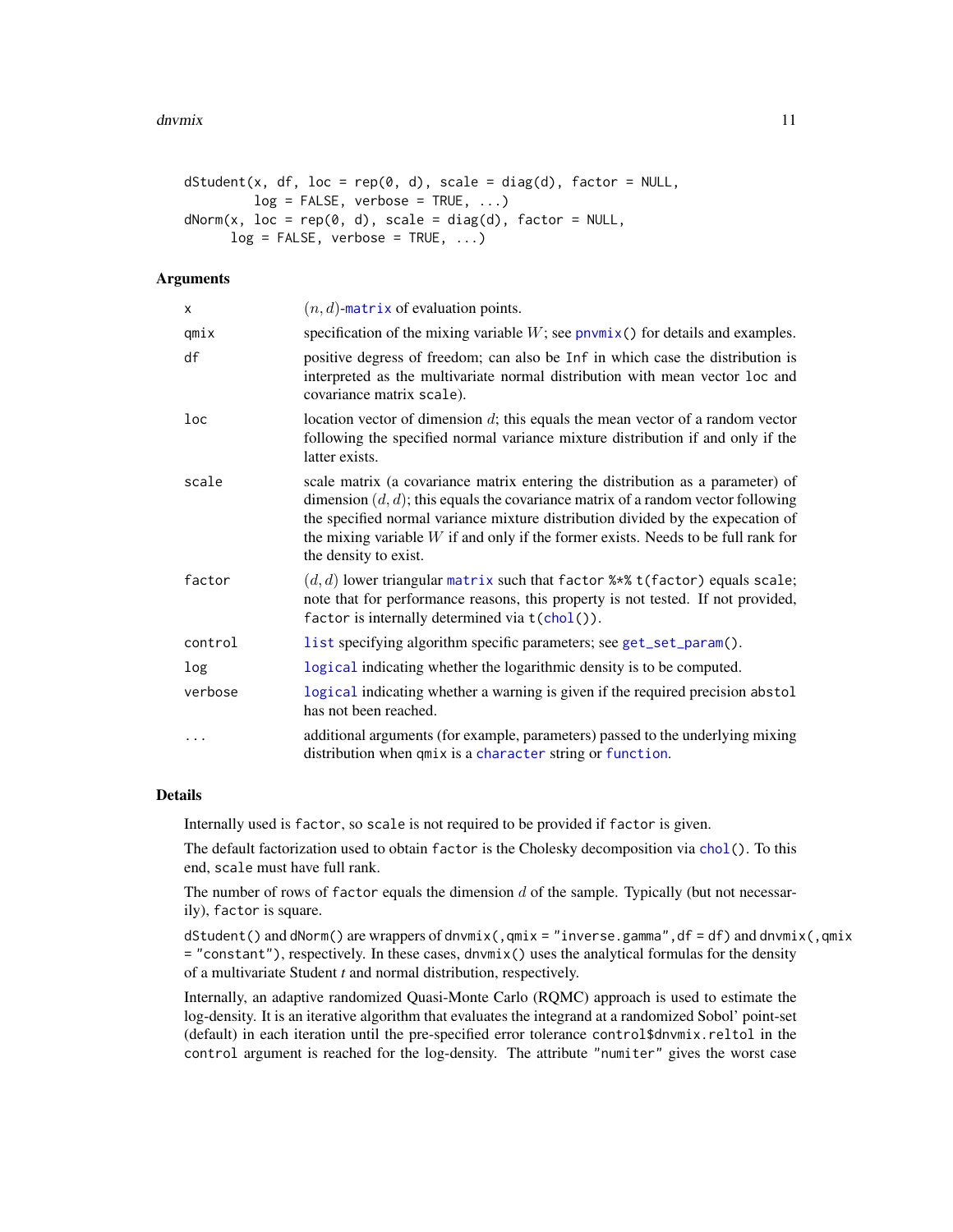<span id="page-11-0"></span>number of such iterations needed (over all rows of x). Note that this function calls underlying C code.

Algorithm specific parameters (such as above mentioned control\$dnvmix.reltol) can be passed as a [list](#page-0-0) via the control argument, see [get\\_set\\_param\(](#page-18-1)) for details and defaults.

If the error tolerance cannot be achieved within control\$max.iter.rqmc iterations and fun.eval[2] function evaluations, an additional warning is thrown if verbose=TRUE.

#### Value

 $d$ nvmix(), dStudent() and dNorm() return a [numeric](#page-0-0) *n*-vector with the computed (log-)density values and attributes "abs. error" and "rel. error" (containing the absolute and relative error estimates of the of the (log-)density) and "numiter" (containing the number of iterations).

#### Author(s)

Erik Hintz, Marius Hofert and Christiane Lemieux.

#### References

Hintz, E., Hofert, M. and Lemieux, C. (2019), Normal variance mixtures: Distribution, density and parameter estimation. <https://arxiv.org/abs/1911.03017>.

McNeil, A. J., Frey, R. and Embrechts, P. (2015). *Quantitative Risk Management: Concepts, Techniques, Tools*. Princeton University Press.

#### See Also

[pnvmix\(](#page-26-1)), [rnvmix\(](#page-38-1)), [fitnvmix\(](#page-12-1)), [get\\_set\\_param\(](#page-18-1)).

# Examples

### Examples for dnvmix() ######################################################

```
## Generate a random correlation matrix in three dimensions
d \le -3set.seed(271)
A \leq matrix(runif(d \neq d), ncol = d)
P <- cov2cor(A %*% t(A))
## Evaluate a t_{3.5} density
df <- 3.5
x \le matrix(1:12/12, ncol = d) # evaluation points
dt1 <- dnvmix(x, qmix = "inverse.gamma", df = df, scale = P)
stopifnot(all.equal(dt1, c(0.013266542, 0.011967156, 0.010760575, 0.009648682),
                    tol = 1e-7, check.attributes = FALSE)## Here is a version providing the quantile function of the mixing distribution
qW \leq function(u, df) 1 / qgamma(1-u, shape = df/2, rate = df/2)
```

```
dt2 \le - dnvmix(x, qmix = qW, df = df, scale = P)
```
## Compare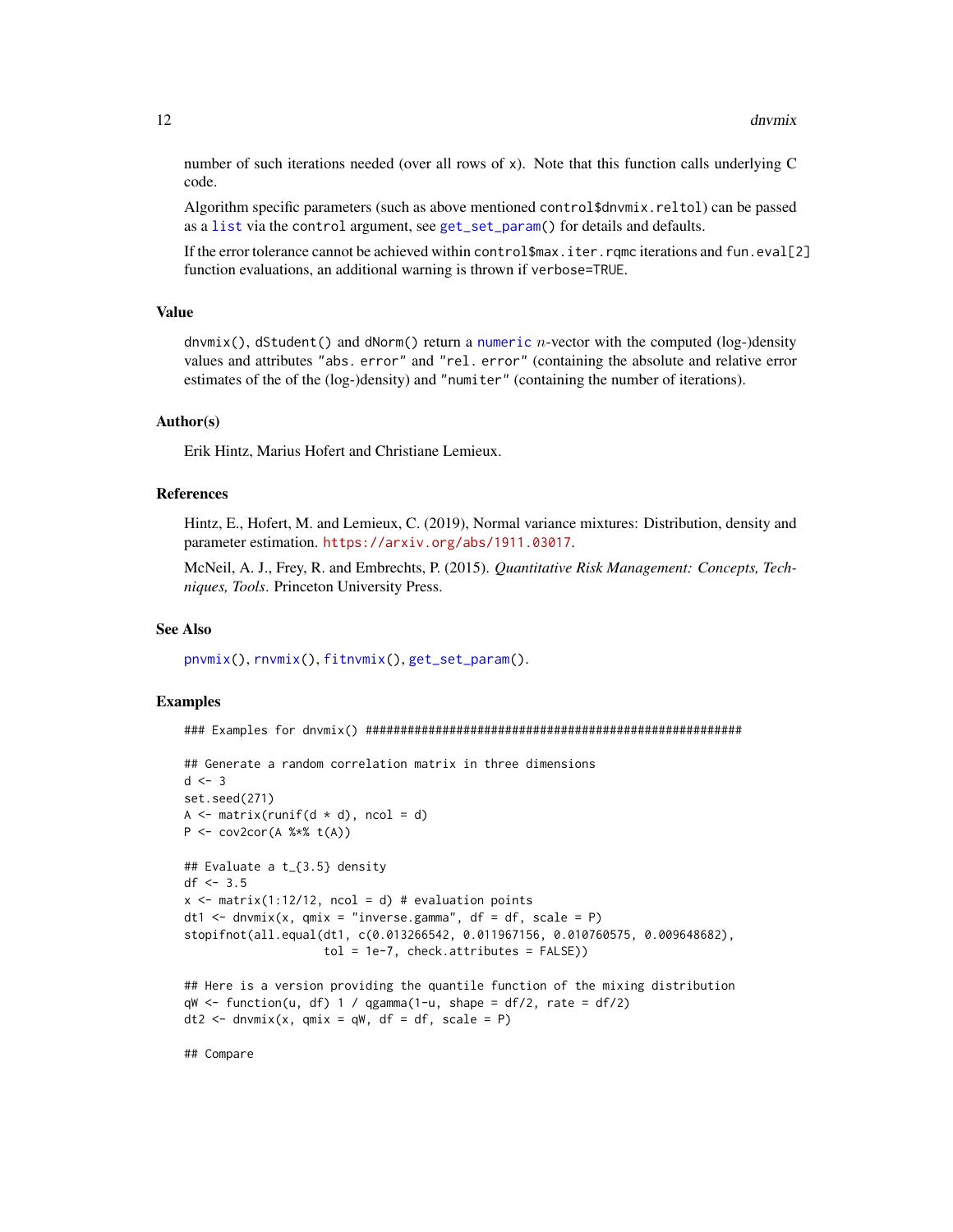#### <span id="page-12-0"></span>fitnvmix 13

```
stopifnot(all.equal(dt1, dt2, tol = 5e-4, check.attributes = FALSE))
## Evaluate a normal density
dn \leq dnvmix(x, qmix = "constant", scale = P)
stopifnot(all.equal(dn, c(0.013083858, 0.011141923, 0.009389987, 0.007831596),
                    tol = 1e-7, check.attributes = FALSE)## Case with missing data
x. < - xx.[3,2] <- NA
x.[4,3] < -NAdt \leq dnvmix(x., qmix = "inverse.gamma", df = df, scale = P)
stopifnot(is.na(dt) == rep(c(FALSE, TRUE), each = 2))## Univariate case
x.. \le cbind(1:10/10) # (n = 10, 1)-matrix; vectors are considered rows in dnvmix()
dt1 <- dnvmix(x.., qmix = "inverse.gamma", df = df, factor = 1)
dt2 <- dt(as.vector(x, .), df = df)
stopifnot(all.equal(dt1, dt2, check.attributes = FALSE))
### Examples for dStudent() and dNorm() ########################################
## Evaluate a t_{3.5} density
dt \leq dStudent(x, df = df, scale = P)
stopifnot(all.equal(dt, c(0.013266542, 0.011967156, 0.010760575, 0.009648682),
                    tol = 1e-7, check.attributes = FALSE)## Evaluate a normal density
x \leq x[1,] # use just the first point this time
dn \leq dNorm(x, scale = P)stopifnot(all.equal(dn, 0.013083858, tol = 1e-7, check.attributes = FALSE))
```
<span id="page-12-1"></span>fitnvmix *Fitting Multivariate Normal Variance Mixtures*

# **Description**

Functionalities for fitting multivariate normal variance mixtures (in particular also Multivariate *t* distributions) via an ECME algorithm.

#### Usage

```
fitnvmix(x, qmix, mix.param. bounds, nu.init = NA, loc = NULL, scale = NULL,init.size.subsample = min(n, 100), size.subsample = n,
        control = list(), verbose = TRUE)
fitStudent(x, loc = NULL, scale = NULL, mix.param.bounds = c(1e-3, 1e2), ...)
fitNorm(x)
```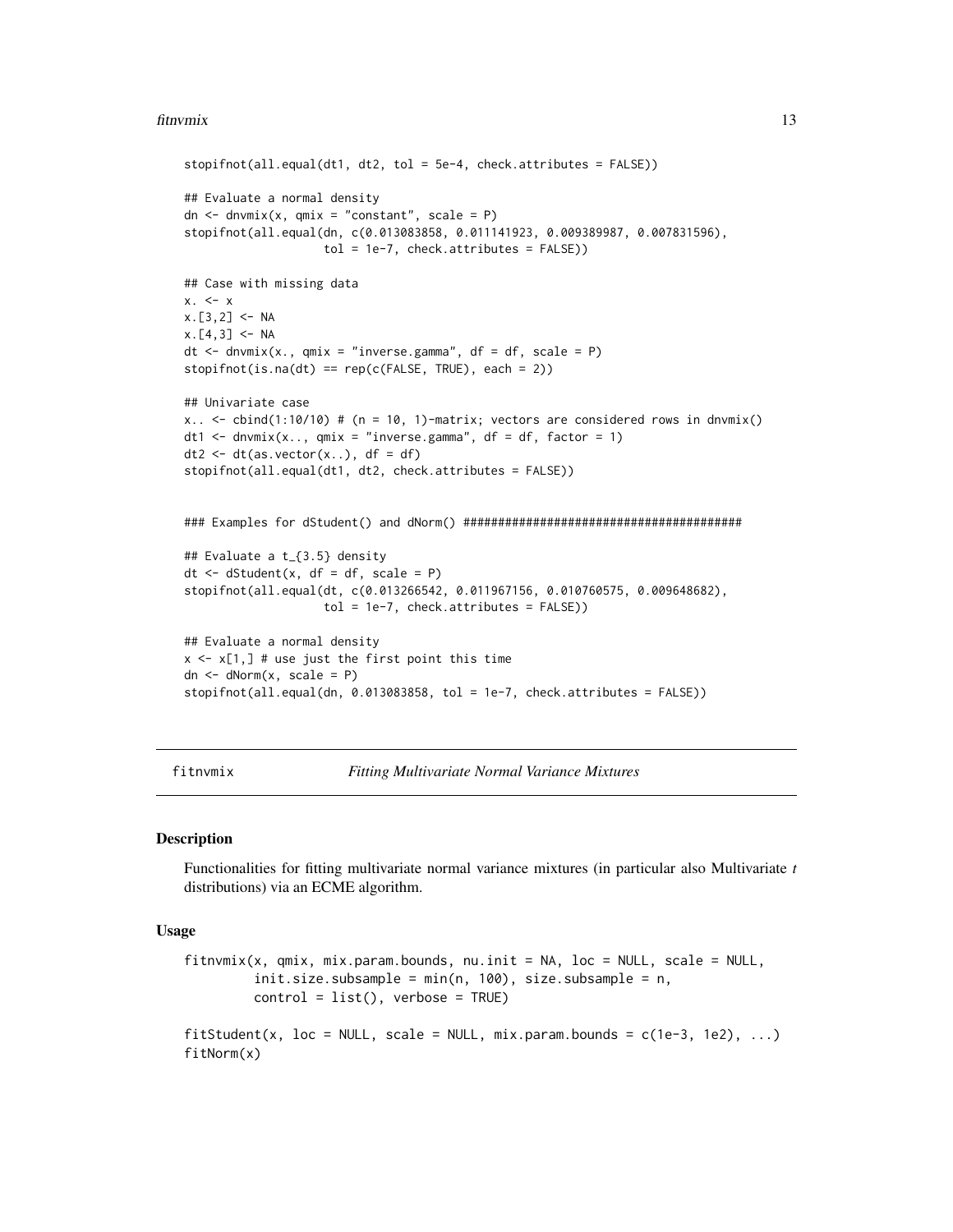# <span id="page-13-0"></span>Arguments

| Χ                   | $(n, d)$ -data matrix.                                                                                                                                                                                                                                                                                                                                                                                                                                                                                                                                          |
|---------------------|-----------------------------------------------------------------------------------------------------------------------------------------------------------------------------------------------------------------------------------------------------------------------------------------------------------------------------------------------------------------------------------------------------------------------------------------------------------------------------------------------------------------------------------------------------------------|
| qmix                | specification of the mixing variable $W$ ; see McNeil et al. (2015, Chapter 6).<br>Supported are the following types of specification (see also the examples below):                                                                                                                                                                                                                                                                                                                                                                                            |
|                     | character: character string specifying a supported distribution; currently<br>available are "constant" (in which case $W = 1$ and thus the multivari-<br>ate normal distribution with mean vector loc and covariance matrix scale<br>results), "inverse.gamma" (in which case $W$ is inverse gamma distributed<br>with shape and rate parameters $df/2$ and thus the multivariate Student t dis-<br>tribution with df degrees of freedom results) and "pareto" (in which case<br>$W$ is Pareto distributed with scale equal to unity and shape equal to alpha). |
|                     | function: function interpreted as the quantile function of the mixing variable<br>W. In this case, $qmix must$ have the form $qmix = function(u, nu)$ , where<br>the argument nu corresponds to the parameter (vector) specifying the dis-<br>tribution of the mixing variable.                                                                                                                                                                                                                                                                                 |
| mix.param.bounds    |                                                                                                                                                                                                                                                                                                                                                                                                                                                                                                                                                                 |
|                     | either numeric(2) or a matrix with two columns. The first/second column<br>corresponds to the lower/upper bound of $nu_i$ , the ith component of the parameter<br>vector $nu$ of the mixing variable $W$ . All elements need to be finite, numeric<br>values. Note: The algorithm tends to converge quicker if the parameter ranges<br>supplied are smaller.                                                                                                                                                                                                    |
| nu.init             | either NA or an initial guess for the parameter (vector) $nu$ . In the former case<br>an initial estimate is calculated by the algorithm. If nu. init is provided, the<br>algorithm often converges faster; the better the starting value, the faster conver-<br>gence.                                                                                                                                                                                                                                                                                         |
| loc                 | d-vector; if provided, taken as the 'true' location vector in which case loc is<br>not estimated.                                                                                                                                                                                                                                                                                                                                                                                                                                                               |
| scale               | positive definite $(d, d)$ -matrix; if provided, taken as the 'true' scale matrix in<br>which case scale is not estimated.                                                                                                                                                                                                                                                                                                                                                                                                                                      |
| init.size.subsample |                                                                                                                                                                                                                                                                                                                                                                                                                                                                                                                                                                 |
|                     | numeric, non-negative, giving the sub-samplesize used to get an initial estimate<br>for $nu$ . Only used if is. na(nu. init), otherwise ignored.                                                                                                                                                                                                                                                                                                                                                                                                                |
|                     | size.subsample numeric, non-negative, specifying the size of the subsample that is being used<br>in the ECME iterations to optimize the log-likelihood over $nu$ . Defaults to n,<br>so that the full sample is being used. Decreasing this number can lead to faster<br>run-times (as fewer log-densities need to be estimated) but also to an increase in<br>bias and variance.                                                                                                                                                                               |
| control             | list specifying algorithm specific parameters; see below under 'Details' and<br>get_set_param().                                                                                                                                                                                                                                                                                                                                                                                                                                                                |
| verbose             | numeric or logical (in which case it is converted to numeric) specifying the<br>amount of tracing to be done. If 0 or FALSE, neither tracing nor warnigns are<br>communicated; if 1, only warnigns are communicated, if 2 or 3, warnings and<br>(shorter or longer) tracing information is provided.                                                                                                                                                                                                                                                            |
|                     | additional arguments passed to the underlying fitnvmix().                                                                                                                                                                                                                                                                                                                                                                                                                                                                                                       |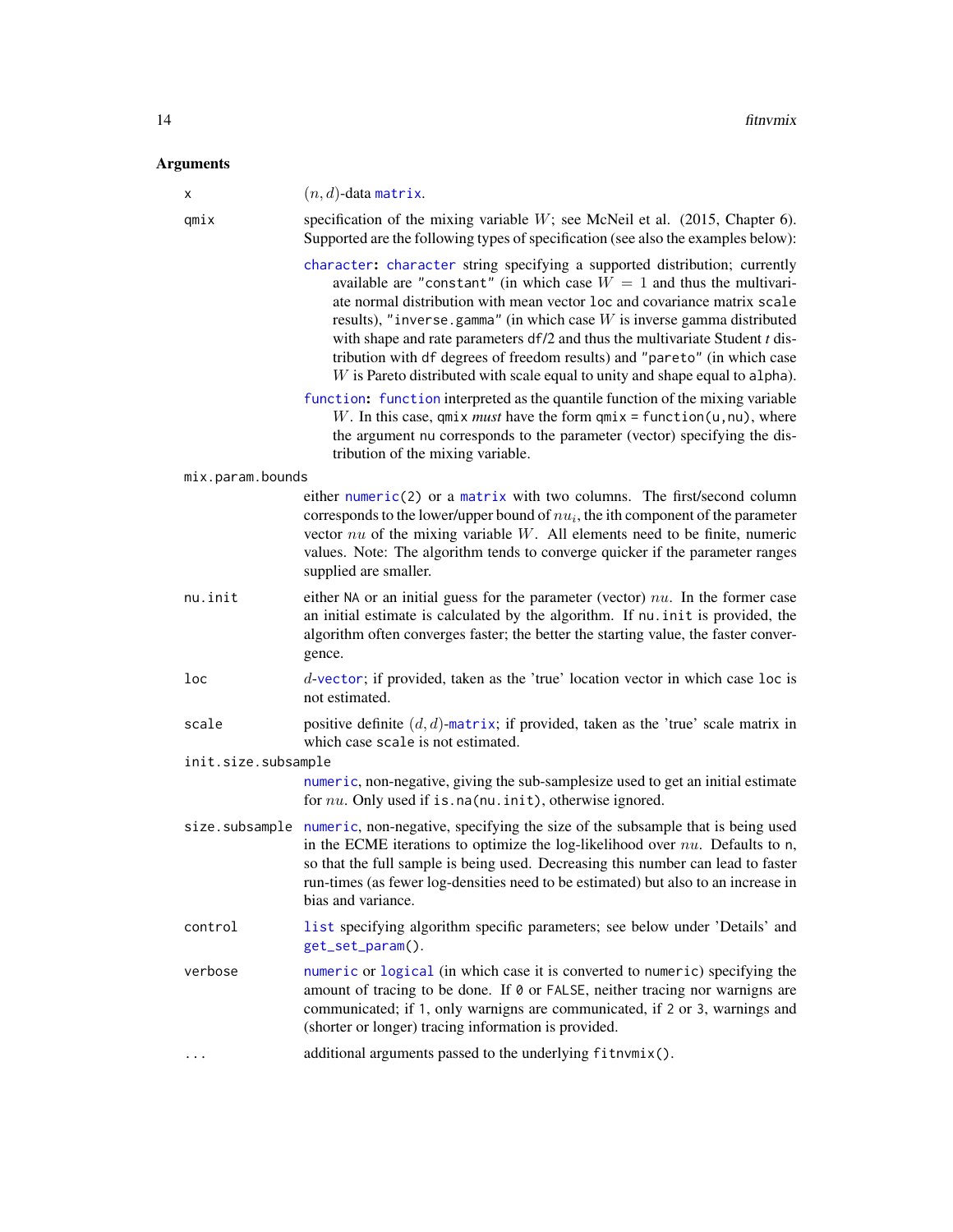#### <span id="page-14-0"></span>fitnvmix 15

## Details

The function fitnvmix() uses an ECME algorithm to approximate the MLEs of the parameters nu, loc and scale of a normal variance mixture specified by qmix. The underlying procedure successively estimates nu (with given loc and scale) by maximizing the likelihood which is approximated by [dnvmix\(](#page-9-1)) (unless qmix is a character string, in which case analytical formulas for the log-densities are used) and scale and loc (given nu) using weights (which again need to be approximated) related to the posterior distribution, details can be found in the first reference below.

It should be highlighted that (unless unless qmix is a character string), every log-likelihood and every weight needed in the estimation is numerically approximated via RQMC methods. For large dimensions and sample sizes this procedure can therefore be slow.

Various tolerances and convergence criteria can be changed by the user via the control argument. For more details, see [get\\_set\\_param\(](#page-18-1)).

#### Value

fitnvmix() returns a [list](#page-0-0) containing nu, loc, scale as MLEs for  $nu$ , the location vector and the scale matrix, respectively; the list also contains iter (number of ECME iterations performed) and max.ll (log-likelihood at the MLEs).

fitStudent() is a wrapper to fitnvmix() for parameter estimation of multivariate Student *t* distributions; in comparison to fitnvmix(), the fitted degrees of freedom are called "df" (to be consistent with the other wrappers for the Student *t* distributions).

fitNorm() just returns a [list](#page-0-0) with components loc (columnwise sample means) and scale (sample covariance matrix).

# Author(s)

Erik Hintz, Marius Hofert and Christiane Lemieux

#### References

Hintz, E., Hofert, M. and Lemieux, C. (2019), Normal variance mixtures: Distribution, density and parameter estimation. <https://arxiv.org/abs/1911.03017>.

McNeil, A. J., Frey, R. and Embrechts, P. (2015). *Quantitative Risk Management: Concepts, Techniques, Tools*. Princeton University Press.

Liu, C. and Rubin, D. (1994). The ECME algorithm: a simple extension of EM and ECM with faster monotone convergence. *Biometrika* 81(4), 633–648.

#### See Also

[dnvmix\(](#page-9-1)), [rnvmix\(](#page-38-1)), [pnvmix\(](#page-26-1)), [qqplot\\_maha\(](#page-32-1)), [get\\_set\\_param\(](#page-18-1)).

#### Examples

```
## Sampling parameters
set.seed(274) # for reproducibility
nu <- 2.8 # parameter used to sample data
d <-4 # dimension
```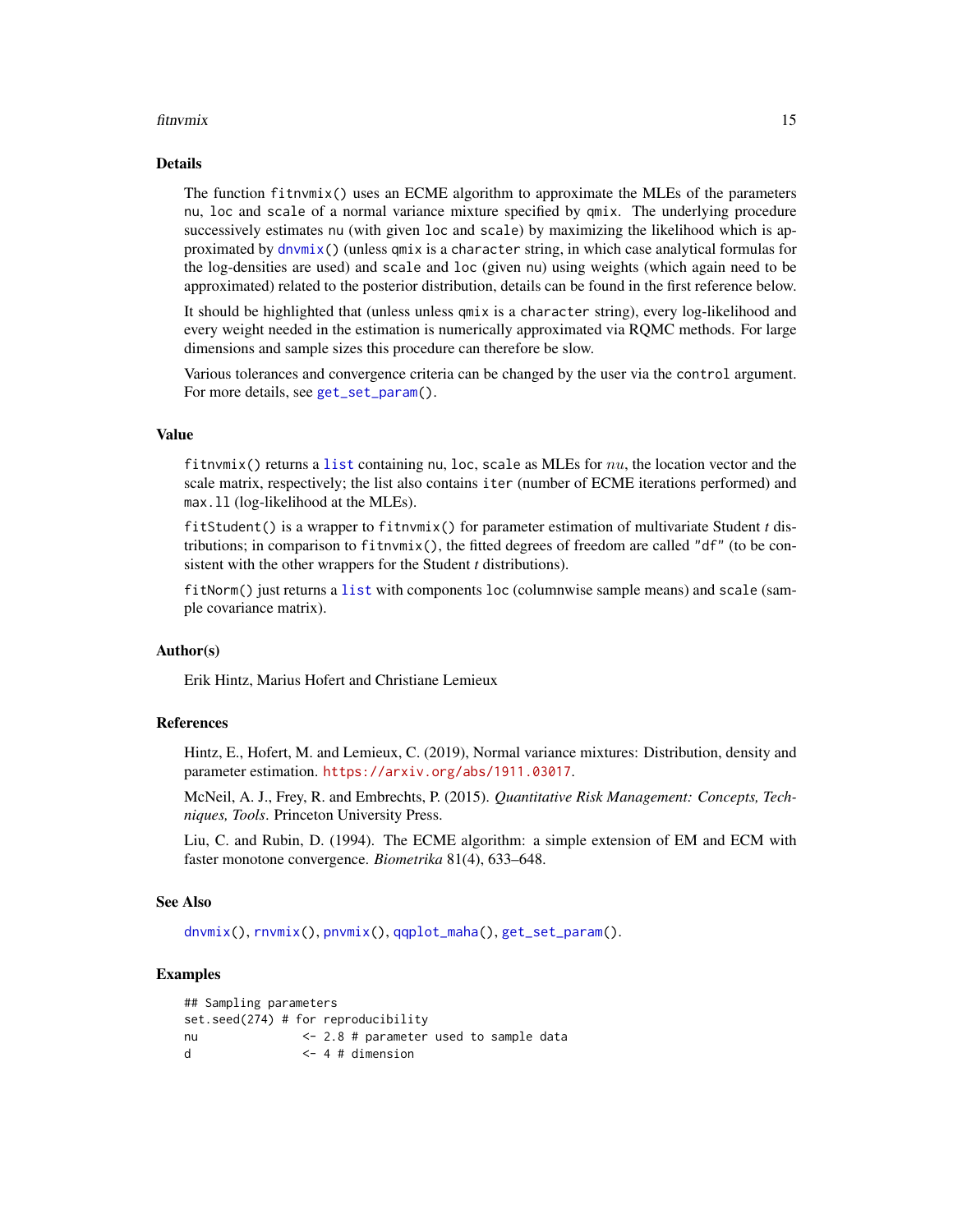```
n <- 75 # small sample size to have examples run fast
loc <- rep(0, d) # location vector
A \leftarrow matrix(runif(d \star d), ncol = d)
diag_vars \langle - \text{diag}(\text{runif}(d, \text{min} = 2, \text{max} = 5)) \ranglescale <- diag_vars %*% cov2cor(A %*% t(A)) %*% diag_vars # scale matrix
mix.param.bounds \leftarrow c(1, 5) # nu in [1, 5]### Example 1: Fitting a multivariate t distribution ###########################
if(FALSE){
   ## Define 'qmix' as the quantile function of an IG(nu/2, nu/2) distribution
   qmix \le function(u, nu) 1 / qgamma(1 - u, shape = nu/2, rate = nu/2)
   ## Sample data using 'rnvmix'
   x \leq -rnvmix(n, qmix = qmix, nu = nu, loc = loc, scale = scale)
   ## Call 'fitvnmix' with 'qmix' as a function (so all densities/weights are estimated)
   (MyFit11 <- fitnvmix(x, qmix = qmix, mix.param.bounds = mix.param.bounds))
   ## Call 'fitnvmix' with 'qmix = "inverse.gamma"' in which case analytical formulas
   ## for weights and densities are used:
   (MyFit12 <- fitnvmix(x, qmix = "inverse.gamma",
                        mix.param.bounds = mix.param.bounds))
   ## Alternatively, use the wrapper 'fitStudent()'
   (MyFit13 <- fitStudent(x))
   ## Check
   stopifnot(all.equal(MyFit11$nu, MyFit12$nu, MyFit13$nu, tol = 5e-2))
   ## Can also provide 'loc' and 'scale' in which case only 'nu' is estimated
   (MyFit13 <- fitnvmix(x, qmix = "inverse.gamma", mix.param.bounds = mix.param.bounds,
                        loc = loc, scale = scale)(MyFit14 < -fitstudent(x, loc = loc, scale = scale))stopifnot(all.equal(MyFit13$nu, MyFit14$df, tol = 1e-6))
}
### Example 2: Fitting a Pareto mixture ########################################
## Define 'qmix' as the quantile function of a Par(nu, 1) distribution
qmix \le function(u, nu) (1-u)^*(-1/nu)## Sample data using 'rnvmix':
x \leq -rnvmix(n, qmix = qmix, nu = nu, loc = loc, scale = scale)
## Call 'fitvnmix' with 'qmix' as function (=> densities/weights estimated)
(MyFit21 <- fitnvmix(x, qmix = qmix, mix.param.bounds = mix.param.bounds))
## Call 'fitnvmix' with 'qmix = "pareto"' in which case an analytical formula
## for the density is used
(MyFit22 <- fitnvmix(x, qmix = "pareto", mix.param.bounds = mix.param.bounds))
stopifnot(all.equal(MyFit21$nu, MyFit22$nu, tol = 5e-2))
```
<span id="page-15-1"></span>

gammamix *Functionalities for Gamma Scale Mixture Models*

<span id="page-15-0"></span>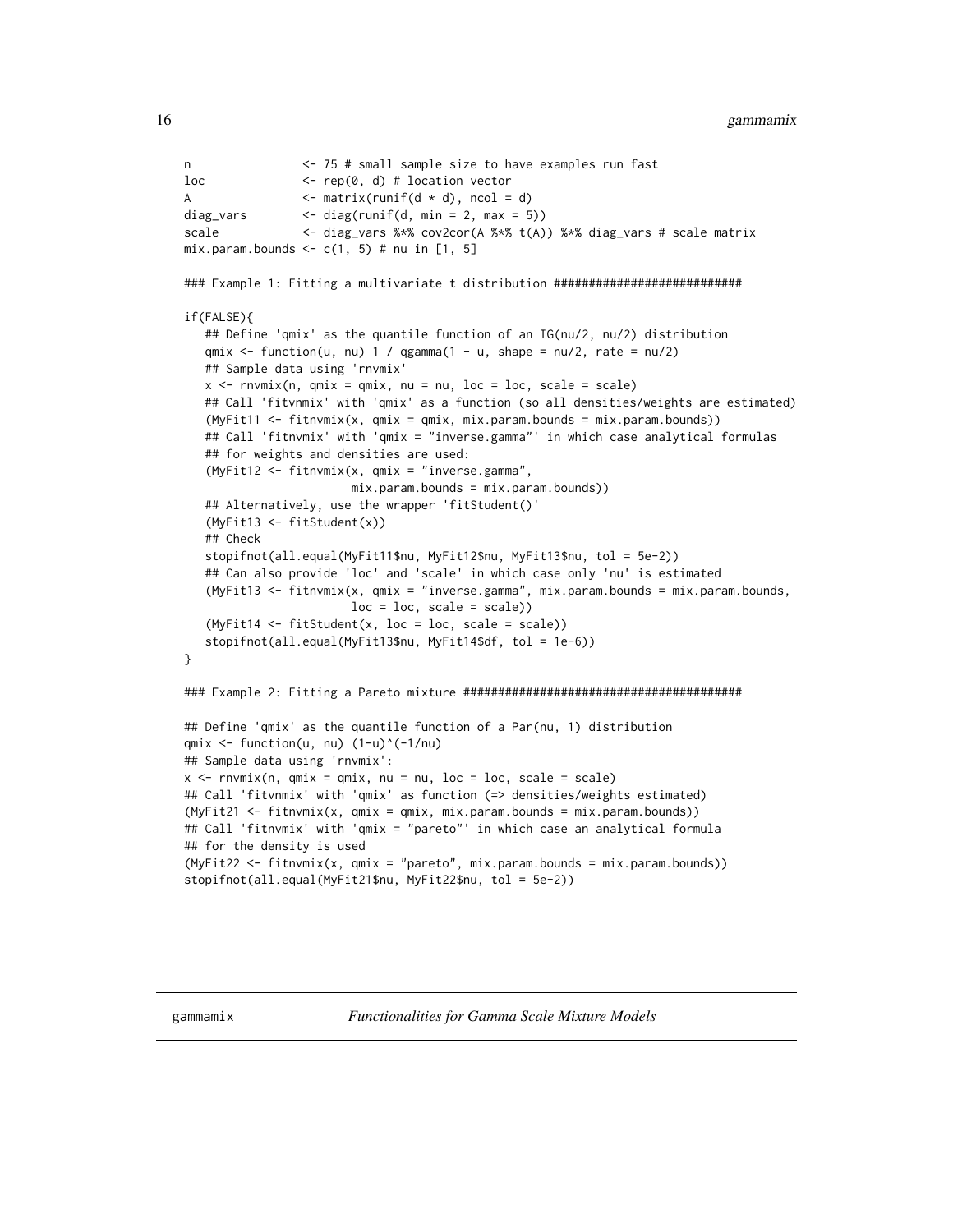# <span id="page-16-0"></span>gammamix 17

#### Description

Evaluating density-, distribution- and quantile-function of Gamma scale mixtures as well as random variate generation.

#### Usage

```
dgammamix(x, qmix, d, control = list(), verbose = TRUE, log = FALSE, ...)
pgammamix(x, qmix, d, lower.tail = TRUE, control = list(), verbose = TRUE, ...)
qgammamix(u, qmix, d, control = list(), verbose = TRUE, q.only = TRUE,
          stored.values = NULL, ...)
rgammamix(n, rmix, qmix, d, method = c("PRNG", "sobol", "ghalton"),
          skip = 0, \ldots)
```
#### **Arguments**

| X             | $n$ -vector of evaluation points.                                                                                                           |
|---------------|---------------------------------------------------------------------------------------------------------------------------------------------|
| u             | $n$ -vector of probabilities.                                                                                                               |
| qmix          | see $p_nw$ ix().                                                                                                                            |
| rmix          | see $rnvmix()$ .                                                                                                                            |
| d             | dimension of the underlying normal variance mixture, see also details below.                                                                |
| n             | sample size $n$ (positive integer).                                                                                                         |
| lower.tail    | logical; if TRUE (default), probabilities are $P(X \le x)$ , otherwise $P(X > x)$ .                                                         |
| log           | logical indicating whether the log-density shall be returned.                                                                               |
| q.only        | see $qnumix()$ .                                                                                                                            |
| stored.values | see $qnumix()$ .                                                                                                                            |
| method        | see $rnvmix()$ .                                                                                                                            |
| skip          | see $rnvmix()$ .                                                                                                                            |
| control       | list specifying algorithm specific parameters; see get_set_param().                                                                         |
| verbose       | logical indicating whether a warning is given if the required precision has not<br>been reached.                                            |
| .             | additional arguments (for example, parameters) passed to the underlying mixing<br>distribution when qmix is a character string or function. |

#### Details

We define a Gamma mixture as a random variable  $Dsq$  satisfying, in distribution,  $Dsq = W *$  $Gamma(d/2, 2)$  where W is specified via qmix. If X follows a d–dimensional normal variance mixture, the squared Mahalanobis distance  $(X - \mu)^T$   $Sigma^{-1}(X - \mu)$  has the same distribution as Dsq.

The functions presented here are similar to the corresponding functions for normal variance mixtures (d/p/q/rnvmix()), details can be found in the corresponding help-files there.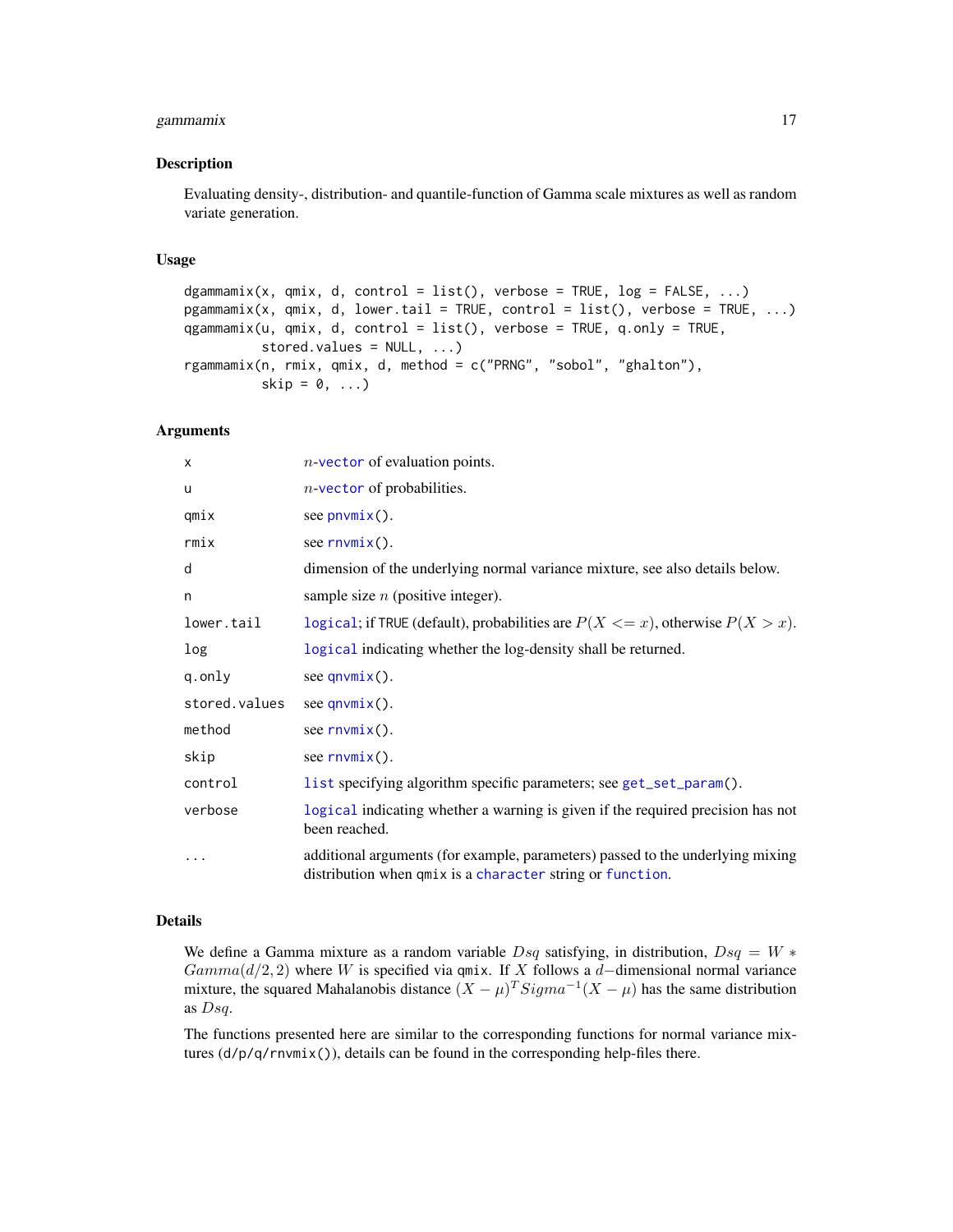#### <span id="page-17-0"></span>Value

pgammamix() and dgammamix() return a [numeric](#page-0-0) n-vector with the computed probabilities/densities and corresponding attributes "abs. error" and "rel. error" (error estimates of the RQMC estimator) and "numiter" (number of iterations).

If q.only = TRUE, qgammamix() a vector of the same length as u with entries  $q_i$  where  $q_i$  satisfies  $q_i = inf_x F(x) \geq u_i$  where  $F(x)$  the df of the Gamma mixture specified via qmix; if q.only = FALSE, see [qnvmix](#page-30-1).

rgammamix() returns a *n*-[vector](#page-0-0) containing *n* samples of the specified (via mix) Gamma mixture.

#### Author(s)

Erik Hintz, Marius Hofert and Christiane Lemieux

#### References

Hintz, E., Hofert, M. and Lemieux, C. (2019), Normal variance mixtures: Distribution, density and parameter estimation. <https://arxiv.org/abs/1911.03017>.

#### See Also

```
dnvmix(), pnvmix(), qnvmix(), rnvmix(), get_set_param(), qqplot_maha(), fitnvmix()
```
#### Examples

```
## Specify inverse-gamma mixture => results in d * F(d, nu) dist'n,
## handled correctly when 'qmix = "inverse.gamma"' is specified
qmix \le function(u, nu) 1/qgamma(1 - u, shape = nu/2, rate = nu/2)
## Example for rgammamix()
set.seed(271) # for reproducibility
n <- 25
nu < -3d \le -5x < - rgammamix(n, qmix = qmix, d = d, nu = nu)
## Evaluate distribution function at 'x'
p.true_1 <- pgammamix(x, qmix = "inverse.gamma", d = d, df = nu) # calls pf(...)
p.true_2 <- pf(x/d, df1 = d, df2 = nu)
p.estim \leq pgammamix(x, qmix = qmix, d = d, nu = nu)
stopifnot(all.equal(p.true_1, p.true_2, p.estim, tol = 1e-3,
                    check.attributes = FALSE))
## Evaluate density function at 'x'
d.true<sub>1</sub> <- dgammamix(x, qmix = "inverse.gamma", d = d, df = nu)
d.true_2 <- df(x/d, df1 = d, df2 = nu)/dd.est \leq dgammamix(x, qmix = qmix, d = d, nu = nu)
stopifnot(all.equal(d.true_1, d.true_2, d.est, tol = 5e-4,
                    check.attributes = FALSE))
```
## Evaluate quantile function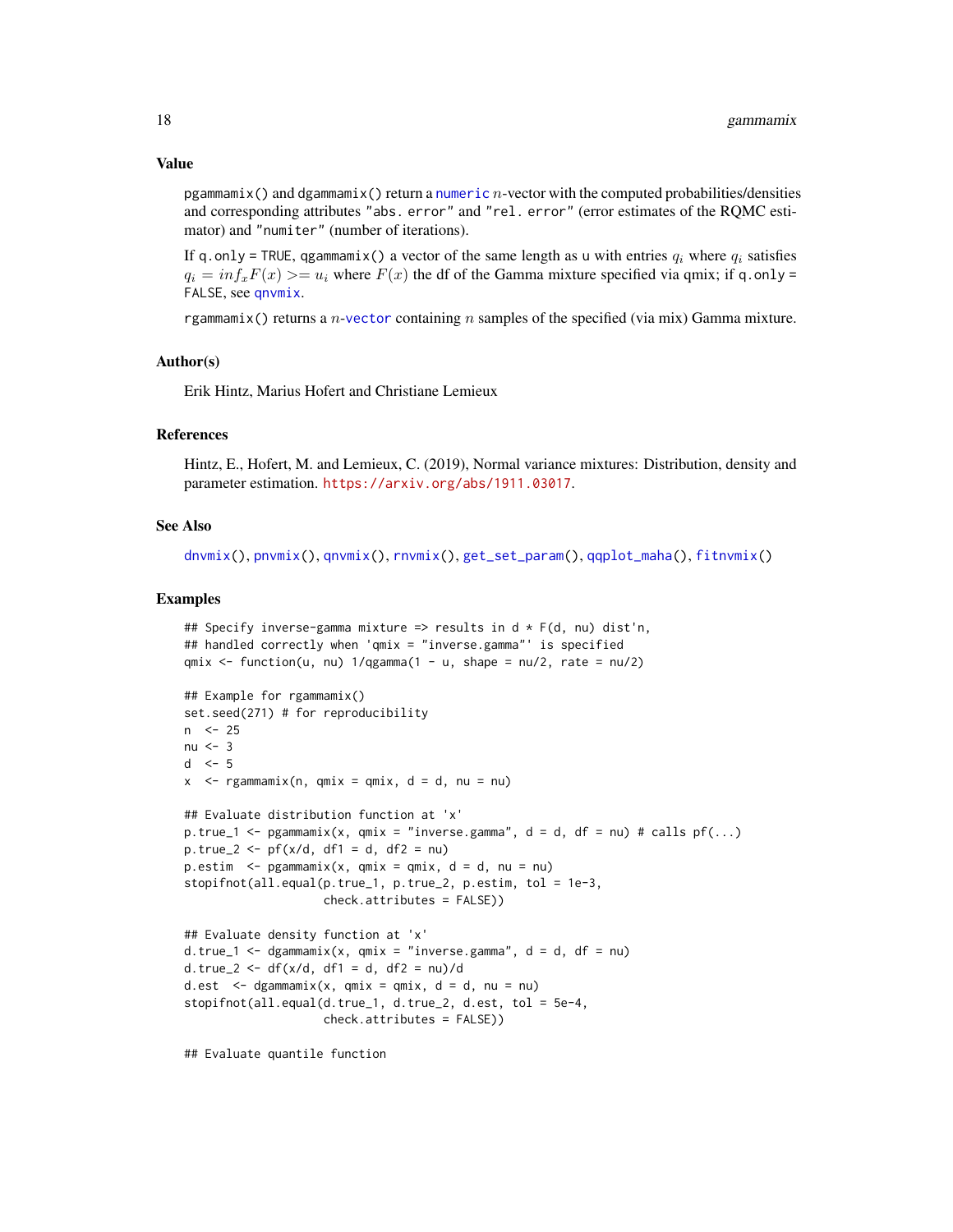```
u \le - seq(from = 0.5, to = 0.9, by = 0.1)
q.true_1 <- qgammamix(u, qmix = "inverse.gamma", d = d, df = nu)
q.true_2 <- qf(u, df1 = d, df2 = nu) * d
q.est \leq qgammamix(u, qmix = qmix, d = d, nu = nu)
stopifnot(all.equal(q.true_1, q.true_2, q.est, tol = 5e-4,
                    check.attributes = FALSE))
```
<span id="page-18-1"></span>get\_set\_param *Algorithm-specific Parameters*

#### Description

Algorithm specific parameters for functionalities in the nymix package, notably for  $fitrvmix()$ , [dnvmix\(](#page-9-1)), [pnvmix\(](#page-26-1)), [qnvmix\(](#page-30-1)), [pgammamix\(](#page-15-1)), [dgammamix\(](#page-15-1)) and [ES\\_nvmix\(](#page-37-1)).

#### Usage

```
get_set_param(control = list())
```
#### Arguments

control [list](#page-0-0) specifying algorithm specific parameters to beset; see below under details.

#### Details

For most functions in the nvmix package, internally, an iterative randomized Quasi-Monte Carlo (RQMC) approach is used to estimate probabilities, weights and (log-)densities. There are various parameters of underlying methods than can be changed.

Algorithm specific parameters can be passed as a list via control. It can contain any of the following:

For all algorithms: method [character](#page-0-0) string indicating the method to be used to compute the integral. Available are:

"sobol": Sobol' sequence (default),

"ghalton": generalized Halton sequence,

- "PRNG": plain Monte Carlo based on a pseudo-random number generator.
- increment [character](#page-0-0) string indicating how the sample size should be increased in each iteration. Available are:
	- "doubling": next iteration has as many sample points as all the previous iterations combined,
	- "num.init": all iterations use an additional fun.eval[1]-many points.
- CI.factor multiplier of the Monte Carlo confidence interval bounds. The algorithm runs until CI. factor times the estimated standard error is less than abstol or reltol (whichever is provided). If CI.factor = 3.5 (the default), one can expect the actual absolute error to be less than abstol in 99.9% of the cases.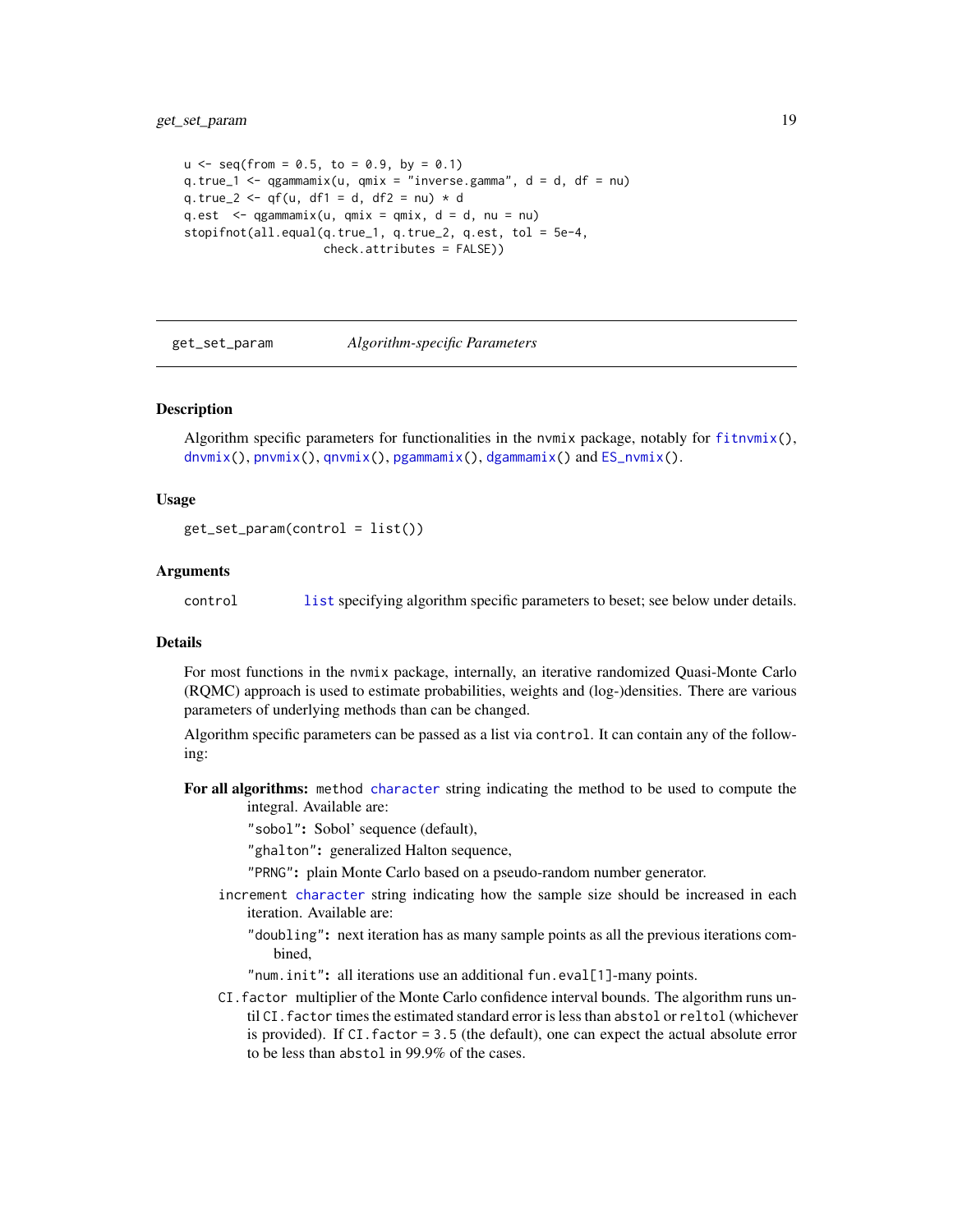- <span id="page-19-0"></span>fun. eval [numeric\(](#page-0-0)2) providing the size of the first point set to be used to estimate integrals (typically a power of 2) and the maximal number of function evaluations. fun.eval defaults to  $c(2^2, 7, 1e8)$ .
- max.iter.rqmc [numeric](#page-0-0), providing the maximum number of iterations allowed in the RQMC approach; the default is 17 if increment = "doubling" and 200 otherwise.
- B number of randomizations for obtaining an error estimate in the RQMC approach; the default is 15.
- For pnymix() and  $pgnvmix$  : pnymix.abstol, pnymix.reltol non-negative [numeric](#page-0-0) providing the relative/absolute precision required for the distribution function. Relative precision via pnvmix.reltol is only used when pnvmix.abstol = NA; in all other cases, absolute precision will be used. pnvmix.abstol defaults to 1e-3. If pnvmix.abstol  $= 0$  and pnvmix.reltol  $= 0$ , the algorithm will typically run until the total number of function evaluations exceeds fun.eval[2] or until the total number of iterations exeeds max. iter. rqmc, whichever happens first. If  $n > 1$  (so upper has more than one row), the algorithm runs until the precision requirement is reached for all  $n$  probability estimates.
	- mean.sqrt.mix expectation of the square root  $\sqrt(W)$  of the mixing variable  $W.$  If NULL, it will be estimated via QMC; this is only needed for determining the reordering of the integration bounds, so a rather crude approximation is fine.
	- precond [logical](#page-0-0) indicating whether preconditioning is applied, that is, reordering of the integration variables. If TRUE, integration limits lower, upper as well as scale are internally re-ordered in a way such that the overall variance of the integrand is usually smaller than with the original ordering; this usually leads smaller run-times.
	- cholesky.tol non-negative numeric providing lower threshold for non-zero elements in the computation of the cholesky factor: If calculated  $C(i, i)^2 < |cholesky.tol * Scale(i, i)|$ , the diagonal element (and all other elements in column  $i$ ) of the cholesky factor  $C$  are set to zero, yielding a singular matrix. cholesky.tol defaults to 1e-9.
- For dnvmix() and dgnvmix(): dnvmix.reltol, dnvmix.abstol non-negative [numeric](#page-0-0) providing the relative/absolute precision for the \*log-\* density required. Absolute precision via dnvmix.abstol is only used when dnvmix.reltol =  $NA$ ; in all other cases, relative precision will be used. dnvmix.reltol defaults to 1e-2. If dnvmix.reltol=0 and  $d$ nvmix.abstol= $\emptyset$ , the algorithm will typically run until the total number of function evaluations exceeds fun.eval[2] or until the total number of iterations exeeds max. iter. rqmc, whichever happens first. If  $n > 1$  (so x has more than one row), the algorithm runs until the precision requirement is reached for all  $n \log$ -density estimates.
	- dnvmix.doAdapt [logical](#page-0-0) indicating if an adaptive integration procedure shall be used that only samples in relevant subdomains of the mixing variable; defaults to TRUE.
	- dnvmix.max.iter.rqmc.pilot [numeric](#page-0-0), providing the maximum number of unstratified, non-adaptive pilot runs the internal integration procedure performs. Defaults to 4.
	- dnvmix.tol.int.lower, dnvmix.order.lower both [numeric](#page-0-0) and nonnegative. RQMC integration is only performed where the integrand is > than the maximum of dnvmix.tol.int.lower and  $10^{-c}g_{max}$ , where  $g_{max}$  is the theoretical maximum of the integrand and c is the specified dnvmix.order.lower. Default to 1e-30 and 20, respectively.
	- dnvmix.tol.bisec [numeric](#page-0-0) vector of length 3 specifying bisection tolerances in the adaptive RQMC algorithm. First/second/third element specify the tolerance on  $u$ ,  $W$  and the log-integrand and default to 1e-16, 1e-1 and 1e-1, respectively.
	- dnvmix.max.iter.bisec [numeric](#page-0-0), maximum number of iterations in the internal bisection procedure to find good cutting points allowed, defaults to 50.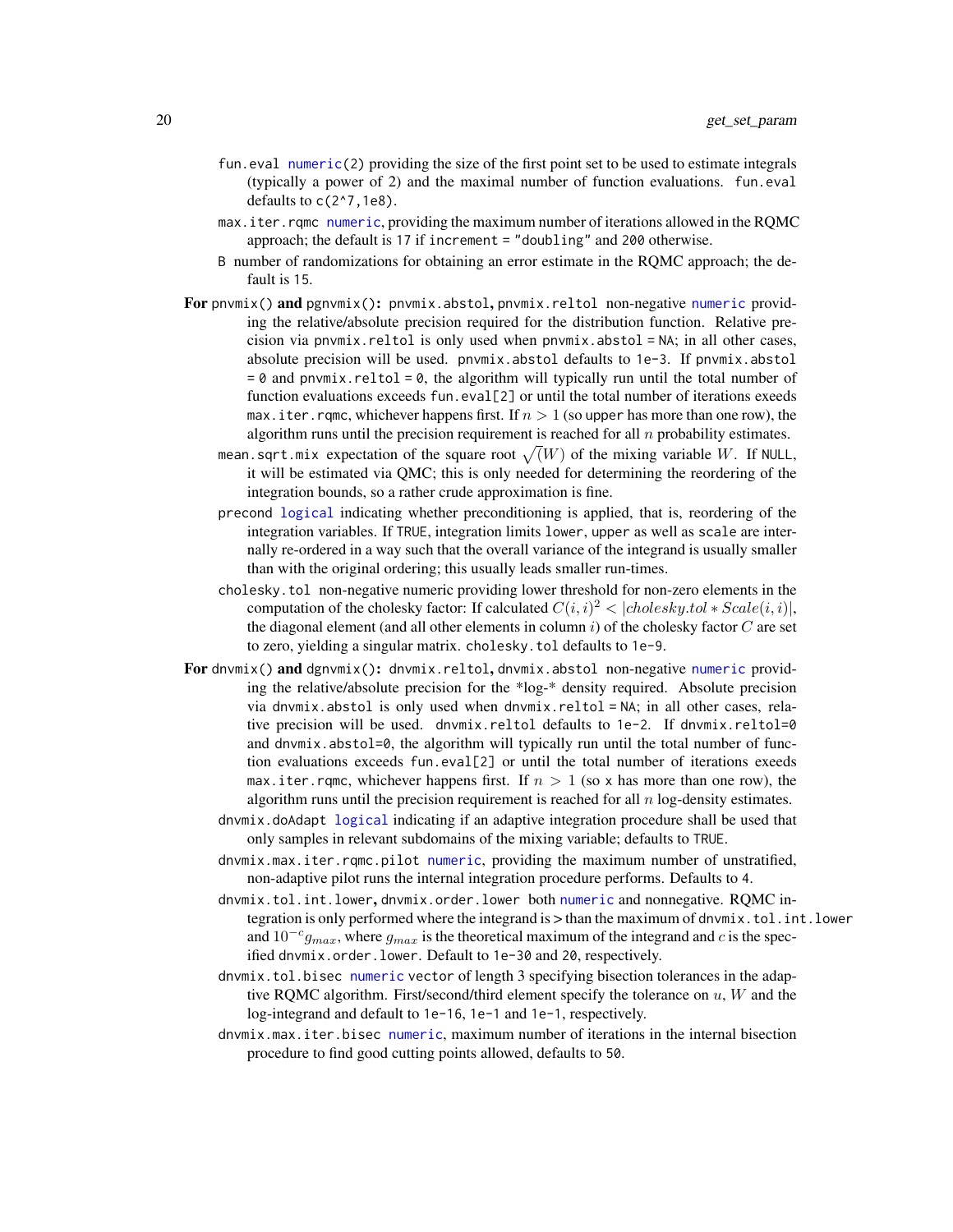- <span id="page-20-0"></span>dnvmix.tol.stratlength [numeric](#page-0-0), nonnegative. If the stratum found by the adaptive integration method has length > dnvmix.tol.stratlength RQMC integration is used there; otherwise a crude approximation. Defaults to 1e-20.
- For fitnvmix(): ECMEstep [logical](#page-0-0), if TRUE (default), ECME iteration is performed; if FALSE, no ECME step is performed so that fitnvmix() performs between zero and two optimizations over  $nu$ , depending on laststep.do.nu and whether nu.init was provided.
	- ECMEstep.do.nu [logical](#page-0-0), if TRUE (default), the likelihood is maximized over  $nu$  in each ECME iteration; if FALSE, this step is omitted.
	- laststep.do.nu [logical](#page-0-0), if TRUE another last maximization of the likelihood over  $nu$  is performed using all observations after the ECME iterations. Only makes sense if either ECMEstep.do.nu=FALSE or if size.subsample is smaller than the number of observations. Defaults to FALSE.
	- resample [logical](#page-0-0), if TRUE, a different subsample of x is taken in each optimization over  $nu$ in the ECME iterations. Only relevant when size, subsample is smaller than the number of observations. Defaults to FALSE.
	- ECME.miniter, ECME.maxiter [numeric](#page-0-0) positive, minimum and maximum number of ECME iterations. Default to 5 and 25, respectively.
	- max.iter.locscaleupdate [numeric](#page-0-0) positive. Maximum number of location-scale updates (while helding  $nu$  fixed) in each individual ECME iteration; defaults to 50.
	- weights.reltol numeric non-negative. Relative tolerance to estimate internal weights used to update loc and scale estimates in the ECME iterations. Defaults to 5e-2.
	- weights.interpol.reltol numeric non-negative. Some weights can be obtained by interpolating previously calculated weights; if the maximal relative interpolation error is smaller than weights.interpol.reltol, this is done. Defaults to 1e-2.
	- ECME.rel.conv.tol [numeric\(](#page-0-0)3) vector specifying relative convergence tolerances for loc, scale and nu (in this order). Defaults to  $c(1e-2,1e-2,5e-3)$ .
	- control.optim [list](#page-0-0) of control parameters passed to the underlying optim in the initial step as well as in the ECME iterations. See [optim\(](#page-0-0)) for details; defaults to list(maxit=15).
	- control.optim.laststep like control.optim; this list of control arguments is passed to optim in the last-step. Only relevant when laststep.do.nu = TRUE and defaults to list() (so no defaults of [optim\(](#page-0-0)) changed).
- For qnvmix(): max.iter.newton [numeric](#page-0-0), maximum number of Newton iterations allowed to approximate the quantile; defaults to 45.
	- newton.conv.abstol [numeric](#page-0-0), convergence tolerance for the Newton proceudre; convergence is detected once the difference of estimated quantiles in two successive iterations is smaller than newton.conv.abstol; defaults to 5e-4.
	- newton.df.reltol [numeric](#page-0-0), relative error tolerance for estimating the univariate distribution function; defaults to 2.5e-4.
	- newton.logdens.abstol [numeric](#page-0-0), absolute error tolerance for the internal estimation of the log-density needed for the update; defaults to 1e-2.
	- newton.df.max.iter.rqmc [numeric](#page-0-0), maximum number of iterations to estimate the univariate distribution function required in the Newton update; defaults to 50. Note that here, internally used is increment = "doubling".
- For qqplot\_maha(): qqplot.df.reltol [numeric](#page-0-0), corresponds to newton.df.reltol. Defaults to 5e-3.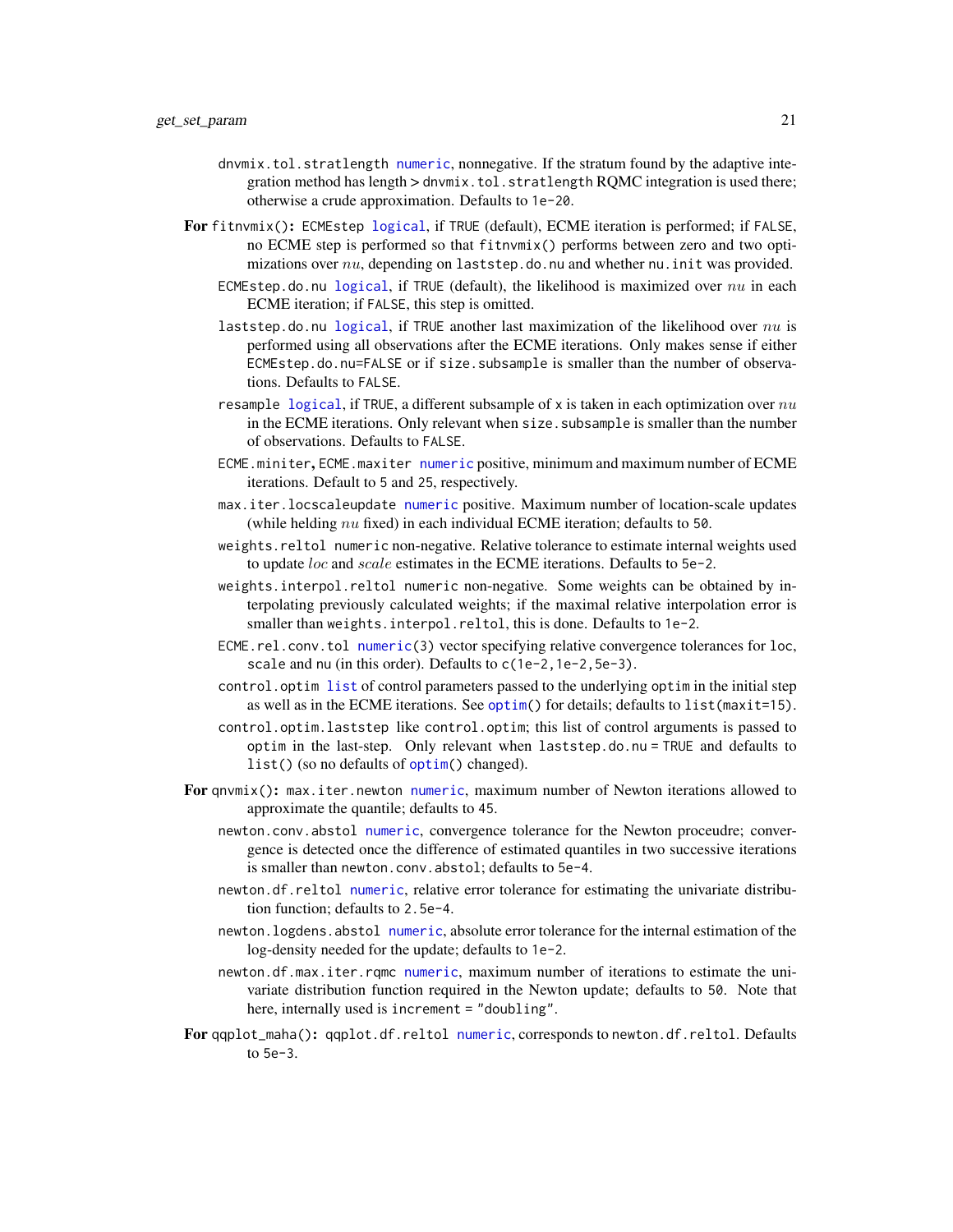<span id="page-21-0"></span>For ES\_nvmix(): riskmeasures.abstol, riskmeasures.reltol [numeric](#page-0-0), absolute or relative error tolerance for estimating riskmeasures, notably for ES\_nvmix(). By default, riskmeasures.reltol=1e-2 and riskmeasures.abstol=NA, so that a relative tolerance is used.

Care should be taken when changing algorithm specific parameters, notably tolerances, as the accuracy of the result is heavily influenced by those.

# Value

get\_set\_param() returns a [list](#page-0-0) with more than 30 elements specifying algorithm specific parameters for the functions [fitnvmix\(](#page-12-1)), [dnvmix\(](#page-9-1)), [pnvmix\(](#page-26-1)), [qnvmix\(](#page-30-1)), [pgammamix\(](#page-15-1)), [dgammamix\(](#page-15-1)) and [ES\\_nvmix\(](#page-37-1)). Parameter values passed to get\_set\_param() via the control argument overwrite the defaults; for parameters not specified in the control argument, the default values are being returned.

#### Author(s)

Erik Hintz, Marius Hofert and Christiane Lemieux

#### References

Hintz, E., Hofert, M. and Lemieux, C. (2019), Normal variance mixtures: Distribution, density and parameter estimation. <https://arxiv.org/abs/1911.03017>.

#### See Also

[fitnvmix\(](#page-12-1)), [dnvmix\(](#page-9-1)), [pnvmix\(](#page-26-1)), [qnvmix\(](#page-30-1)), [pgammamix\(](#page-15-1)), [dgammamix\(](#page-15-1)), [ES\\_nvmix\(](#page-37-1))

#### Examples

get\_set\_param() # obtain defaults

numerical\_experiments\_data

*Data Generated by the Demo 'numerical\_experiments'*

#### Description

Data generated by the demo('numerical\_experiments') of the nvmix package.

#### Usage

```
data(numerical_experiments_data, package = "nvmix")
```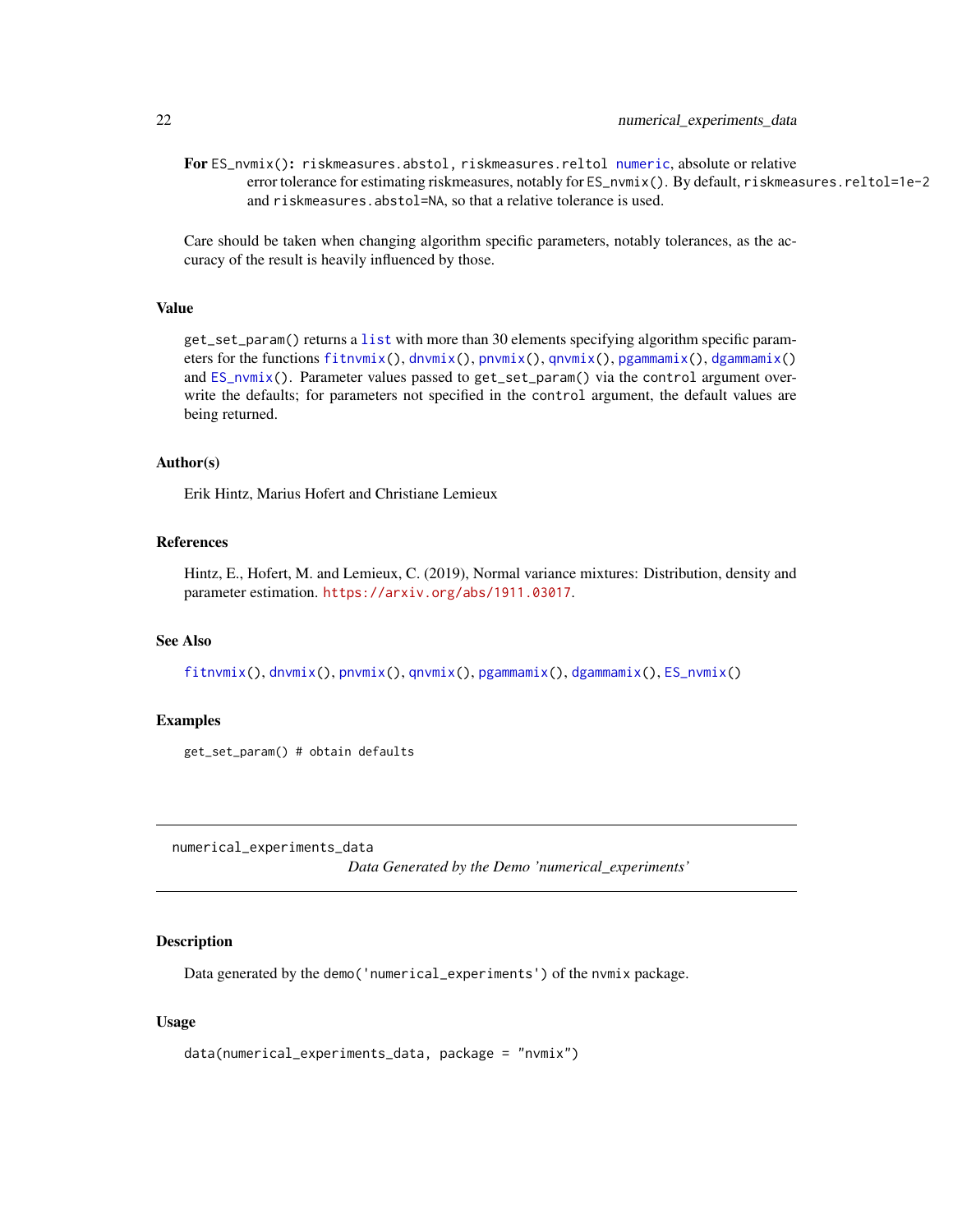#### <span id="page-22-0"></span>pgnvmix 23

#### Format

A list with 10 elements:

- \$pnvmix.abserrors Array as returned by the function pnvmix\_testing\_abserr(), see Section 1.1 of the demo('numerical\_experiments').
- \$pnvmix.t.variances Array as returned by the function precond\_testing\_variance(), see Section 1.1 of the demo('numerical\_experiments').
- \$pnvmix.t.sobolind Array as returned by the function pnvmix\_estimate\_sobolind(), see Section 1.1 of the demo('numerical\_experiments').
- \$pnvmix.t.timing Array as returned by the function pnvmix\_timing\_mvt(), see Section 1.1 of the demo('numerical\_experiments').
- \$dnvmix.results Array as returned by the function dnvmix\_testing(), see Section 1.2 of the demo('numerical\_experiments').
- \$fitnvmix.results Array as returned by the function fitnvmix\_testing(), see Section 1.3 of the demo('numerical\_experiments').
- \$fit.dj30.anaylytical Array containing results of fitnvmix() applied to DJ30 data using analytical weights/densities, see Section 5 of demo('numerical\_experiments').
- \$fit.dj30.estimated Array containing results of fitnvmix() applied to DJ30 data using estimated weights/densities, see Section 5 of demo('numerical\_experiments').
- \$qqplots.dj30 Array containing results of qqplot.maha() applied to DJ30 data, see Section 5 of the demo('numerical\_experiments').
- \$tailprobs.dj30 Array containing estimated quantile shortfall probabilities of models fitted to DJ30 data, see Section 5 of demo('numerical\_experiments').

#### References

Hintz, E., Hofert, M. and Lemieux, C. (2019), Normal variance mixtures: Distribution, density and parameter estimation. <https://arxiv.org/abs/1911.03017>.

<span id="page-22-1"></span>

| pgnvmix | Distribution Function of Grouped and Generalized Multivariate Nor- |
|---------|--------------------------------------------------------------------|
|         | mal Variance Mixtures                                              |

#### <span id="page-22-2"></span>**Description**

Evaluating grouped and generalized multivariate normal variance mixture distribution functions (including Student *t* with multiple degrees-of-freedom).

#### Usage

```
pgnvmix(upper, lower = matrix(-Inf, nrow = n, ncol = d), groupings = 1:d, qmix,
        rmix, loc = rep(0, d), scale = diag(d), standardized = FALSE,
       control = list(), verbose = TRUE, ...)
pgStudent(upper, lower = matrix(-Inf, nrow = n, ncol = d), groupings = 1:d, df,
          loc = rep(0, d), scale = diag(d), standardized = FALSE,
          control = list(), verbose = TRUE)
```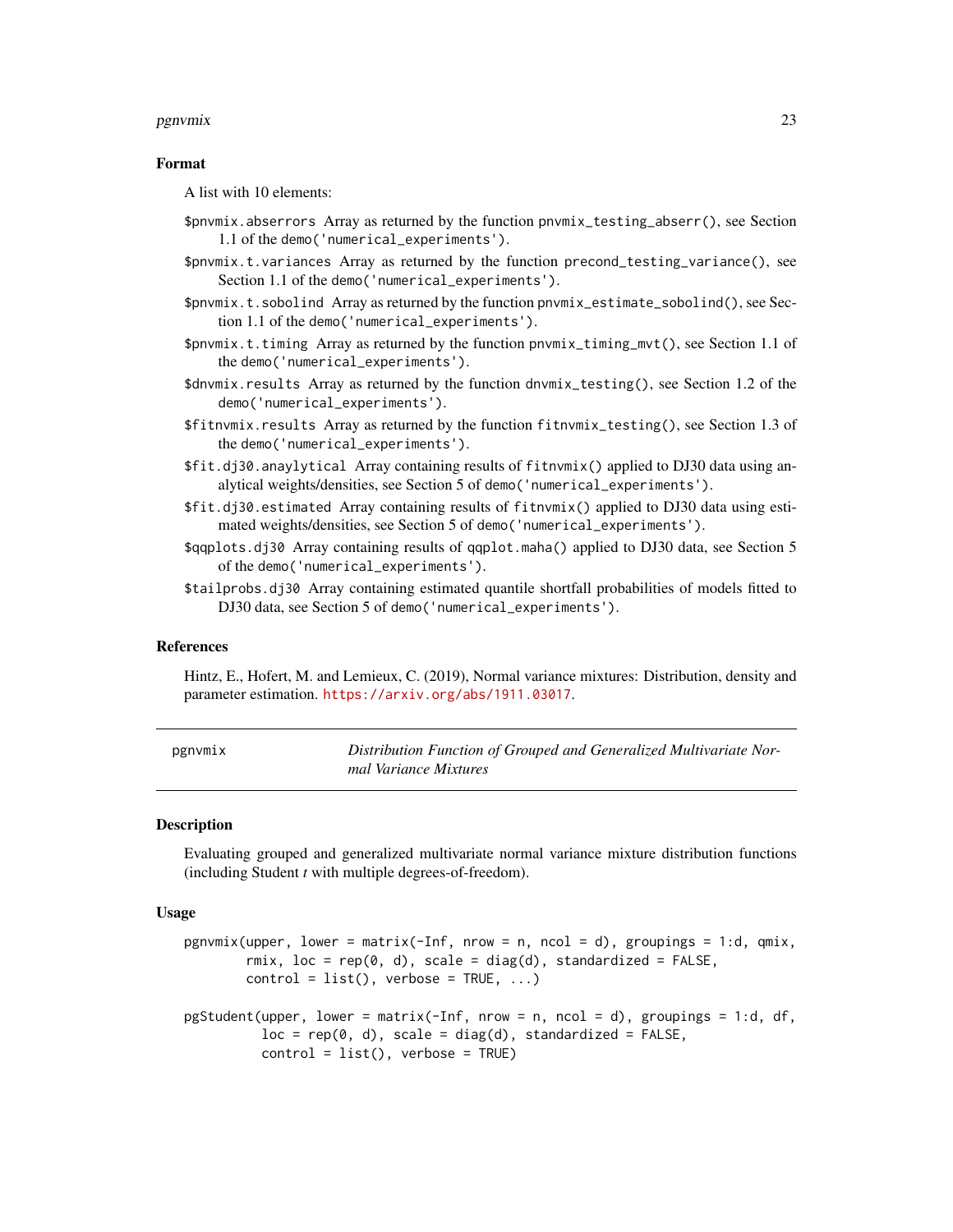# <span id="page-23-0"></span>Arguments

| upper        | see $pnumix()$ .                                                                                                                                                                                                                                                                                                                                                                                                                                                                                                                                               |
|--------------|----------------------------------------------------------------------------------------------------------------------------------------------------------------------------------------------------------------------------------------------------------------------------------------------------------------------------------------------------------------------------------------------------------------------------------------------------------------------------------------------------------------------------------------------------------------|
| lower        | see $pnumix()$ .                                                                                                                                                                                                                                                                                                                                                                                                                                                                                                                                               |
| groupings    | $d$ -vector. Specification of the groupings so that variable $i$ has mixing variable<br>$W_k$ where k = groupings[i]. If groupings = 1:d, each variable has a different<br>mixing distribution.                                                                                                                                                                                                                                                                                                                                                                |
| qmix         | specification of the mixing variables $W_i$ via quantile functions; see McNeil et<br>al. (2015, Chapter 6). Supported are the following types of specification (see<br>also the examples below):                                                                                                                                                                                                                                                                                                                                                               |
|              | character: character string specifying a supported distribution; currently<br>available are "inverse.gamma" (in which case $W_i$ is inverse gamma dis-<br>tributed with shape and rate parameters df[groupings[i]]/2 and a mul-<br>tivariate Student t distribution multiple degreess-of-freedom results) and<br>"pareto" (in which case $W_i$ is Pareto distributed with scale equal to unity<br>and shape equal to alpha[groupings[i]]. alpha and df must be of length<br>length(unique(groupings)) and need to be provided via the ellipsis ar-<br>gument). |
|              | list: list of length length (unique (groupings)) (number of different mix-<br>ing distributions). Element $i$ of this list specifies the mixing variable for<br>component groupings[i]. Each element of this list can be                                                                                                                                                                                                                                                                                                                                       |
|              | list: a list of length at least one, where the first component is a character<br>string specifying the base name of a distribution whose quantile func-<br>tion can be accessed via the prefix "q". An example "exp" for which<br>"qexp" exists. If the list is of length larger than one, the remaining<br>elements contain additional parameters of the distribution; for "exp",<br>for example, this can be the parameter rate.                                                                                                                             |
|              | function: function interpreted as the quantile function or random num-<br>ber generator of the mixing variable $W_i$                                                                                                                                                                                                                                                                                                                                                                                                                                           |
| rmix         | only allowed when groupings = $rep(1,d)$ in which case pgnvmix() is equiva-<br>lent to $p_nw_n$ (); see $p_nw_n$ ().                                                                                                                                                                                                                                                                                                                                                                                                                                           |
| df           | vector of length length (unique (groupings)) so that variable i has degrees-<br>of-freedom df[groupings[i]]; all elements must be positive and can be Inf,<br>in which case the corresponding marginal is normally distributed.                                                                                                                                                                                                                                                                                                                                |
| loc          | see $pnumix()$ .                                                                                                                                                                                                                                                                                                                                                                                                                                                                                                                                               |
| scale        | see $p_{\text{nv}}(x)$ ; must be positive definite.                                                                                                                                                                                                                                                                                                                                                                                                                                                                                                            |
| standardized | see $pnumix()$ .                                                                                                                                                                                                                                                                                                                                                                                                                                                                                                                                               |
| control      | list specifying algorithm specific parameters; see get_set_param().                                                                                                                                                                                                                                                                                                                                                                                                                                                                                            |
| verbose      | see $pnumix()$ .                                                                                                                                                                                                                                                                                                                                                                                                                                                                                                                                               |
|              | additional arguments (for example, parameters) passed to the underlying mix-<br>ing distribution when qmix is a character string or an element of qmix is a<br>function.                                                                                                                                                                                                                                                                                                                                                                                       |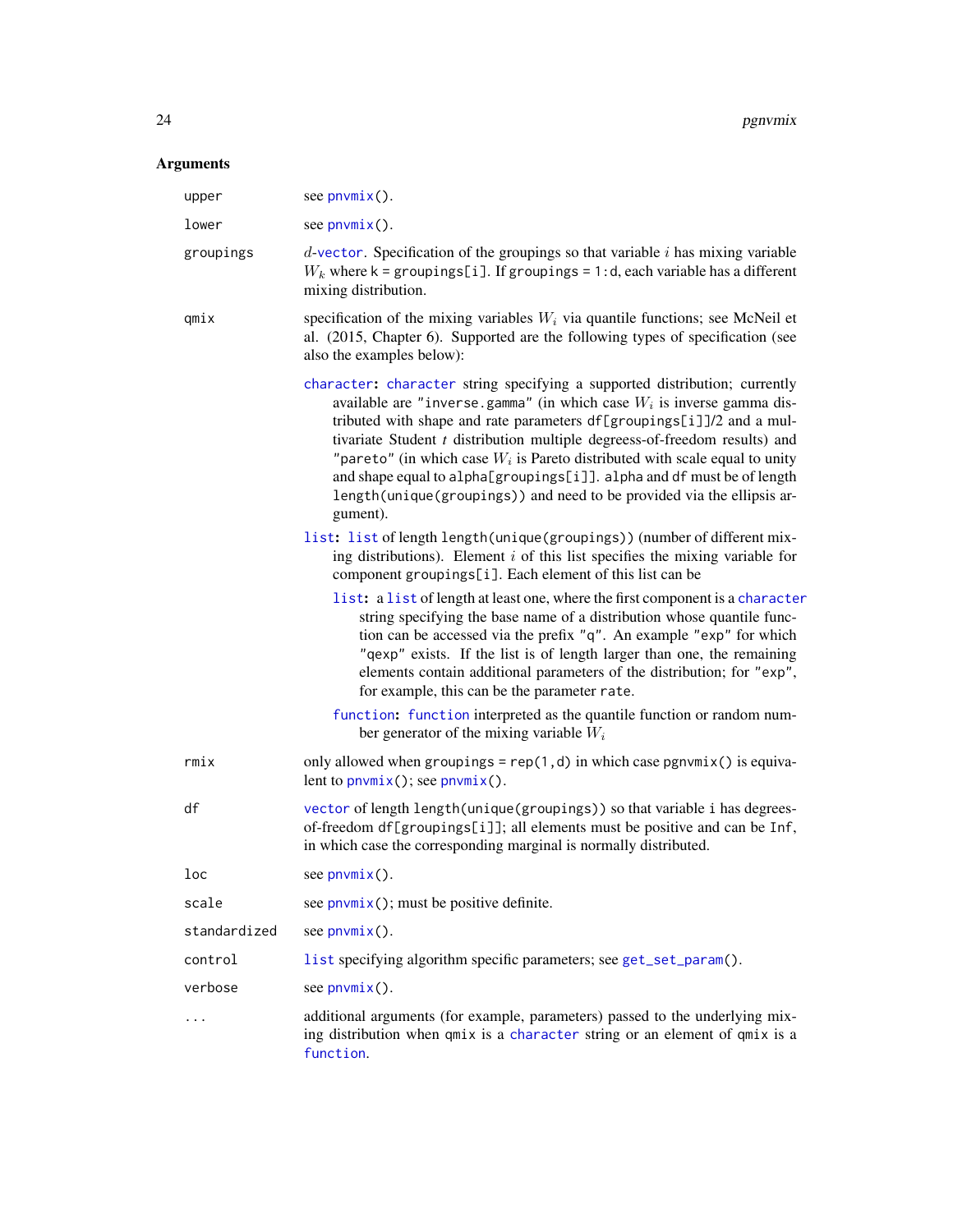#### <span id="page-24-0"></span>pgnvmix 25

#### Details

One should highlight that evaluating generalized normal variance mixtures is a non-trivial tasks which, at the time of development of **nvmix**, was not available in R before, not even the special case of a multivariate Student *t* distribution for non-integer degrees of freedoms, which frequently appears in applications in finance, insurance and risk management after estimating such distributions.

Internally, an iterative randomized Quasi-Monte Carlo (RQMC) approach is used to estimate the probabilities. It is an iterative algorithm that evaluates the integrand at a point-set (with size as specified by control \$increment in the control argument) in each iteration until the pre-specified absolute error tolerance control\$pnvmix.abstol (or relative error tolerance control\$pnvmix.reltol which is used only when control\$pnvmix.abstol =  $NA$ ) is reached. The attribute "numiter" gives the number of such iterations needed. Algorithm specific parameters (such as the above mentioned control\$pnvmix.abstol) can be passed as a list via control, see [get\\_set\\_param\(](#page-18-1)) for more details. If specified error tolerances are not reached and verbose = TRUE, a warning is thrown.

pgStudent() is a wrapper of pgnvmix(,qmix = "inverse.gamma",df = df).

#### Value

pgnvmix() and pgStudent() return a [numeric](#page-0-0) n-vector with the computed probabilities and corresponding attributes "abs. error" and "rel. error" (error estimates of the RQMC estimator) and "numiter" (number of iterations).

#### Author(s)

Erik Hintz, Marius Hofert and Christiane Lemieux

#### References

Hintz, E., Hofert, M. and Lemieux, C. (2019), Normal variance mixtures: Distribution, density and parameter estimation. <https://arxiv.org/abs/1911.03017>.

McNeil, A. J., Frey, R. and Embrechts, P. (2015). *Quantitative Risk Management: Concepts, Techniques, Tools*. Princeton University Press.

Genz, A. and Bretz, F. (1999). Numerical computation of multivariate t-probabilities with application to power calculation of multiple contrasts. *Journal of Statistical Computation and Simulation* 63(4), 103–117.

Genz, A. and Bretz, F. (2002). Comparison of methods for the computation of multivariate *t* probabilities. *Journal of Computational and Graphical Statistics* 11(4), 950–971.

Genz, A. and Kwong, K. (2000). Numerical evaluation of singular multivariate normal distributions. *Journal of Statistical Computation and Simulation* 68(1), 1–21.

# See Also

[rgnvmix\(](#page-34-1)), [dgnvmix\(](#page-6-1)), [get\\_set\\_param\(](#page-18-1))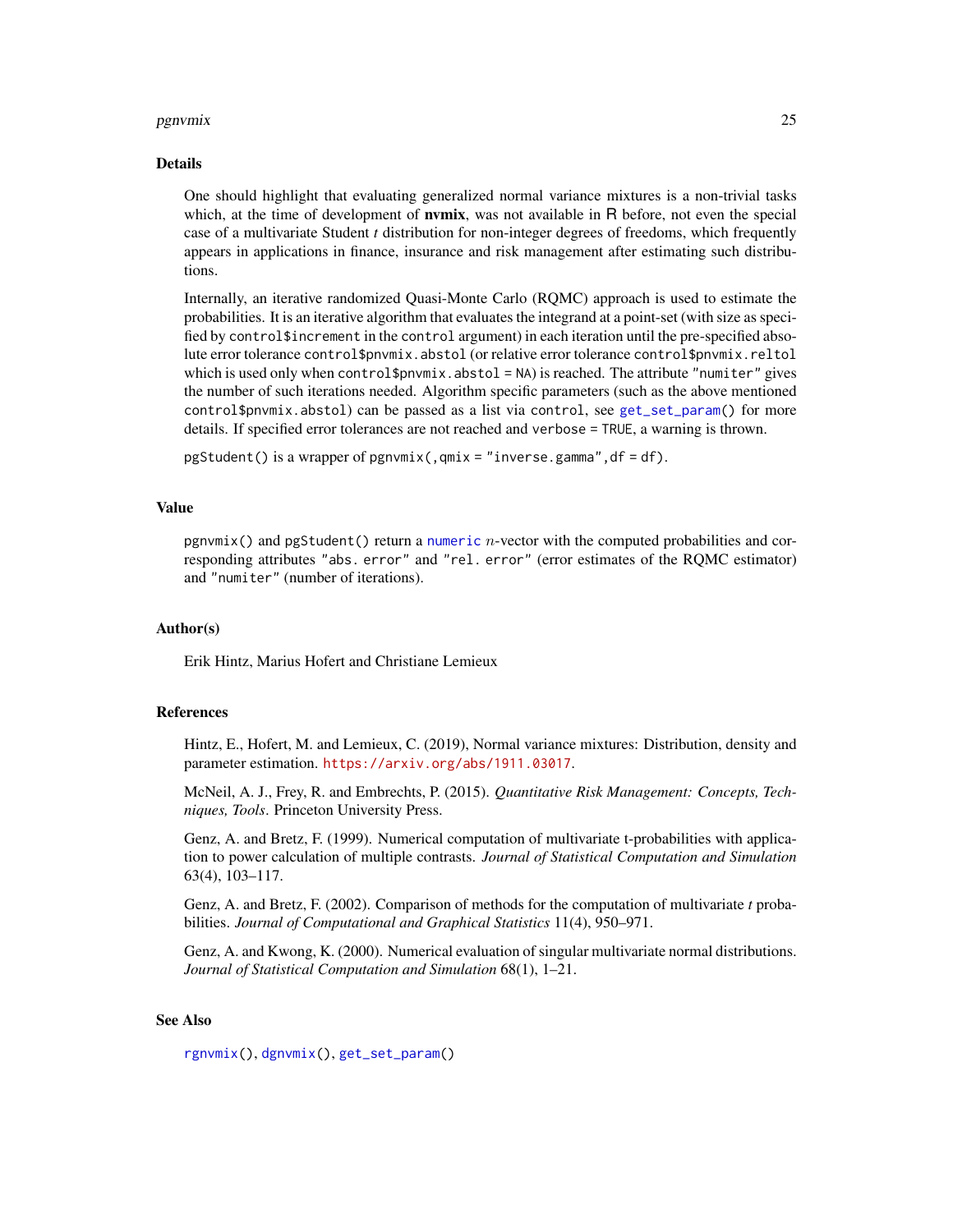#### Examples

```
### Examples for pgnvmix() #####################################################
## 1. Inverse-gamma mixture (=> distribution is grouped t with mutliple dof)
d \leq -3set.seed(157)
A \leq matrix(runif(d \neq d), ncol = d)
P \leq -\text{cov2cor}(A \text{ % } * \text{ % } t(A))a \le -3 * runif(d) * sqrt(d) # random lower limit
b \le -3 * runif(d) * sqrt(d) # random upper limit
df \leftarrow c(1.1, 2.4, 4.9) # dof for margin i
groupings <- 1:d
### Call 'pgnvmix' with 'qmix' a string:
set.seed(12)
(pgt1 <- pgnvmix(b, lower = a, groupings = groupings, qmix = "inverse.gamma",
                df = df, scale = P))
### Version providing quantile functions of the mixing distributions as list
qmix_{-} \leftarrow function(u, df) 1 / qgamma(1-u, shape = df/2, rate = df/2)qmix <- list(function(u) qmix_{u}, df = df[1]), function(u) qmix_{u}, df = df[2]),
              function(u) qmix_{u}(u, df = df[3]))set.seed(12)
(pgt2 \leq -pgnvmix(b, lower = a, groupings = groupings, qmix = qmix, scale = P))### Similar, but using ellipsis argument:
qmix <- list(function(u, df1) qmix_(u, df1), function(u, df2) qmix_(u, df2),
              function(u, df3) qmix_(u, df3))
set.seed(12)
(pgt3 <- pgnvmix(b, lower = a, groupings = groupings, qmix = qmix,scale = P, df1 = df[1], df2 = df[2], df3 = df[3]))
## Version using the user friendly wrapper 'pgStudent()'
set.seed(12)
(pgt4 \leq -pgStudent(b, lower = a, groupings = groupings, scale = P, df = df))stopifnot(all.equal(pgt1, pgt2, tol = 1e-4, check.attributes = FALSE),
          all.equal(pgt2, pgt3), all.equal(pgt1, pgt4))
## 2. More complicated mixutre
## Let W1 ~ IG(1, 1), W2 = 1, W3 ~ Exp(1), W4 ~ Par(2, 1), W5 = W1, all comonotone
## => X1 ~ t_2; X2 ~ normal; X3 ~ Exp-mixture; X4 ~ Par-mixture; X5 ~ t_2
d \leq -5set.seed(157)
A \leq matrix(runif(d \neq d), ncol = d)
P \le -\text{cov2cor}(A \text{ % } * \text{ % } t(A))b \le -3 * runif(d) * sqrt(d) # random upper limit
groupings \leq -c(1, 2, 3, 4, 1) # since W_5 = W_1qmix <- list(function(u) qmix_(u, df = 2), function(u) rep(1, length(u)),
             list("exp", rate=1), function(u) (1-u)^{(-1/2)} # length 4 (# of groups)
pg1 \leq-pgnvmix(b, groupings = groupings, qmix = qmix, scale = P)stopifnot(all.equal(pg1, 0.78711, tol = 5e-6, check.attributes = FALSE))
```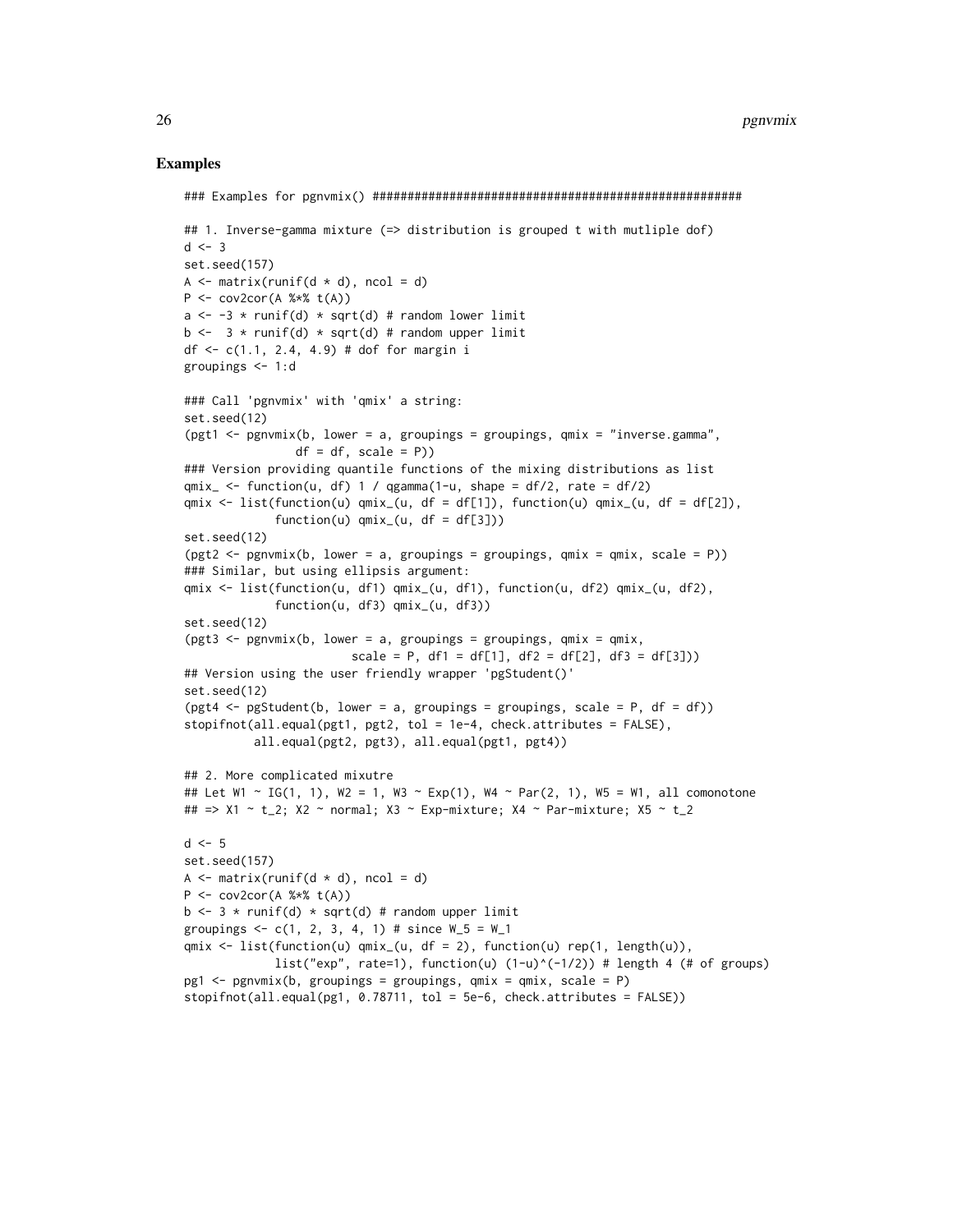<span id="page-26-1"></span><span id="page-26-0"></span>

#### Description

Evaluating multivariate normal variance mixture distribution functions (including Student *t* and normal distributions).

#### Usage

```
pnvmix(upper, lower = matrix(-Inf, nrow = n, ncol = d), qmix, rmix,
     loc = rep(0, d), scale = diag(d), standardized = FALSE,
     control = list(), verbose = TRUE, ...)
```

```
pStudent(upper, lower = matrix(-Inf, nrow = n, ncol = d), df, loc = rep(\emptyset, d),
        scale = diag(d), standardized = FALSE, control = list(), verbose = TRUE)
pNorm(upper, lower = matrix(-Inf, nrow = n, ncol = d), loc = rep(0, d),scale = diag(d), standardized = FALSE, control = list(), verbose = TRUE)
```
# Arguments

| upper      | $(n, d)$ -matrix of upper integration limits; each row represents a d-vector of up-<br>per integration limits.                                                                                                                                                                                                                                                                                                                                                                                                                                                                                                                                                                    |
|------------|-----------------------------------------------------------------------------------------------------------------------------------------------------------------------------------------------------------------------------------------------------------------------------------------------------------------------------------------------------------------------------------------------------------------------------------------------------------------------------------------------------------------------------------------------------------------------------------------------------------------------------------------------------------------------------------|
| lower      | $(n, d)$ -matrix of lower integration limits (componentwise less than or equal to<br>upper); each row represents a $d$ -vector of lower integration limits.                                                                                                                                                                                                                                                                                                                                                                                                                                                                                                                       |
| qmix, rmix | specification of the mixing variable W via a quantile function ( $qmix$ ) *or* ran-<br>dom number generator (rmix); see McNeil et al. (2015, Chapter 6). Supported<br>are the following types of specification (see also the examples below):                                                                                                                                                                                                                                                                                                                                                                                                                                     |
|            | character: character string specifying a supported distribution; currently<br>available are "constant" (in which case $W = 1$ and thus the multivari-<br>ate normal distribution with mean vector loc and covariance matrix scale<br>results), "inverse.gamma" (in which case $W$ is inverse gamma distributed<br>with shape and rate parameters $df/2$ and thus the multivariate Student $t$<br>distribution with df degrees of freedom (required to be provided via the<br>ellipsis argument) results) and "pareto" (in which case $W$ is Pareto dis-<br>tributed with scale equal to unity and shape equal to alpha, which needs to<br>be provided via the ellipsis argument). |
|            | list: list of length at least one, where the first component is a character<br>string specifying the base name of a distribution whose quantile function<br>or random number generator can be accessed via the prefix "q" and "r",<br>respectively. an example is "exp" for which "qexp" exists. If the list is of<br>length larger than one, the remaining elements contain additional parame-<br>ters of the distribution; for "exp", for example, this can be the parameter<br>rate.                                                                                                                                                                                           |
|            | function: function interpreted as the quantile function or random number<br>generator of the mixing variable $W$ .                                                                                                                                                                                                                                                                                                                                                                                                                                                                                                                                                                |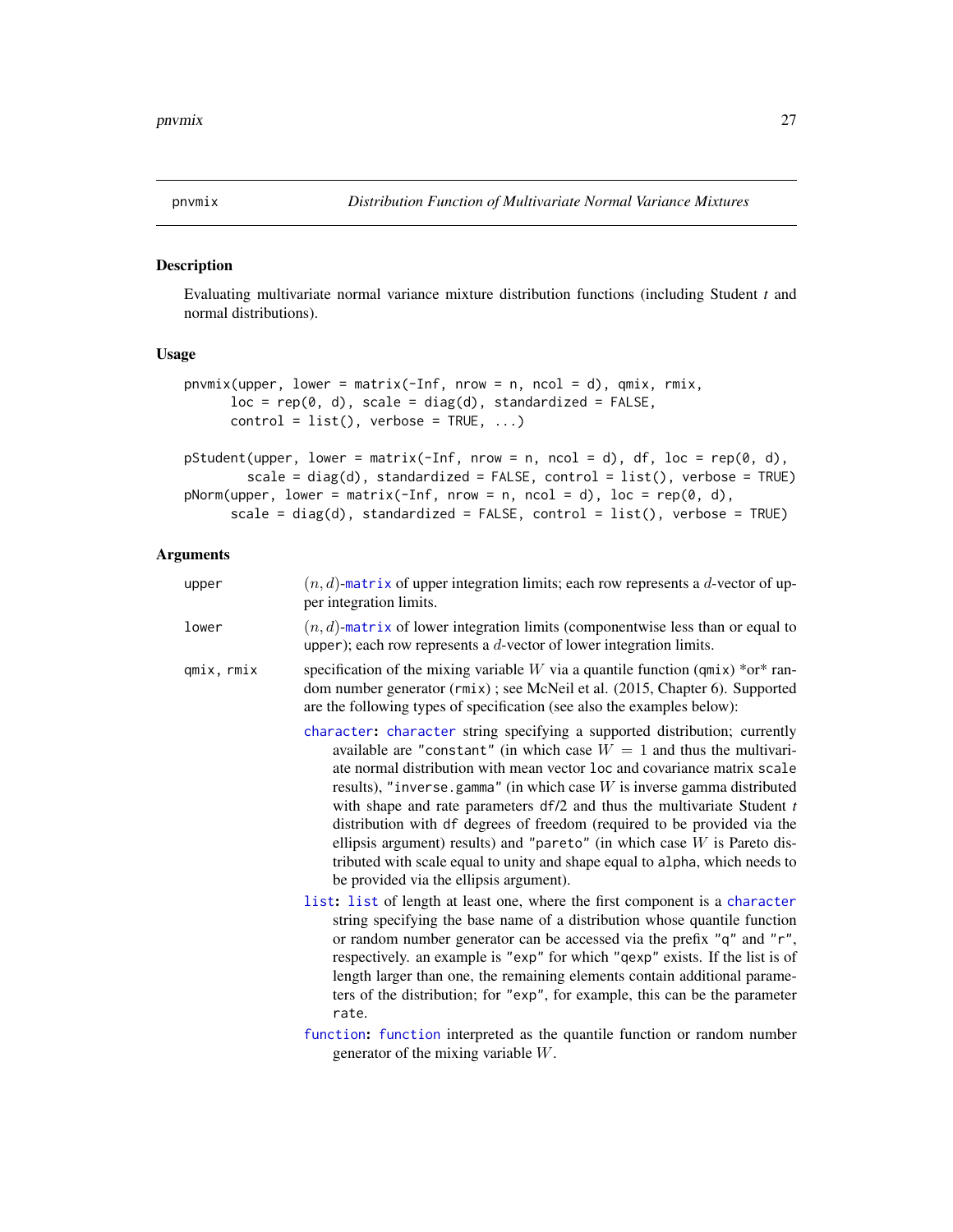<span id="page-27-0"></span>

| df              | positive degress of freedom; can also be Inf in which case the distribution is<br>interpreted as the multivariate normal distribution with mean vector loc and<br>covariance matrix scale.                                                                                                                                                                                                                                                               |
|-----------------|----------------------------------------------------------------------------------------------------------------------------------------------------------------------------------------------------------------------------------------------------------------------------------------------------------------------------------------------------------------------------------------------------------------------------------------------------------|
| $_{\text{loc}}$ | location vector of dimension $d$ ; this equals the mean vector of a random vector<br>following the specified normal variance mixture distribution if and only if the<br>latter exists.                                                                                                                                                                                                                                                                   |
| scale           | scale matrix (a covariance matrix entering the distribution as a parameter) of<br>dimension $(d, d)$ ; this equals the covariance matrix of a random vector following<br>the specified normal variance mixture distribution divided by the expecation of<br>the mixing variable $W$ if and only if the former exists. scale is allowed to be<br>singular in which case the distribution function of the singular normal variance<br>mixture is returned. |
| standardized    | logical indicating whether scale is assumed to be a correlation matrix.                                                                                                                                                                                                                                                                                                                                                                                  |
| control         | list specifying algorithm specific parameters; see get_set_param().                                                                                                                                                                                                                                                                                                                                                                                      |
| verbose         | logical indicating whether a warning is thrown if the required precision pnvmix.abstol<br>or pnvmix. reltol as specified in the control argument has not been reached;<br>can also be an integer in which case 0 is FALSE, 1 is TRUE and 2 stands for pro-<br>ducing a more verbose warning (for each set of provided integration bounds).                                                                                                               |
| $\ddotsc$       | additional arguments (for example, parameters) passed to the underlying mixing<br>distribution when qmix is a character string or function.                                                                                                                                                                                                                                                                                                              |

#### Details

One should highlight that evaluating normal variance mixtures is a non-trivial tasks which, at the time of development of **nvmix**, was not available in R before, not even the special case of a multivariate Student *t* distribution for non-integer degrees of freedom, which frequently appears in applications in finance, insurance and risk management after estimating such distributions.

Note that the procedures call underlying C code. Currently, dimensions  $d \geq 16510$  are not supported for the default method sobol.

Internally, an iterative randomized Quasi-Monte Carlo (RQMC) approach is used to estimate the probabilities. It is an iterative algorithm that evaluates the integrand at a point-set (with size as specified by control\$increment in the control argument) in each iteration until the pre-specified absolute error tolerance control\$pnvmix.abstol (or relative error tolerance control\$pnvmix.reltol which is used only when control\$pnvmix.abstol =  $NA$ ) is reached. The attribute "numiter" gives the number of such iterations needed. Algorithm specific parameters (such as the above mentioned control\$pnvmix.abstol) can be passed as a list via control, see [get\\_set\\_param\(](#page-18-1)) for more details. If specified error tolerances are not reached and verbose = TRUE, a warning is thrown. If provided scale is singular,  $pnumix()$  estimates the correct probability but throws a warning if verbose = TRUE.

It is recommended to supply a quantile function via qmix, if available, as in this case efficient RQMC methods are used to approximate the probability. If rmix is provided, internally used is plain MC integration, typically leading to slower convergence. If both qmix and rmix are provided, the latter is ignored.

pStudent() and pNorm() are wrappers of pnvmix(,qmix = "inverse.gamma",df = df) and pnvmix(,qmix = "constant"), respectively. In the univariate case, the functions  $pt()$  $pt()$  and [pnorm\(](#page-0-0)) are used.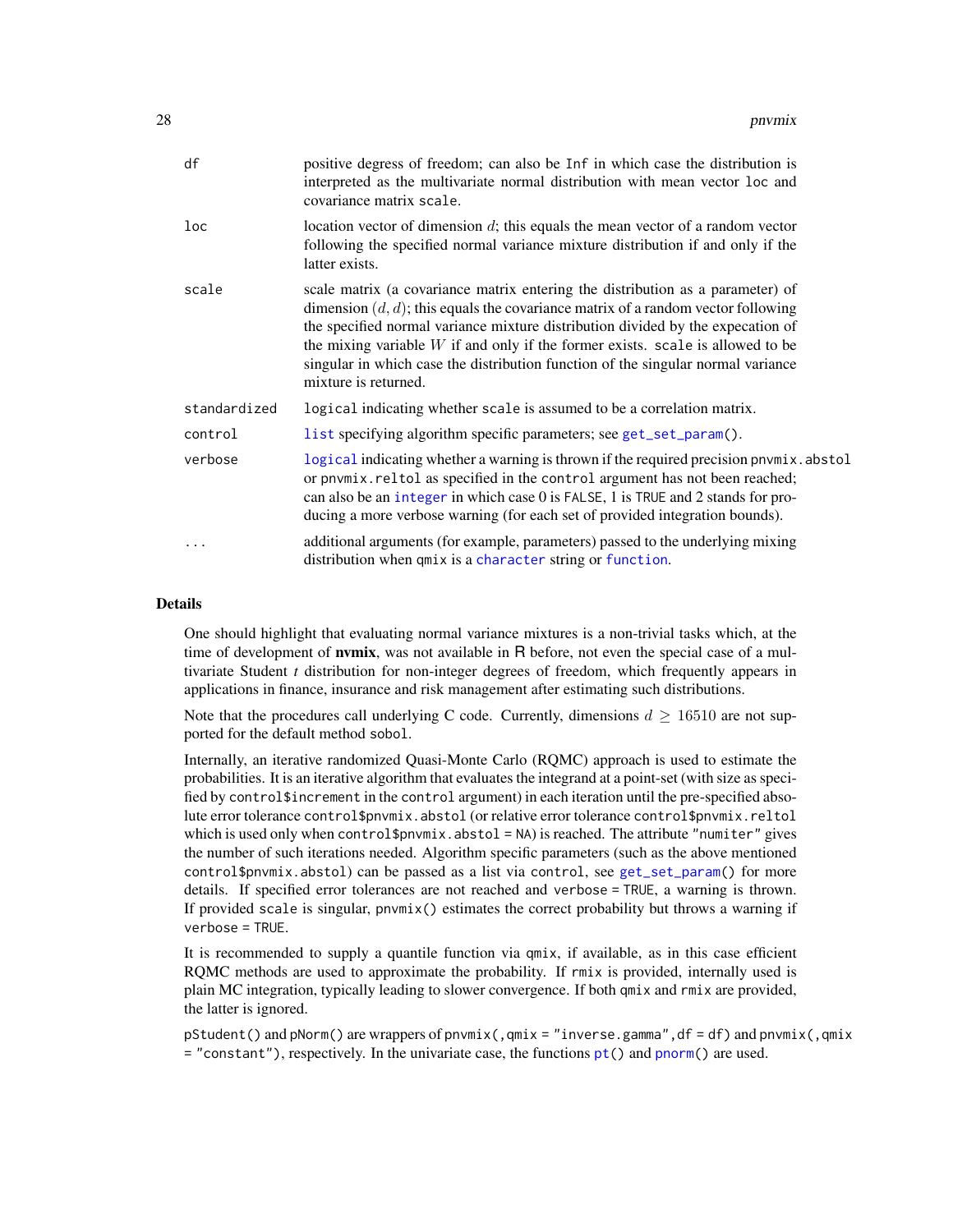#### <span id="page-28-0"></span>pnvmix 29

#### Value

pnvmix(), pStudent() and pNorm() return a [numeric](#page-0-0) n-vector with the computed probabilities and corresponding attributes "abs. error" and rel. error (error estimates of the RQMC estimator) and "numiter" (number of iterations).

#### Author(s)

Erik Hintz, Marius Hofert and Christiane Lemieux

#### References

Hintz, E., Hofert, M. and Lemieux, C. (2019), Normal variance mixtures: Distribution, density and parameter estimation. <https://arxiv.org/abs/1911.03017>.

McNeil, A. J., Frey, R. and Embrechts, P. (2015). *Quantitative Risk Management: Concepts, Techniques, Tools*. Princeton University Press.

Genz, A. and Bretz, F. (1999). Numerical computation of multivariate t-probabilities with application to power calculation of multiple contrasts. *Journal of Statistical Computation and Simulation* 63(4), 103–117.

Genz, A. and Bretz, F. (2002). Comparison of methods for the computation of multivariate *t* probabilities. *Journal of Computational and Graphical Statistics* 11(4), 950–971.

Genz, A. and Kwong, K. (2000). Numerical evaluation of singular multivariate normal distributions. *Journal of Statistical Computation and Simulation* 68(1), 1–21.

#### See Also

[dnvmix\(](#page-9-1)), [rnvmix\(](#page-38-1)), [fitnvmix\(](#page-12-1)), [pgnvmix\(](#page-22-1)), [get\\_set\\_param\(](#page-18-1))

# Examples

### Examples for pnvmix() ######################################################

```
## Generate a random correlation matrix in d dimensions
d \le -3set.seed(157)
A \leq matrix(runif(d \neq d), ncol = d)
P \leq -\text{cov2cor}(A \text{ % } * \text{ % } t(A))## Evaluate a t_{1/2} distribution function
a \leftarrow -3 * runif(d) * sqrt(d) # random lower limit
b \leftarrow 3 * runif(d) * sqrt(d) # random upper limitdf <- 1.5 # note that this is *non-integer*
set.seed(123)
pt1 <- pnvmix(b, lower = a, qmix = "inverse.gamma", df = df, scale = P)
## Here is a version providing the quantile function of the mixing distribution
qmix \le function(u, df) 1 / qgamma(1-u, shape = df/2, rate = df/2)
mean.sqrt.mix <- sqrt(df) * gamma(df/2) / (sqrt(2) * gamma((df+1) / 2))
set.seed(123)
pt2 <- pnvmix(b, lower = a, qmix = qmix, df = df, scale = P,
```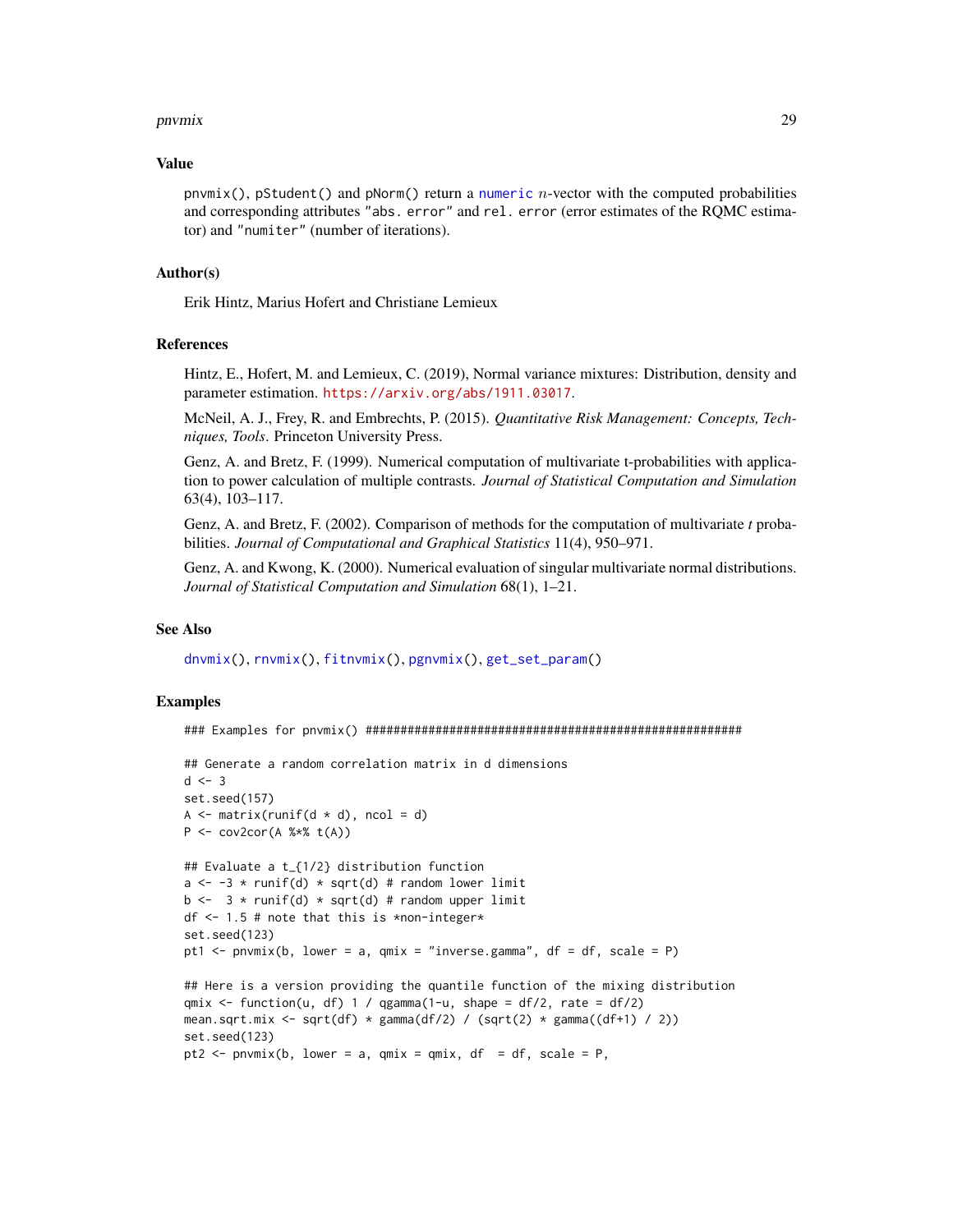```
control = list(mean.sqrt.mix = mean.sqrt.mix))## Compare
stopifnot(all.equal(pt1, pt2, tol = 7e-4, check.attributes = FALSE))
## mean.sqrt.mix will be approximated by QMC internally if not provided,
## so the results will differ slightly.
set.seed(123)
pt3 \le pnvmix(b, lower = a, qmix = qmix, df = df, scale = P)
stopifnot(all.equal(pt3, pt1, tol = 7e-4, check.attributes = FALSE))
## Here is a version providing a RNG for the mixing distribution
## Note the significantly larger number of iterations in the attribute 'numiter'
## compared to when 'qmix' was provided (=> plain MC versus RQMC)
set.seed(123)
pt4 \leq pnvmix(b, lower = a,
              rmix = function(n, df) 1/rgamma(n, shape = df/2, rate = df/2),
              df = df, scale = P)
stopifnot(all.equal(pt4, pt1, tol = 8e-4, check.attributes = FALSE))
## Case with missing data and a matrix of lower and upper bounds
a. \leq matrix(rep(a, each = 4), ncol = d)
b. \le matrix(rep(b, each = 4), ncol = d)
a.[2,1] < -NAb.[3,2] < -NApt \le pnvmix(b., lower = a., qmix = "inverse.gamma", df = df, scale = P)
stopifnot(is.na(pt) == c(FALSE, TRUE, TRUE, FALSE))
## Case where upper = (Inf,..,Inf) and lower = (-Inf,...,-Inf)
stopifnot(all.equal(pnvmix(upper = rep(Inf, d), qmix = "constant"), 1,
check.attributes = FALSE))
## An example with singular scale:
A \leq matrix( C(1, 0, 0, 0, 0)2, 1, 0, 0,
               3, 0, 0, 0,
               4, 1, 0, 1), ncol = 4, nrow = 4, byrow = TRUE)
scale < - A% * %t(A)upper <- 2:5
pn <- pnvmix(upper, qmix = "constant", scale = scale) # multivariate normal
pt <- pnvmix(upper, qmix = "inverse.gamma", scale = scale, df = df) # multivariate t
stopifnot(all.equal(pn, 0.8581, tol = 1e-3, check.attributes = FALSE))
stopifnot(all.equal(pt, 0.7656, tol = 1e-3, check.attributes = FALSE))
## Evaluate a Exp(1)-mixture
## Specify the mixture distribution parameter
rate <- 1.9 # exponential rate parameter
## Method 1: Use R's qexp() function and provide a list as 'mix'
set.seed(42)
(p1 \leq -pnvmix(b, lower = a, qmix = list("exp", rate = rate), scale = P))
```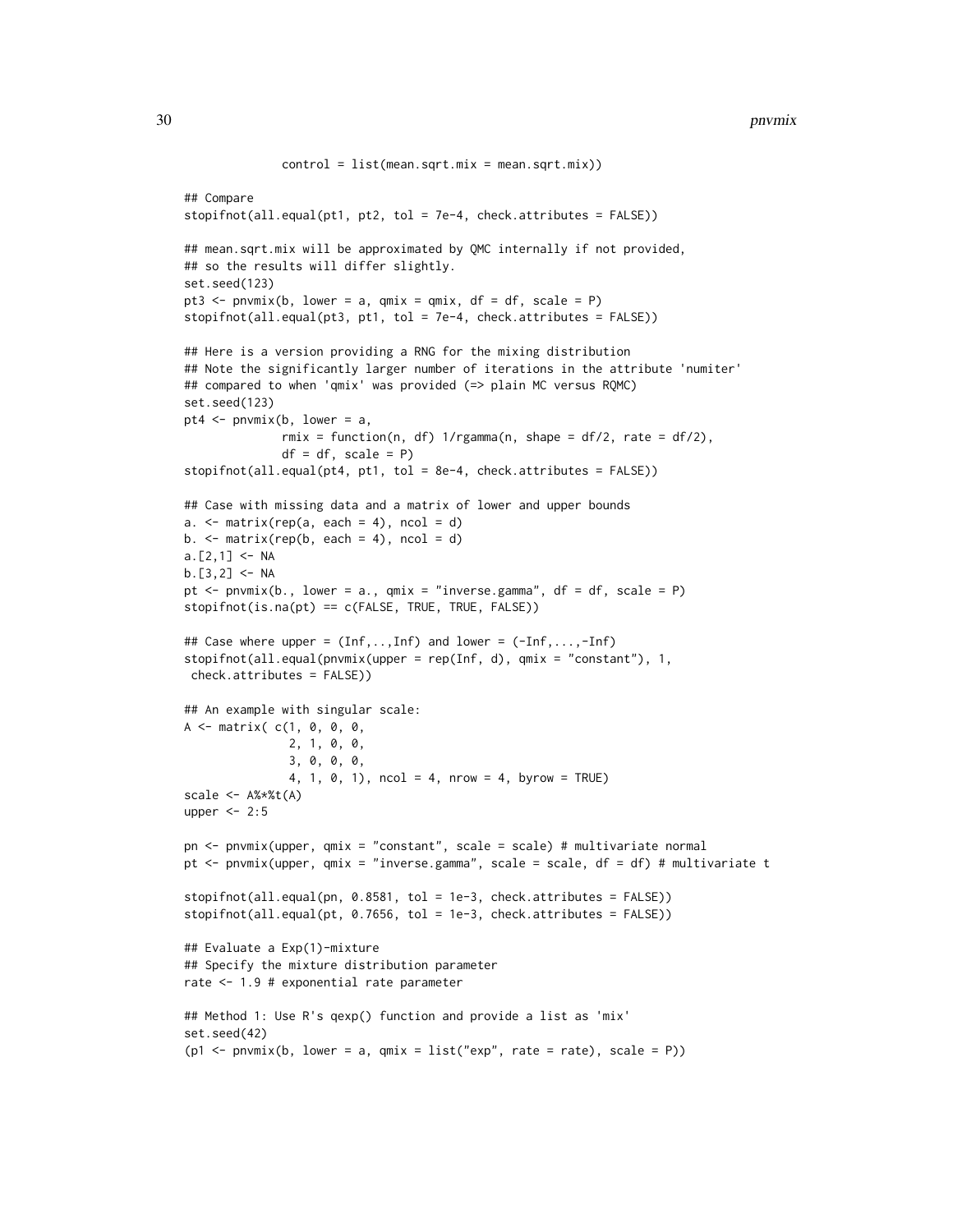```
## Method 2: Define the quantile function manually (note that
## we do not specify rate in the quantile function here,
## but conveniently pass it via the ellipsis argument)
set.seed(42)
(p2 <- pnvmix(b, lower = a, qmix = function(u, lambda) -log(1-u)/lambda,
             scale = P, lambda = rate)## Check
stopifnot(all.equal(p1, p2))
### Examples for pStudent() and pNorm() ########################################
## Evaluate a t_{3.5} distribution function
set.seed(271)
pt \leq pStudent(b, lower = a, df = 3.5, scale = P)
stopifnot(all.equal(pt, 0.6180, tol = 7e-5, check.attributes = FALSE))
## Evaluate a normal distribution function
set.seed(271)
pn \leq pNorm(b, lower = a, scale = P)
stopifnot(all.equal(pn, 0.7001, tol = 1e-4, check.attributes = FALSE))
## pStudent deals correctly with df = Inf:
set.seed(123)
p.St.dfInf <- pStudent(b, df = Inf, scale = P)
set.seed(123)
p.Norm <- pNorm(b, scale = P)
stopifnot(all.equal(p.St.dfInf, p.Norm, check.attributes = FALSE))
```
<span id="page-30-1"></span>qnvmix *Quantile Function of a univariate Normal Variance Mixture Distribution*

#### Description

Evaluating multivariate normal variance mixture distribution functions (including normal and Student *t* for non-integer degrees of freedom).

#### Usage

```
qnvmix(u, qmix, control = list(),
       verbose = TRUE, q.only = TRUE, stored.values = NULL, ...)
```
#### Arguments

|      | vector of probabilities.                                                                    |
|------|---------------------------------------------------------------------------------------------|
| qmıx | specification of the mixing variable $W$ ; see $p_{\text{nv}}(x)$ for details and examples. |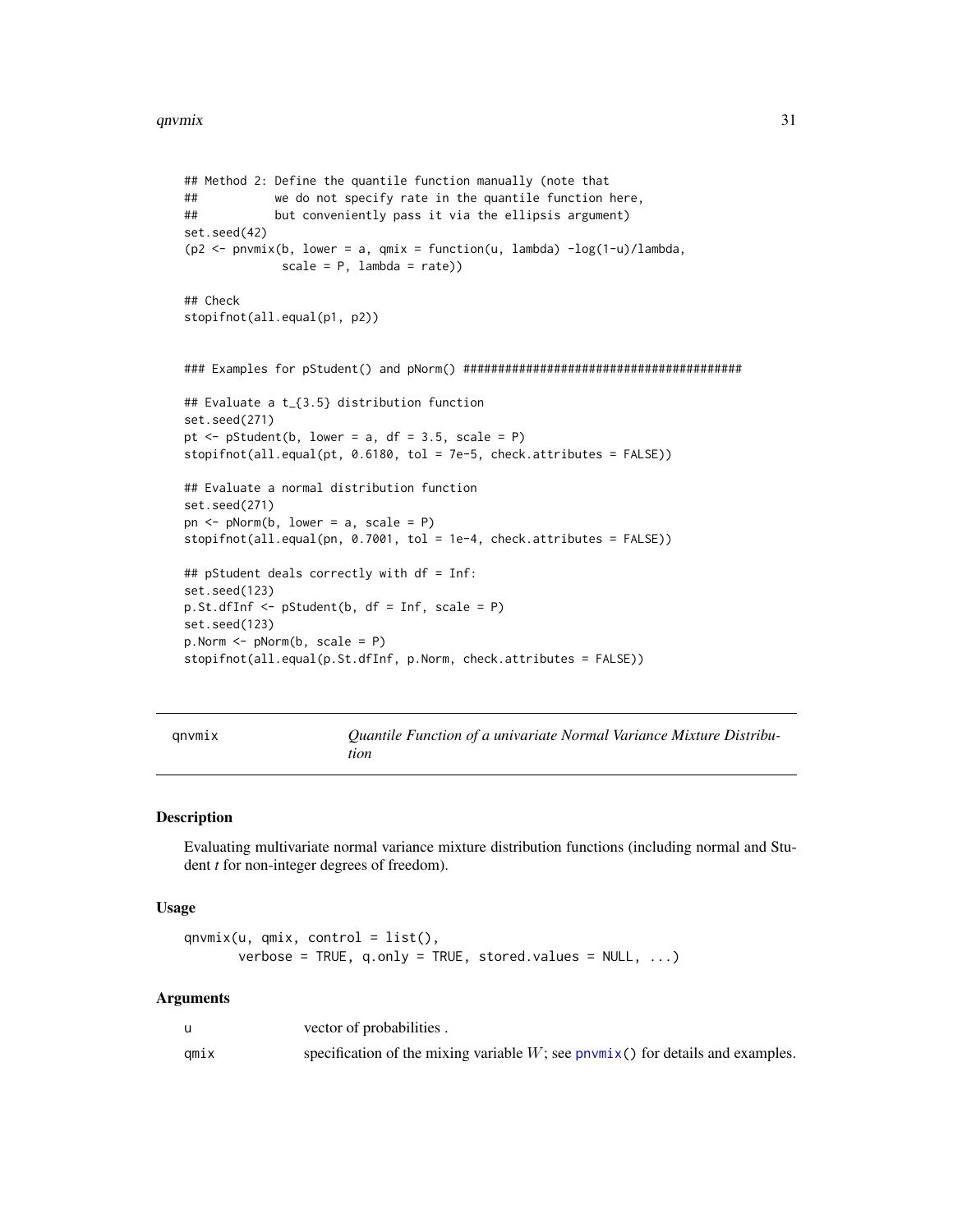<span id="page-31-0"></span>32 qnvmix

| control       | list specifying algorithm specific parameters; see get_set_param().                                                                                                                                                                                                                                     |
|---------------|---------------------------------------------------------------------------------------------------------------------------------------------------------------------------------------------------------------------------------------------------------------------------------------------------------|
| verbose       | logical, if TRUE a warning is printed if one of the error tolerances is not met.                                                                                                                                                                                                                        |
| g.only        | logical. If TRUE, only the quantiles are returned; if FALSE, see Section 'value'<br>below.                                                                                                                                                                                                              |
| stored.values | matrix with 3 columns of the form $[x, F(x), log f(x)]$ where $F()$ and $log f()$ are<br>the distribution- and log-density function of the distribution specified in qmix. If<br>provided it is used to determine starting values for internal newton proceudures.<br>Only very basic checking is done. |
| $\cdot$       | additional arguments containing parameters of mixing distributions when qmix<br>is a character string.                                                                                                                                                                                                  |

# Details

This function uses a Newton procedure to estimate the quantile of the specified univariate normal variance mixture distribution. Internally, a randomized quasi-Monte Carlo (RQMC) approach is used to estimate the distribution and (log)density function; the method is similar to the one in  $p$ nvmix() and  $d$ nvmix(). The result depends slightly on . random. seed.

Internally, symmetry is used for  $u \leq 0.5$ . Function values (i.e., df and log-density values) are stored and reused to get good starting values. These values are returned if  $q$ .only = FALSE and can be re-used by passing it to qnvmix() via the argument stored.values; this can significantly reduce run-time.

Accuracy and run-time depend on both the magnitude of  $u$  and on how heavy the tail of the underlying distributions is. Numerical instabilities can occur for values of  $u$  close to 0 or 1, especially when the tail of the distribution is heavy.

If q.only = FALSE the log-density values of the underlying distribution evaluated at the estimated quantiles are returned as well: This can be useful for copula density evaluations where both quantities are needed.

Underlying algorithm specific parameters can be changed via the control argument, see [get\\_set\\_param\(](#page-18-1)) for details.

# Value

If q.only = TRUE a vector of the same length as u with entries  $q_i$  where  $q_i$  satisfies  $q_i = inf_x F(x) \ge u_i$ where  $F(x)$  the univariate df of the normal variance mixture specified via qmix;

if q.only = FALSE a list of four:

\$q: Vector of quantiles,

\$log.density: vector log-density values at q,

\$computed.values: matrix with 3 columns  $[x, F(x), logf(x)]$ ; see details above,

\$newton.iterations: vector giving the number of Newton iterations needed for u[i].

# Author(s)

Erik Hintz, Marius Hofert and Christiane Lemieux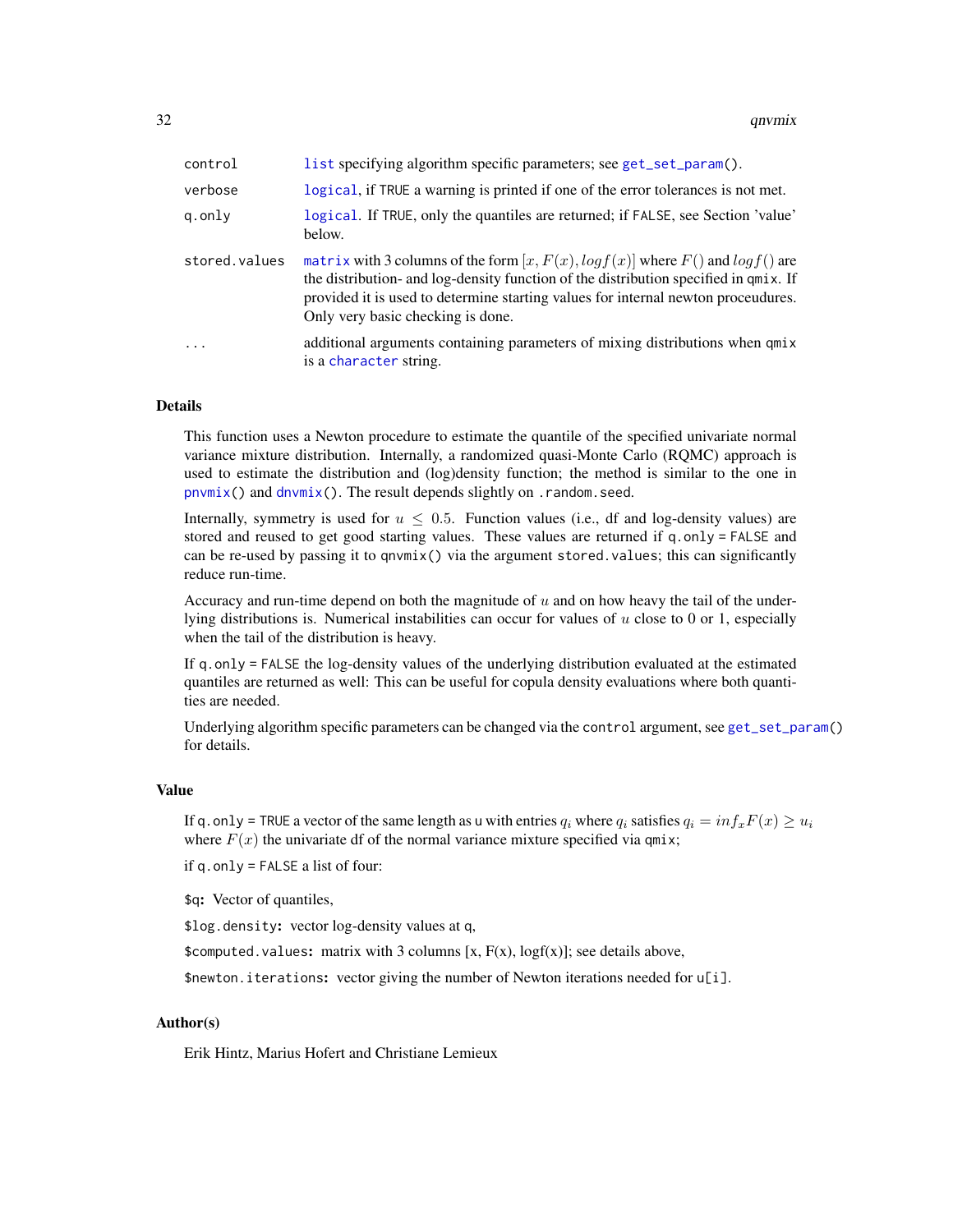#### <span id="page-32-0"></span>qqplot\_maha 33

#### References

Hintz, E., Hofert, M. and Lemieux, C. (2019), Normal variance mixtures: Distribution, density and parameter estimation. <https://arxiv.org/abs/1911.03017>.

McNeil, A. J., Frey, R., and Embrechts, P. (2015). *Quantitative Risk Management: Concepts, Techniques, Tools*. Princeton University Press.

# See Also

[dnvmix\(](#page-9-1)), [rnvmix\(](#page-38-1)), [pnvmix\(](#page-26-1))

#### Examples

```
## Evaluation points
u \le - seq(from = 0.05, to = 0.95, by = 0.1)
set.seed(271) # for reproducibility
## Evaluate the t_{1.4} quantile function
df <- 1.4
qmix. <- function(u) 1/qgamma(1-u, shape = df/2, rate = df/2)
## If qmix = "inverse.gamma", qt() is being called
qt1 <- qnvmix(u, qmix = "inverse.gamma", df = df)
## Estimate quantiles (without using qt())
qt1. \leq qnvmix(u, qmix = qmix., q.only = FALSE)
stopifnot(all.equal(qt1, qt1.$q, tolerance = 2.5e-3))
## Look at absolute error:
abs.error \leq - abs(qt1 - qt1.$q)
plot(u, abs.error, type = "l", xlab = "u", ylab = "Absolute error")
## Now do this again but provide qt1.$stored.values, in which case at most
## one Newton iteration will be needed:
qt2 <- qnvmix(u, qmix = qmix., stored.values = qt1.$computed.values, q.only = FALSE)
stopifnot(max(qt2$newton.iterations) <= 1)
```
<span id="page-32-1"></span>qqplot\_maha *QQ Plot for Multivariate Normal Variance Mixtures*

#### Description

Visual goodness-of-fit test for multivariate normal variance mixtures: Plotting squared Mahalanobis distances against their theoretical quantiles.

#### Usage

```
qqplot_maha(x, qmix, loc, scale, plot.diag = TRUE, verbose = TRUE,
           control = list(), ...)
```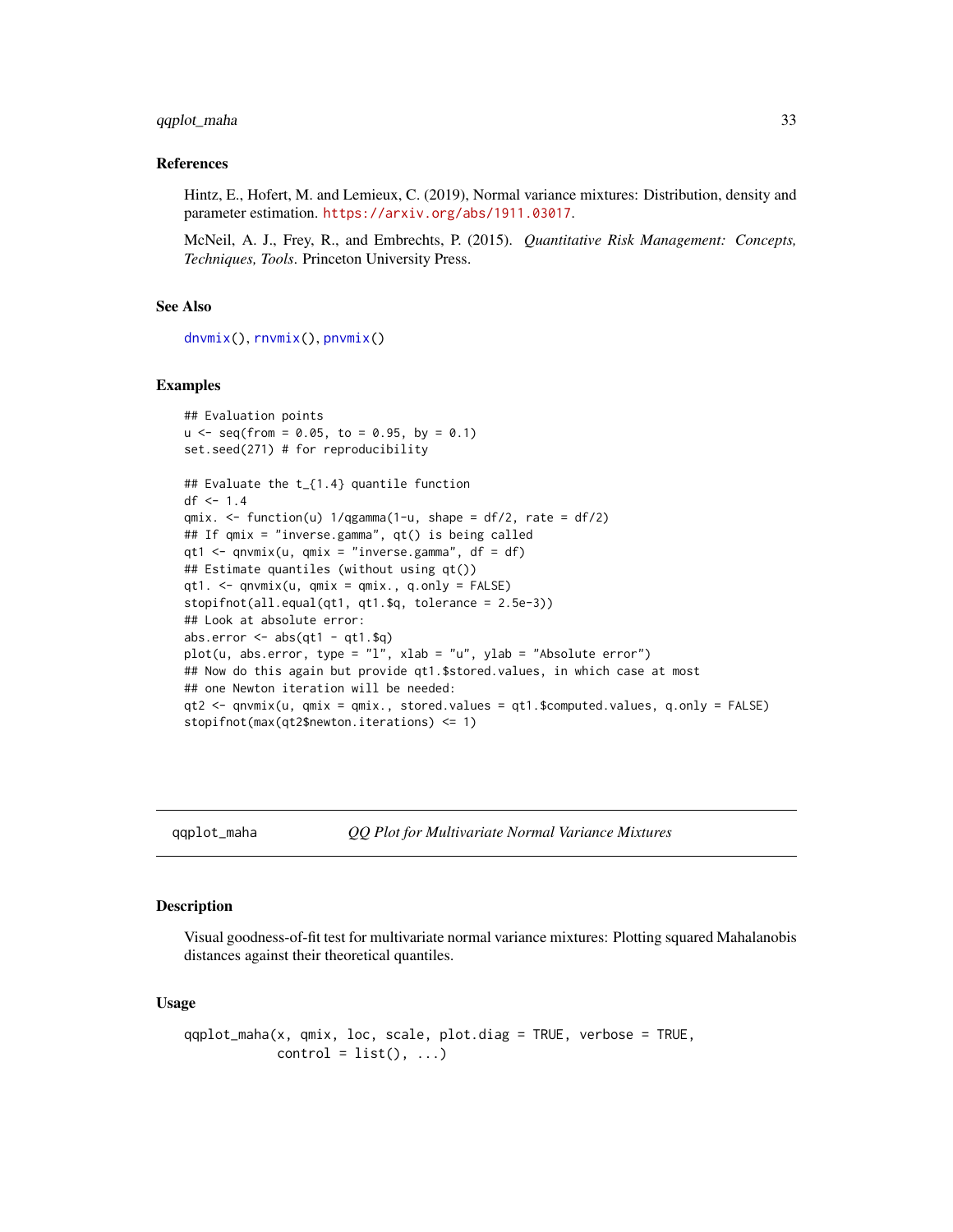#### <span id="page-33-0"></span>Arguments

| x                       | $(n, d)$ -data matrix.                                                                                                                        |
|-------------------------|-----------------------------------------------------------------------------------------------------------------------------------------------|
| qmix                    | see $p_{\text{numix}}()$ .                                                                                                                    |
| $_{\text{loc}}$         | see $p_{\text{numix}}()$ .                                                                                                                    |
| scale                   | see $p_{\text{numix}}()$ .                                                                                                                    |
| plot.diag               | logical indicating if the diagonal $y = x$ shall be included in the plot.                                                                     |
| verbose                 | see $p_{\text{numix}}()$ .                                                                                                                    |
| control                 | list specifying algorithm specific parameters; see get_set_param().                                                                           |
| $\cdot$ $\cdot$ $\cdot$ | additional arguments (for example, parameters) passed to the underlying mixing<br>distribution when $qmix$ is a character string or function. |

#### Details

If  $X$  follows a multivariate normal variance mixture, the distribution of the Mahalanobis distance  $D^2 = (X - \mu)^T \Sigma^{-1} (X - \mu)$  is a gamma mixture whose distribution function can be approximated. The function qqplot\_maha() plots the empirical Mahalanobis distances from the data in x (with  $\mu$  =loc and  $Sigma$  =scale) versus their theoretical quantiles which are internally estimated via the function  $qg$ ammamix().

# Value

qqplot\_maha() (invisibly) returns a list of two: maha2, the sorted Mahalanobis distances of the data in x with respect to loc and scale and q, the theoretical quantiles evaluated at ppoints(n) where  $n=nrow(x)$ .

#### Author(s)

Erik Hintz, Marius Hofert and Christiane Lemieux

#### References

Hintz, E., Hofert, M. and Lemieux, C. (2019), Normal variance mixtures: Distribution, density and parameter estimation. <https://arxiv.org/abs/1911.03017>.

McNeil, A. J., Frey, R. and Embrechts, P. (2015). *Quantitative Risk Management: Concepts, Techniques, Tools*. Princeton University Press.

Genz, A. and Bretz, F. (1999). Numerical computation of multivariate t-probabilities with application to power calculation of multiple contrasts. *Journal of Statistical Computation and Simulation* 63(4), 103–117.

Genz, A. and Bretz, F. (2002). Comparison of methods for the computation of multivariate *t* probabilities. *Journal of Computational and Graphical Statistics* 11(4), 950–971.

#### See Also

[fitnvmix\(](#page-12-1)), [rnvmix\(](#page-38-1)), [pnvmix\(](#page-26-1))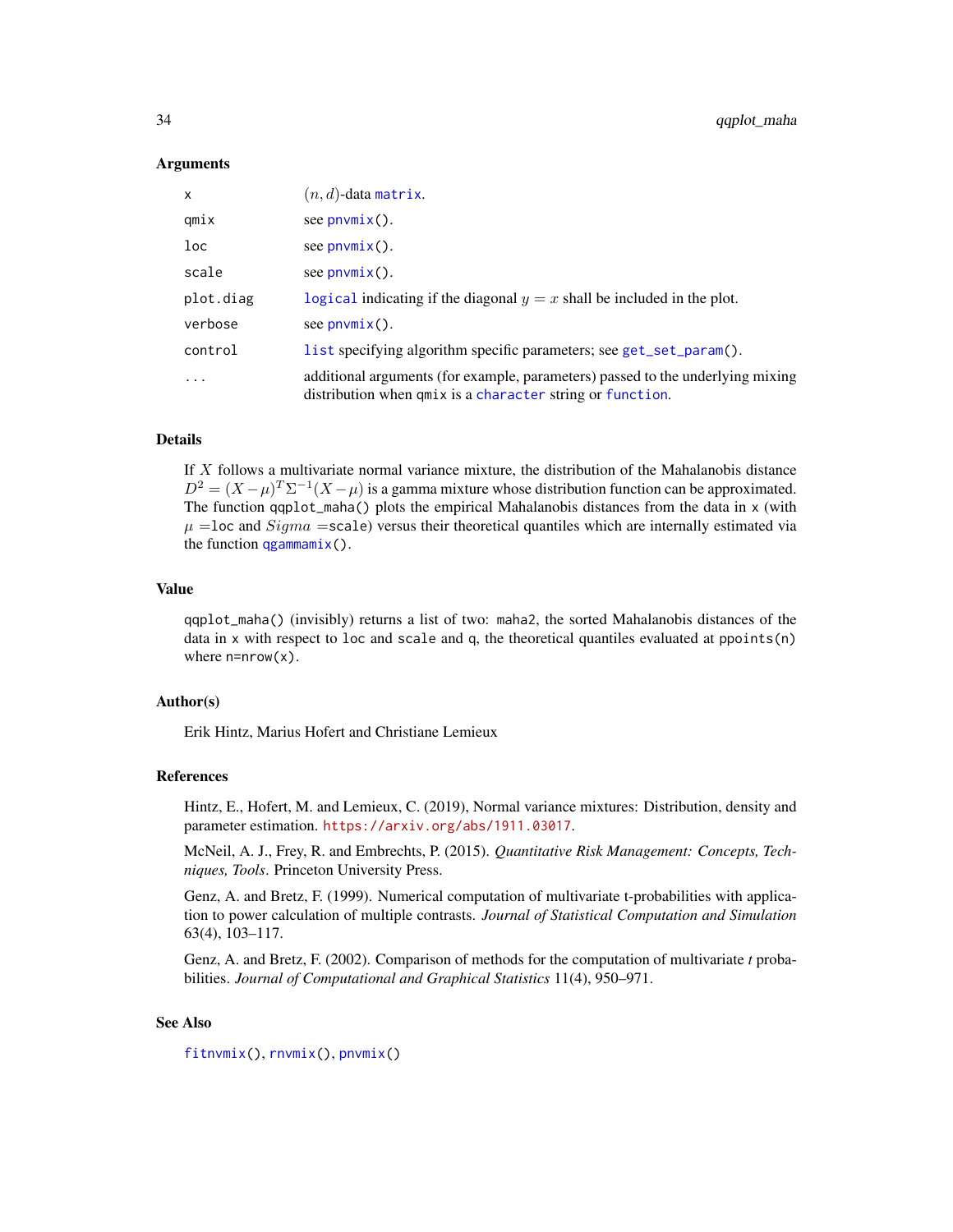#### <span id="page-34-0"></span>rgnvmix 35

#### Examples

```
## Setup
n <- 15
d <-2df <- 3.1 # degree-of-freedom parameter
loc \leq -rep(0, d)scale \leq diag(d)
## Define the quantile function of an IG(nu/2, nu/2) distribution
qmix \le function(u, df) 1 / qgamma(1 - u, shape = df/2, rate = df/2)
## Sample data
set.seed(1) # for reproducibility
x \leq -rnvmix(n, qmix = qmix, df = df, loc = loc, scale = scale)
## QQ Plot of empirical quantiles vs true quantiles, all values estimated
## via RQMC:
qqplot_maha(x, qmix = qmix, loc = loc, scale = scale, df = df)
## Same could be obtained by specifying 'qmix' as string in which case
## qqplot_maha() calls qf()
qqplot_maha(x, qmix = "inverse.gamma", loc = loc, scale = scale, df = df)
```
<span id="page-34-1"></span>

| rgnvmix | (Quasi-)Random Number Generator for Grouped Normal Variance |  |  |  |
|---------|-------------------------------------------------------------|--|--|--|
|         | <i>Mixtures</i>                                             |  |  |  |

# Description

Generate vectors of random variates from grouped normal variance mixtures (including Student *t* with multiple degrees-of-freedom).

#### Usage

```
rgnvmix(n, qmix, groupings = 1:d, loc = rep(0, d), scale = diag(2),
       factor = NULL, method = c("PRNG", "sobol", "ghalton"), skip = 0, ...)rgStudent(n, groupings = 1:d, df, loc = rep(0, d), scale = diag(2),
          factor = NULL, method = c("PRNG", "sobol", "ghalton"), skip = <math>\emptyset</math>)
```
#### Arguments

| n         | sample size $n$ (positive integer).                                                                                                        |
|-----------|--------------------------------------------------------------------------------------------------------------------------------------------|
| qmix      | specification of the mixing variables $W_i$ ; see pgnvmix().                                                                               |
| groupings | vector specifying the group structure; see $pgnvmix()$ .                                                                                   |
| df        | vector specifying the degrees-of-freedom; see see pgStudent().                                                                             |
| loc       | see $pgnvmix()$ .                                                                                                                          |
| scale     | see $pgnvmix()$ . scale must be positive definite; sampling from singular normal<br>variance mixtures can be achieved by providing factor. |
| factor    | see $rnvmix()$ .                                                                                                                           |
| method    | see $rnvmix()$ .                                                                                                                           |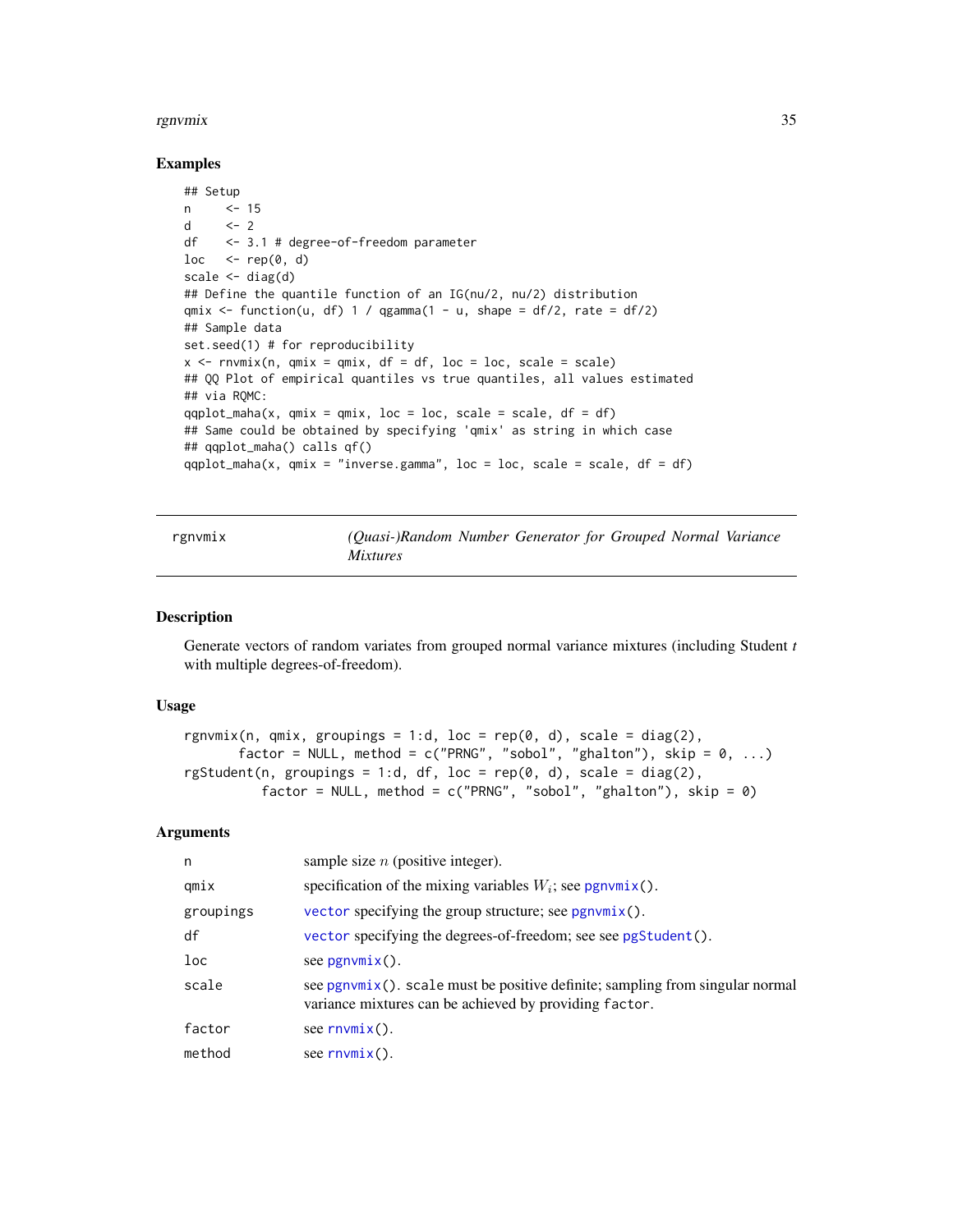<span id="page-35-0"></span>

| skip                    | see $rnvmix()$ .                                                                                                                                                |
|-------------------------|-----------------------------------------------------------------------------------------------------------------------------------------------------------------|
| $\cdot$ $\cdot$ $\cdot$ | additional arguments (for example, parameters) passed to the underlying mix-<br>ing distribution when $qmix$ is a character string or an element of $qmix$ is a |
|                         | function.                                                                                                                                                       |

# Details

Internally used is factor, so scale is not required to be provided if factor is given.

The default factorization used to obtain factor is the Cholesky decomposition via [chol\(](#page-0-0)). To this end, scale needs to have full rank.

```
rgStudent() is a wrapper of rgnvmix(,qmix = "inverse.gamma",df = df).
```
# Value

rgnvmix() returns an  $(n, d)$ -[matrix](#page-0-0) containing n samples of the specified (via qmix) d-dimensional grouped normal variance mixture with location vector loc and scale matrix scale (a covariance matrix).

rgStudent() returns samples from the d-dimensional multivariate *t* distribution with multiple degrees-of-freedom specified by df, location vector loc and scale matrix scale.

#### Author(s)

Erik Hintz, Marius Hofert and Christiane Lemieux

#### References

Hintz, E., Hofert, M. and Lemieux, C. (2019) *Normal variance mixtures: Distribution, density and parameter estimation*. <https://arxiv.org/abs/1911.03017>

McNeil, A. J., Frey, R. and Embrechts, P. (2015). *Quantitative Risk Management: Concepts, Techniques, Tools*. Princeton University Press.

# See Also

[rnvmix\(](#page-38-1)), [pgnvmix\(](#page-22-1))

#### Examples

```
n <- 1000 # sample size
```

```
## Generate a random correlation matrix in d dimensions
d \le -2set.seed(157)
A \leftarrow matrix(runif(d \star d), ncol = d)
scale \leq cov2cor(A %*% t(A))
## Example 1: Exponential mixture
## Let W_1 ~ Exp(1), W_2 ~ Exp(10)
rates \leq c(1, 10)#qmix <- list(list("exp", rate = rates[1]), list("exp", rate = rates[2]))
```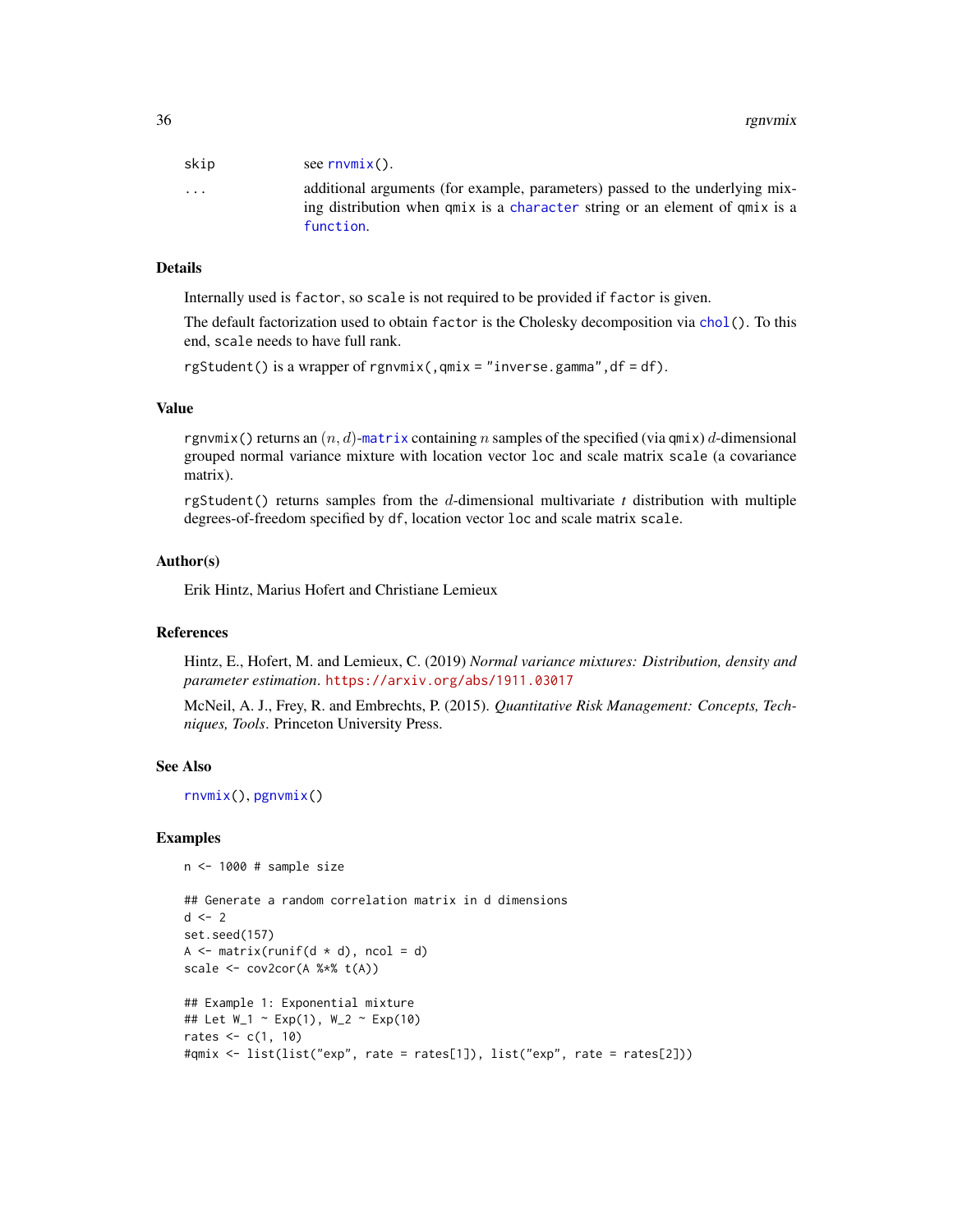#### rgnvmix 37

```
qmix <- lapply(1:2, function(i) list("exp", rate = rates[i]))
set.seed(1)
X.exp1 <- rgnvmix(n, qmix = qmix, scale = scale)
## For comparison, consider NVM distribution with W \sim Exp(1)
set.seed(1)
X. exp2 \leq rnvmix(n, qmix = list("exp", rate = rates[1]), scale = scale)
## Plot both samples with the same axes
opar <- par(no.readonly = TRUE)
par(mfrow=c(1,2))
plot(X.exp1, xlim = range(X.exp1, X.exp2), ylim = range(X.exp1, X.exp2),
     xlab = expression(X[1]), ylab = expression(X[2]))
mtext("Two groups with rates 1 and 10")
plot(X.exp2, xlim = range(X.exp1, X.exp2), ylim = range(X.exp1, X.exp2),
     xlab = expression(X[1]), ylab = expression(X[2]))mtext("One group with rate 1")
par(opar)
## Example 2: Exponential + Inverse-gamma mixture
## Let W_1 \sim Exp(1), W_2 \sim IG(1.5, 1.5) (=> X_2 \sim t_3 marginally)
df \leftarrow 3qmix <- list(list("exp", rate = rates[1]),
             function(u, df) 1/qgamma(1-u, shape = df/2, rate = df/2)set.seed(1)
X.mix1 < - rgnvmix(n, qmix = qmix, scale = scale, df = df)
plot(X.mix1, xlab = expression(X[1]), ylab = expression(X[2]))## Example 3: Mixtures in d > 2
d \leq -5set.seed(157)
A \leftarrow matrix(runif(d \star d), ncol = d)
scale \leq cov2cor(A %*% t(A))
## Example 3.1: W_i ~ Exp(i), i = 1,...,d
qmix <- lapply(1:d, function(i) list("exp", rate = i))
set.seed(1)
X.mix2 <- rgnvmix(n, qmix = qmix, scale = scale)
## Example 3.2: W_1, W_2 ~ Exp(1), W_3, W_4, W_5 ~ Exp(2)
## => 2 groups, so we need two elements in 'qmix'
qmix \leftarrow \text{lapply}(1:2, function(i) list("exp", rate = i))groupings \leq c(1, 1, 2, 2, 2)set.seed(1)
X.mix3 \leq rgnvmix(n, qmix = qmix, groupings = groupings, scale = scale)## Example 3.3: W_1, W_3 ~ IG(1, 1), W_2, W_4 ~ IG(2, 2), W_5 = 1
## => X_1, X_3 \sim t_2; X_2, X_4 \sim t_4, X_5 \sim N(0, 1)qmix <- list(function(u, df1) 1/qgamma(1-u, shape = df1/2, rate = df1/2),
             function(u, df2) 1/qgamma(1-u, shape = df2/2, rate = df2/2),function(u) rep(1, length(u)))
groupings = c(1, 2, 1, 2, 3)df = c(2, 4, Inf)set.seed(1)
X.t1 \leftarrow \text{rgnvmix}(n, qmix = qmix, groupings = groupings, scale = scale,
```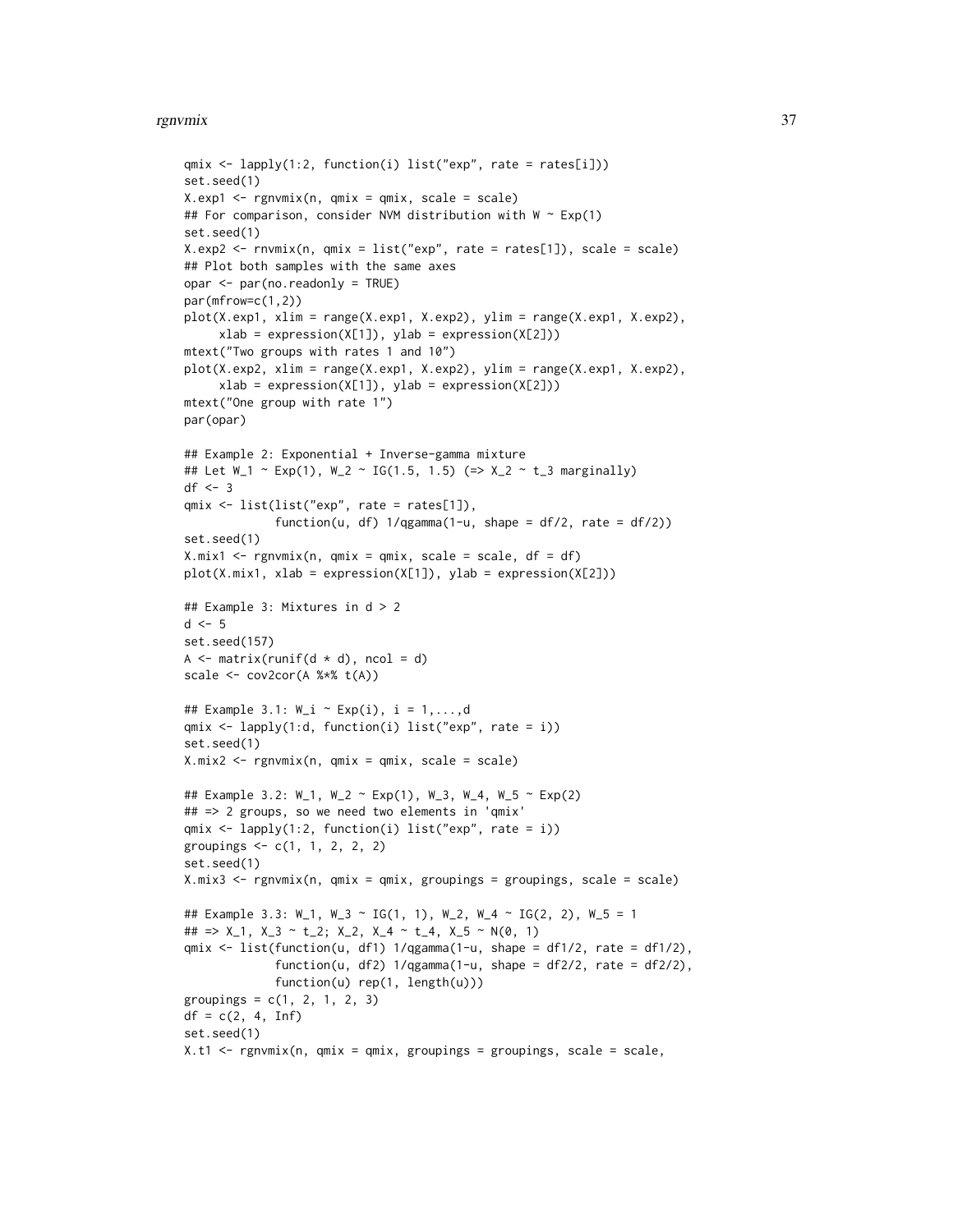<span id="page-37-0"></span>## This is equivalent to calling 'rgnmvix' with 'qmix = "inverse.gamma"' set.seed(1) X.t2 <- rgnvmix(n, qmix = "inverse.gamma", groupings = groupings, scale = scale,  $df = df$ ## Alternatively, one can use the user friendly wrapper 'rgStudent()' set.seed(1)  $X.t3 \leq r gStudent(n, df = df, groupings = groupings, scale = scale)$ stopifnot(all.equal(X.t1, X.t2, X.t3))

riskmeasures *Risk measures for normal variance mixtures*

 $df1 = df[1], df2 = df[2])$ 

#### <span id="page-37-1"></span>Description

Estimation of value-at-risk and expected shortfall for univariate normal variance mixtures

#### Usage

```
VaR_nvmix(level, qmix, loc = 0, scale = 1, control = list(), verbose = TRUE, ...)
ES_nvmix(level, qmix, loc = 0, scale = 1, control = list(), verbose = TRUE, ...)
```
#### Arguments

| level    | $n$ -vector of confidence levels.                                                                                                                                 |
|----------|-------------------------------------------------------------------------------------------------------------------------------------------------------------------|
| qmix     | see $p_{\text{numix}}()$ .                                                                                                                                        |
| loc      | $numeric$ location, see also $p_nw_n$ ()                                                                                                                          |
| scale    | $numeric$ scale, see also $p_nw_n$ ()                                                                                                                             |
| control  | list specifying algorithm specific parameters; see get_set_param().                                                                                               |
| verbose  | logical indicating whether a warning is given if the required precision has not<br>been reached.                                                                  |
| $\cdots$ | additional arguments (for example, parameters) passed to the underlying mixing<br>distribution when $qmix$ is a character string or function, see also $pnumix()$ |

#### Details

VaR\_nvmix calls [qnvmix\(](#page-30-1)).

The function ES\_nvmix() estimates the expected shortfall using a randomized quasi Monte Carlo procedure by sampling from the mixing variable specified via qmix and and using the identity  $\int_k^{\infty} x \phi(x) dx = \phi(k)$  where  $\phi(x)$  denotes the density of a standard normal distribution. Algorithm specific paramaters (such as tolerances) can be conveniently passed via the control argument, see [get\\_set\\_param\(](#page-18-1)) for more details.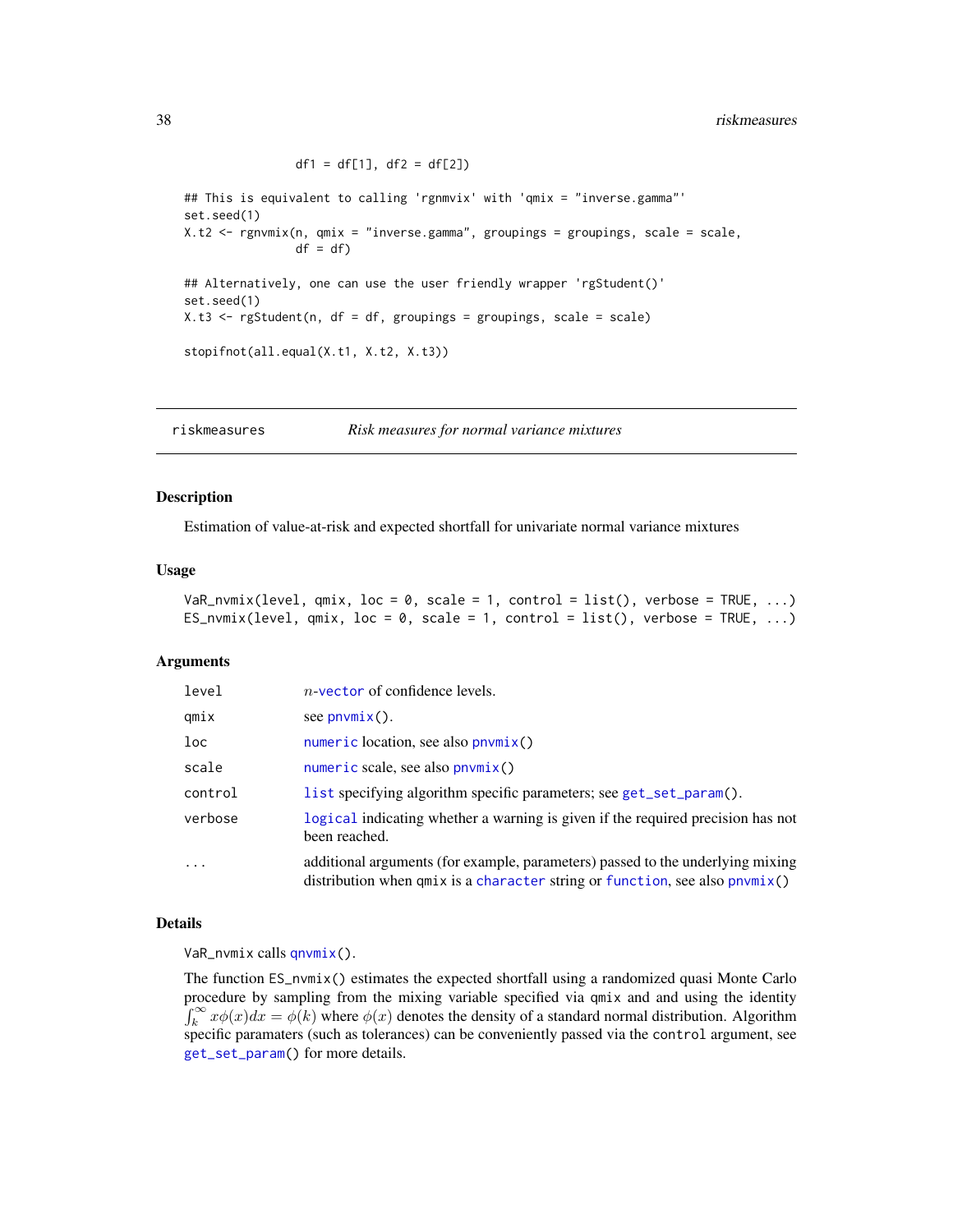#### <span id="page-38-0"></span>rnvmix 39

#### Value

VaR\_nvmix() and  $ES_{\text{avmix}}($ ) return a [numeric](#page-0-0) *n*-vector with the computed risk measures and in case of ES\_nvmix() corresponding attributes "abs. error" and "rel. error"(error estimates of the RQMC estimator) and "numiter" (number of iterations).

#### Author(s)

Erik Hintz, Marius Hofert and Christiane Lemieux

## References

Hintz, E., Hofert, M. and Lemieux, C. (2019), Normal variance mixtures: Distribution, density and parameter estimation. <https://arxiv.org/abs/1911.03017>.

#### See Also

[dnvmix\(](#page-9-1)), [pnvmix\(](#page-26-1)), [qnvmix\(](#page-30-1)), [rnvmix\(](#page-38-1)), [get\\_set\\_param\(](#page-18-1))

#### Examples

```
## Example for inverse-gamma mixture (resulting in a t distribution) for
## which the expected shortfall admits a closed formula
set.seed(42) # reproducibility
level \leq seq(from = 0.9, to = 0.95, by = 0.01)
df \leftarrow 4## If 'qmix' is provided as string, ES_nvmix() uses the closed formula
ES1 <- ES_nvmix(level, qmix = "inverse.gamma", df = df)
## If 'qmix' is provided as function, the expected shortfall is estimated
ES2 \leq ES_nvmix(level, qmix = function(u, df) 1/qgamma(1-u, shape = df/2, rate = df/2),
       df = dfstopifnot(all.equal(ES1, ES2, tol = 1e-2, check.attributes = FALSE))
```
<span id="page-38-1"></span>

|  | rnvmıx |  |  |
|--|--------|--|--|
|  |        |  |  |

(Quasi-)Random Number Generator for Multivariate Normal Vari*ance Mixtures*

#### Description

Generate vectors of random variates from multivariate normal variance mixtures (including Student *t* and normal distributions).

#### Usage

```
rnvmix(n, rmix, qmix, loc = rep(0, d), scale = diag(2),
       factor = NULL, method = c("PRNG", "sobol", "ghalton"),skip = 0, \ldots)
rStudent(n, df, loc = rep(0, d), scale = diag(2), factor = NULL,
```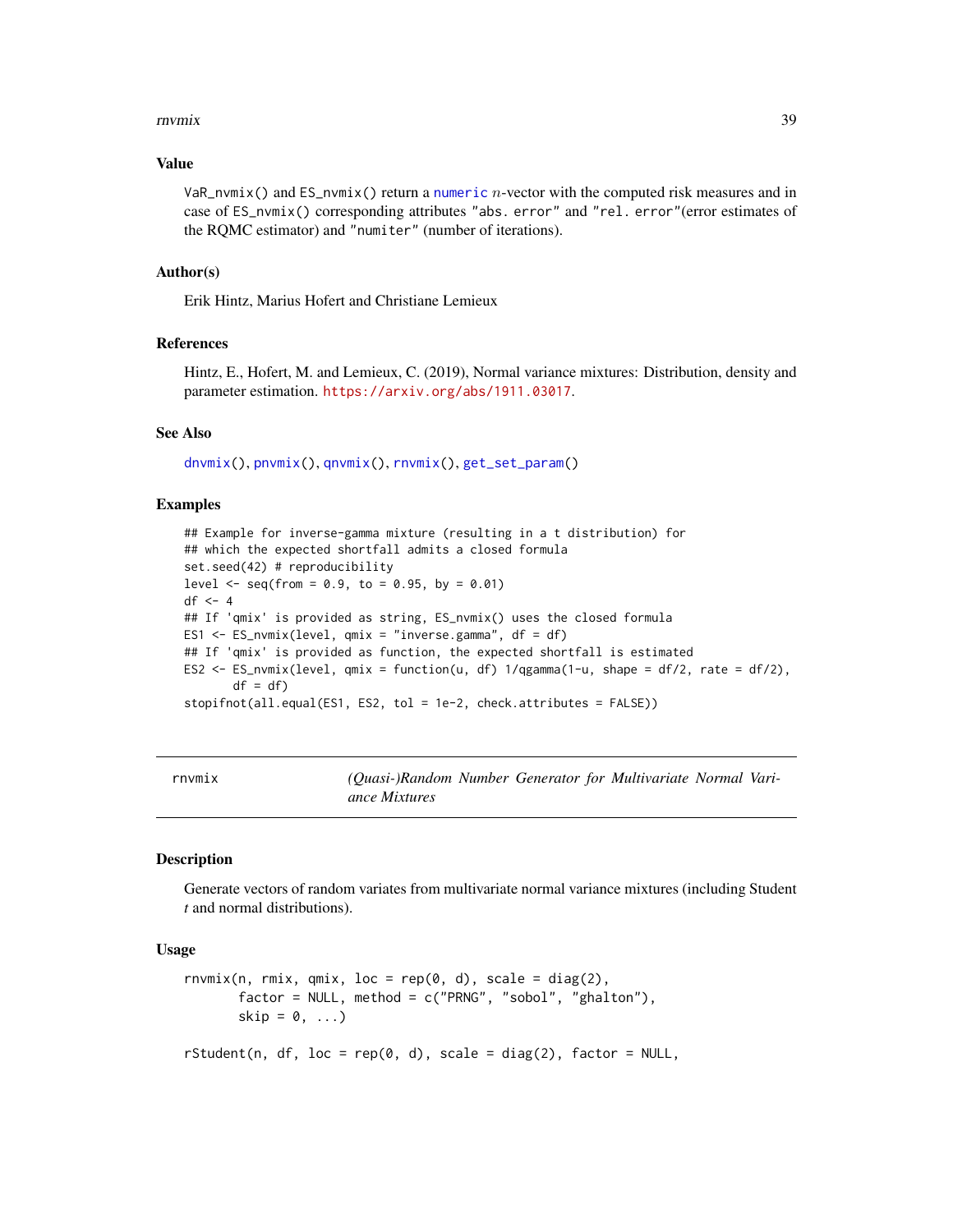```
method = c("PRNG", "sobol", "ghalton"), skip = <math>0</math>)rNorm(n, loc = rep(0, d), scale = diag(2), factor = NULL,method = c("PRNG", "sobol", "ghalton"), skip = <math>\emptyset</math>)rNorm_sumconstr(n, weights, s, method = c("PRNG", "sobol", "ghalton"), skip = 0)
```
#### Arguments

n sample size  $n$  (positive integer).

- rmix specification of the mixing variable  $W$ , see McNeil et al. (2015, Chapter 6), via a random number generator. This argument is ignored for method = "sobol" and method = "ghalton". Supported are the following types of specification (see also the examples below):
	- [character](#page-0-0): [character](#page-0-0) string specifying a supported distribution; currently available are "constant" (in which case  $W = 1$  and thus a sample from the multivariate normal distribution with mean vector loc and covariance matrix scale results) and "inverse.gamma" (in which case  $W$  is inverse gamma distributed with shape and rate parameters df/2 and thus the multivariate Student *t* distribution with df degrees of freedom (required to be provided via the ellipsis argument) results).
	- [list](#page-0-0): [list](#page-0-0) of length at least one, where the first component is a [character](#page-0-0) string specifying the base name of a distribution which can be sampled via prefix "r"; an example is "exp" for which "rexp" exists for sampling. If the list is of length larger than one, the remaining elements contain additional parameters of the distribution; for "exp", for example, this can be the parameter rate.
	- [function](#page-0-0): [function](#page-0-0) interpreted as a random number generator of the mixing variable W; additional arguments (such as parameters) can be passed via the ellipsis argument.
	- [numeric](#page-0-0): [numeric](#page-0-0) vector of length n providing a random sample of the mixing variable W.

 $qmix$  specification of the mixing variable W via a quantile function; see McNeil et al. (2015, Chapter 6). This argument is required for method = "sobol" and method = "ghalton". Supported are the following types of specification (see also the examples below):

- [character](#page-0-0): [character](#page-0-0) string specifying a supported distribution; currently available are "constant" (in which case  $W = 1$  and thus a sample from the multivariate normal distribution with mean vector loc and covariance matrix scale results) and "inverse.gamma" (in which case  $W$  is inverse gamma distributed with shape and rate parameters df/2 and thus the multivariate Student *t* distribution with df degrees of freedom (required to be provided via the ellipsis argument) results).
- [list](#page-0-0): [list](#page-0-0) of length at least one, where the first component is a [character](#page-0-0) string specifying the base name of a distribution which can be sampled via prefix "q"; an example is "exp" for which "qexp" exists for sampling. If the list is of length larger than one, the remaining elements contain additional parameters of the distribution; for "exp", for example, this can be the parameter rate.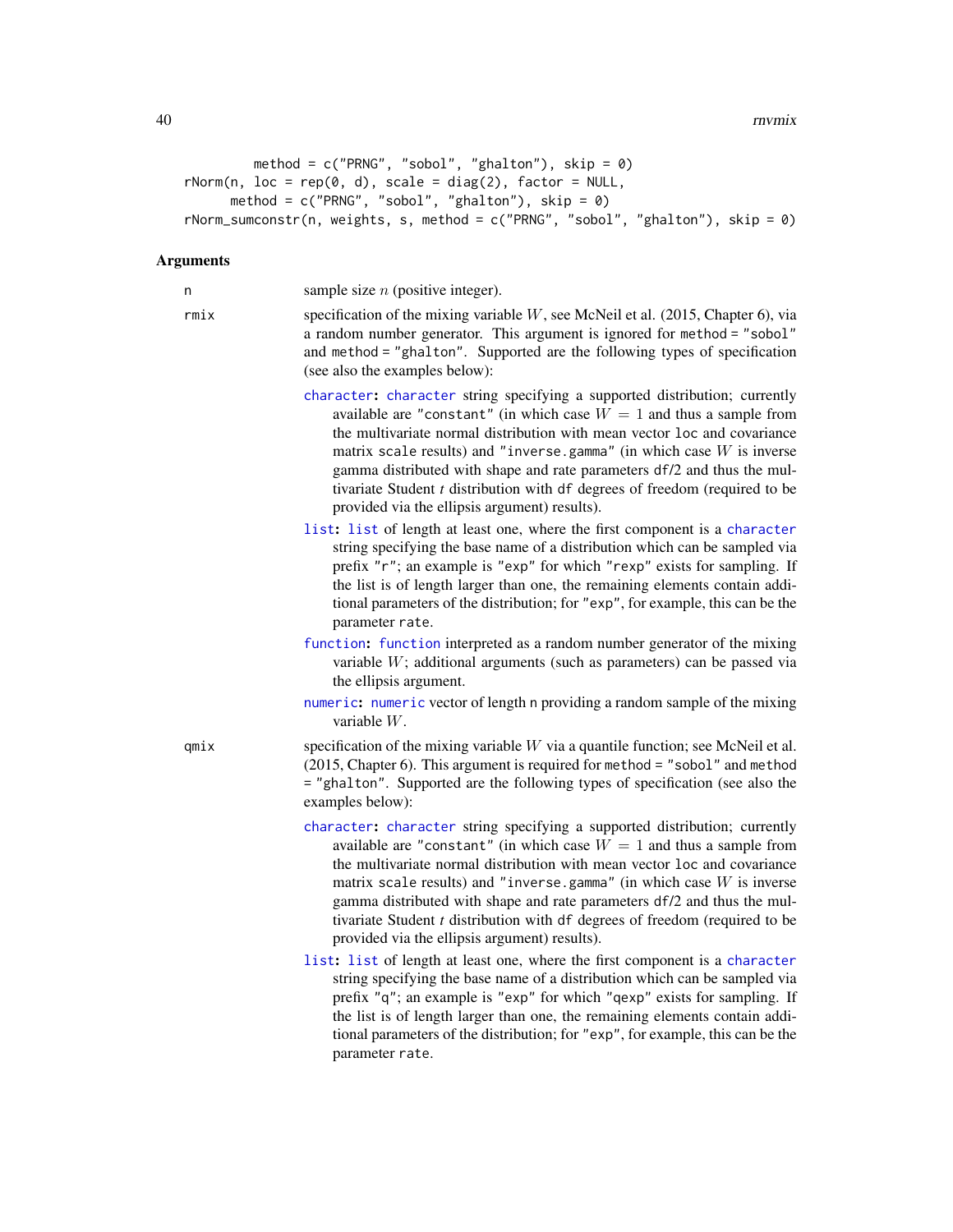<span id="page-40-0"></span>

|          | function: function interpreted as the quantile function of the mixing variable<br>$W$ ; internally, sampling is then done with the inversion method by applying<br>the provided function to $U(0,1)$ random variates.                                                                                                                                                                                                                                                                                 |
|----------|-------------------------------------------------------------------------------------------------------------------------------------------------------------------------------------------------------------------------------------------------------------------------------------------------------------------------------------------------------------------------------------------------------------------------------------------------------------------------------------------------------|
| df       | positive degress of freedom; can also be Inf in which case the distribution is<br>interpreted as the multivariate normal distribution with mean vector loc and<br>covariance matrix scale).                                                                                                                                                                                                                                                                                                           |
| loc      | location vector of dimension $d$ ; this equals the mean vector of a random vector<br>following the specified normal variance mixture distribution if and only if the<br>latter exists.                                                                                                                                                                                                                                                                                                                |
| scale    | scale matrix (a covariance matrix entering the distribution as a parameter) of di-<br>mension $(d, d)$ (defaults to $d = 2$ ); this equals the covariance matrix of a random<br>vector following the specified normal variance mixture distribution divided by<br>the expecation of the mixing variable $W$ if and only if the former exists. Note<br>that scale must be positive definite; sampling from singular normal variance<br>mixtures can be achieved by providing factor.                   |
| factor   | $(d, k)$ -matrix such that factor %*% t(factor) equals scale; the non-square<br>case $k \neq d$ can be used to sample from singular normal variance mixtures.<br>Note that this notation coincides with McNeil et al. (2015, Chapter 6). If not<br>provided, factor is internally determined via chol() (and multiplied from the<br>right to an $(n, k)$ -matrix of independent standard normals to obtain a sample<br>from a multivariate normal with zero mean vector and covariance matrix scale). |
| method   | character string indicating the method to be used to obtain the sample. Avail-<br>able are:                                                                                                                                                                                                                                                                                                                                                                                                           |
|          | "PRNG": pseudo-random numbers,                                                                                                                                                                                                                                                                                                                                                                                                                                                                        |
|          | "sobol": Sobol' sequence,                                                                                                                                                                                                                                                                                                                                                                                                                                                                             |
|          | "ghalton": generalized Halton sequence.                                                                                                                                                                                                                                                                                                                                                                                                                                                               |
|          | If method = "PRNG", either qmix or rmix can be provided. If both are provided,<br>rmix is used and qmix ignored. For the other two methods, sampling is done via<br>inversion, hence qmix has to be provided and rmix is ignored.                                                                                                                                                                                                                                                                     |
| skip     | integer specifying the number of points to be skipped when method = "sobol",<br>see also example below.                                                                                                                                                                                                                                                                                                                                                                                               |
| weights  | $d$ -numeric vector of weights.                                                                                                                                                                                                                                                                                                                                                                                                                                                                       |
| s        | numeric vector of length 1 or n giving the value of the constrained sum; see<br>below under details.                                                                                                                                                                                                                                                                                                                                                                                                  |
| $\cdots$ | additional arguments (for example, parameters) passed to the underlying mixing<br>distribution when rmix or qmix is a character string or function.                                                                                                                                                                                                                                                                                                                                                   |

#### Details

Internally used is factor, so scale is not required to be provided if factor is given.

The default factorization used to obtain factor is the Cholesky decomposition via [chol\(](#page-0-0)). To this end, scale needs to have full rank.

Sampling from a singular normal variance mixture distribution can be achieved by providing scale.

The number of rows of factor equals the dimension  $d$  of the sample. Typically (but not necessarily), factor is square.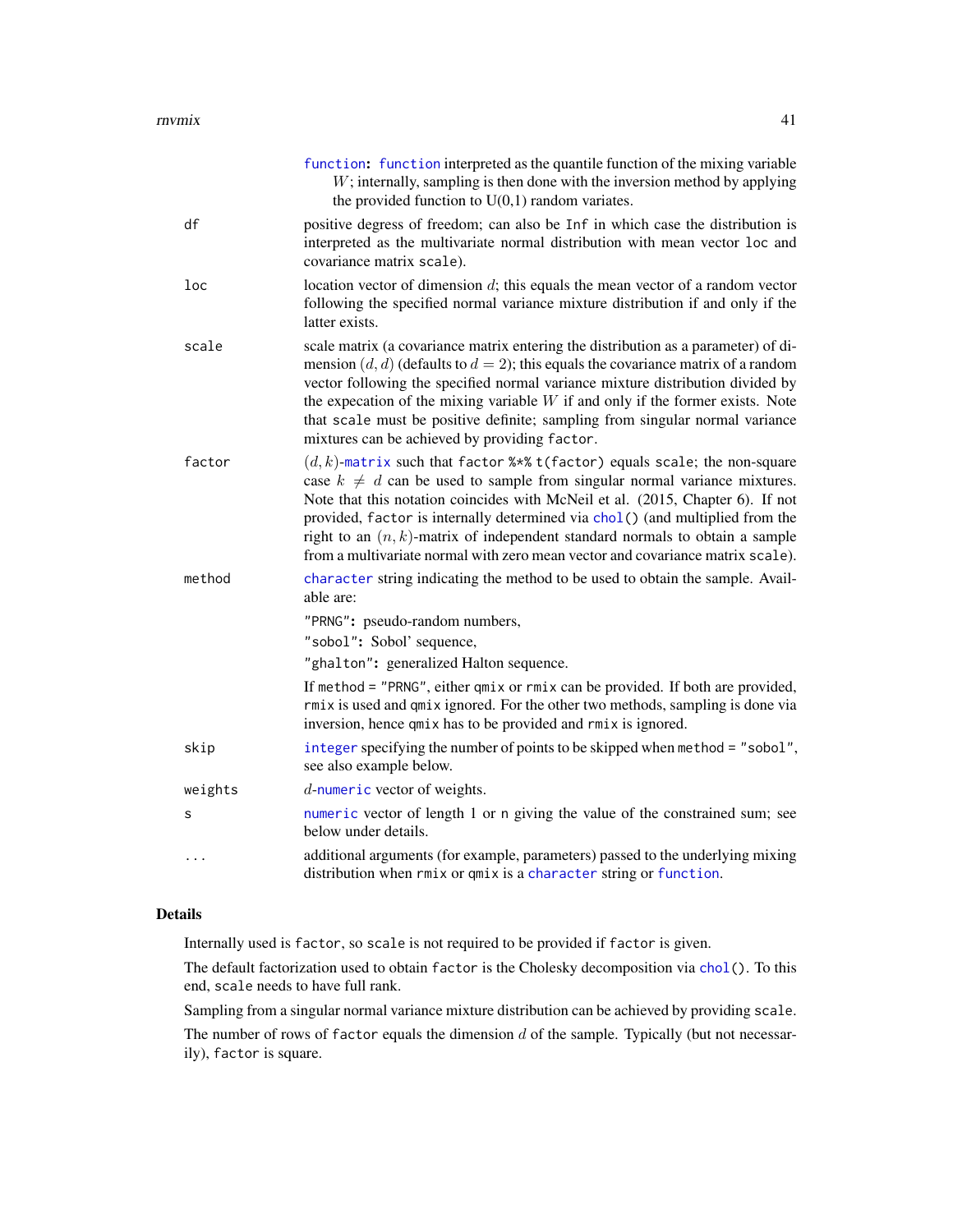rStudent() and rNorm() are wrappers of rnvmix(,qmix = "inverse.gamma",df = df) and rnvmix(,qmix = "constant",df = df), respectively.

The function rNorm\_sumconstr() can be used to sample from the multivariate standard normal distribution under a weighted sum constraint; the implementation is based on Algorithm 1 in Vrins (2018). Let  $Z = (Z_1, \ldots, Z_d) N_d(0, I_d)$ . The function rNorm\_sumconstr() then samples from  $Z|w^T Z = s$  where w and s correspond to the arguments weights and s. If supplied s is a vector of length n, the i'th row of the returned matrix uses the constraint  $w^T Z = s_i$  where  $s_i$  is the i'th element in s.

# Value

rnvmix() returns an  $(n, d)$ -[matrix](#page-0-0) containing n samples of the specified (via mix) d-dimensional multivariate normal variance mixture with location vector loc and scale matrix scale (a covariance matrix).

rStudent() returns samples from the d-dimensional multivariate Student *t* distribution with location vector loc and scale matrix scale.

rNorm() returns samples from the d-dimensional multivariate normal distribution with mean vector loc and covariance matrix scale.

rNorm\_sumconstr() returns samples from the  $d$ -dimensional multivariate normal distribution conditional on the weighted sum being constrained to s.

#### Author(s)

Erik Hintz, Marius Hofert and Christiane Lemieux

#### References

Hintz, E., Hofert, M. and Lemieux, C. (2019) *Normal variance mixtures: Distribution, density and parameter estimation*. <https://arxiv.org/abs/1911.03017>

McNeil, A. J., Frey, R. and Embrechts, P. (2015). *Quantitative Risk Management: Concepts, Techniques, Tools*. Princeton University Press.

Vrins, E. (2018) *Sampling the Multivariate Standard Normal Distribution under a Weighted Sum Constraint*. Risks 2018, 6(3), 64

#### See Also

[dnvmix\(](#page-9-1)), [pnvmix\(](#page-26-1))

#### Examples

### Examples for rnvmix() ######################################################

```
## Generate a random correlation matrix in d dimensions
d \le -3set.seed(157)
A \leq matrix(runif(d \neq d), ncol = d)
P \leq -\text{cov2cor}(A \text{ % } * \text{ % } t(A))
```
<span id="page-41-0"></span>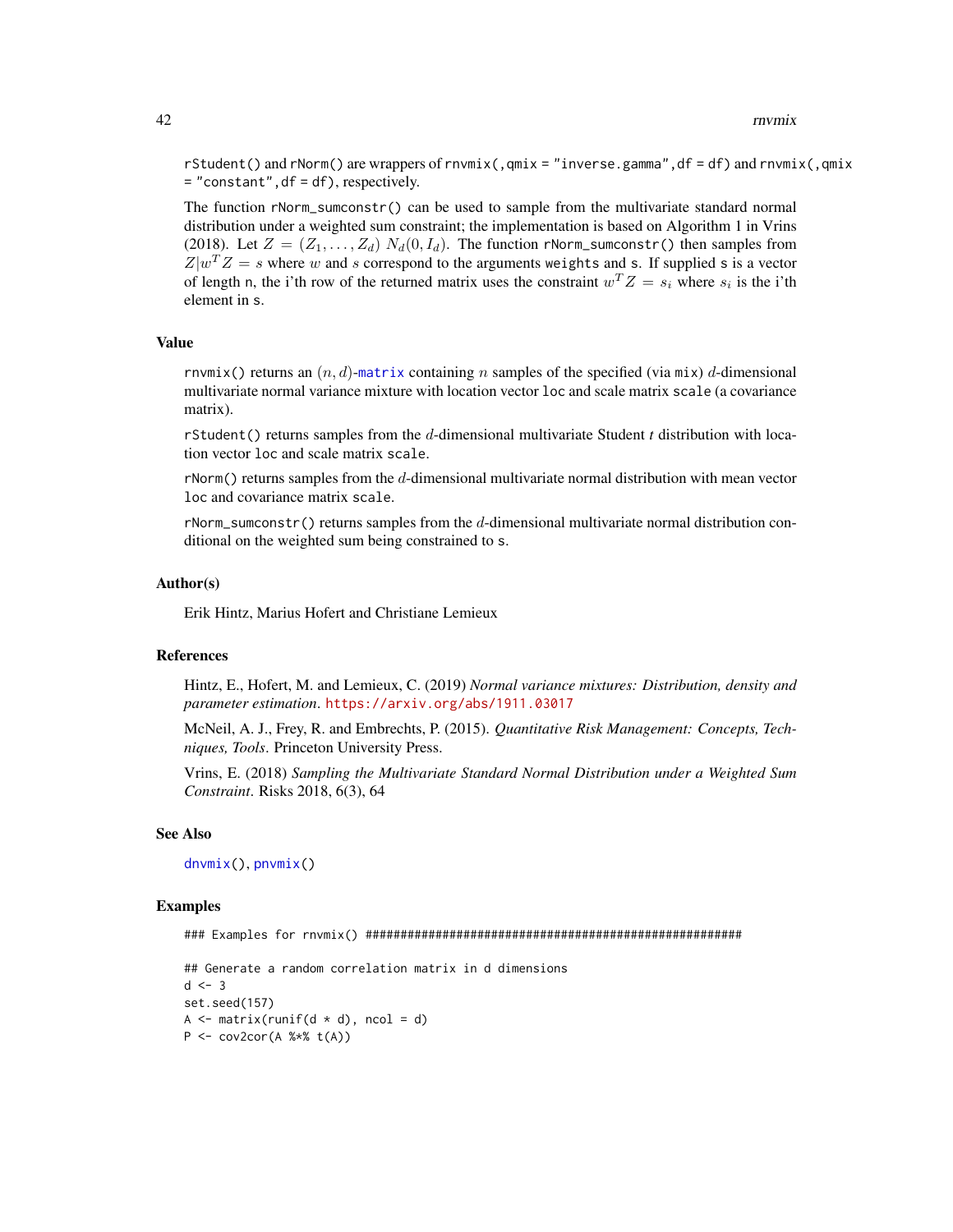#### rnvmix 43

```
## Draw random variates and compare
df <- 3.5
n < -1000set.seed(271)
X \leq -rnvmix(n, rmix = "inverse.gamma", df = df, scale = P) # with scale
set.seed(271)
X. \le rnvmix(n, rmix = "inverse.gamma", df = df, factor = t(chol(P))) # with factor
stopifnot(all.equal(X, X.))
## Checking df = Inf
set.seed(271)
X \leq -rnvmix(n, rmix = "constant", scale = P) # normal
set.seed(271)
X. \le rnvmix(n, rmix = "inverse.gamma", scale = P, df = Inf) # t_infinity
stopifnot(all.equal(X, X.))
## Univariate case (dimension = number of rows of 'factor' = 1 here)
set.seed(271)
X.1d \leq -rnvmix(n, rmix = "inverse.gamma", df = df, factor = 1/2)
set.seed(271)
X.1d. \le rnvmix(n, rmix = "inverse.gamma", df = df, factor = 1)/2 # manual scaling
stopifnot(all.equal(X.1d, X.1d.))
## Checking different ways of providing 'mix'
## 1) By providing a character string (and corresponding ellipsis arguments)
set.seed(271)
X.mix1 \leq rnvmix(n, rmix = "inverse.gamma", df = df, scale = P)## 2) By providing a list; the first element has to be an existing distribution
## with random number generator available with prefix "r"
rinverse.gamma <- function(n, df) 1 / rgamma(n, shape = df/2, rate = df/2)
set.seed(271)
X.mix2 \leq -r\nnumix(n, rmix = list("inverse.gamma", df = df), scale = P)## 3) The same without extra arguments (need the extra list() here to
## distinguish from Case 1))
rinverseGamma \le function(n) 1 / rgamma(n, shape = df/2, rate = df/2)
set.seed(271)
X.mix3 <- rnvmix(n, rmix = list("inverseGamma"), scale = P)
## 4) By providing a quantile function
## Note: P(1/Y \le x) = P(Y \ge 1/x) = 1-F_Y(1/x) = y \le y \le 1/F_Y^*(-1-y)set.seed(271)
X.mix4 <- rnvmix(n, qmix = function(p) 1/qgamma(1-p, shape = df/2, rate = df/2),
                 scale = P## 5) By providing random variates
set.seed(271) # if seed is set here, results are comparable to the above methods
W \leq -r inverse.gamma(n, df = df)
X.mix5 \leq r\nnumix(n, rmix = W, scale = P)## Compare (note that X.mix4 is not 'all equal' with X.mix1 or the other samples)
## since rgamma() != qgamma(runif()) (or qgamma(1-runif()))
stopifnot(all.equal(X.mix2, X.mix1),
          all.equal(X.mix3, X.mix1),
          all.equal(X.mix5, X.mix1))
```
## For a singular normal variance mixture: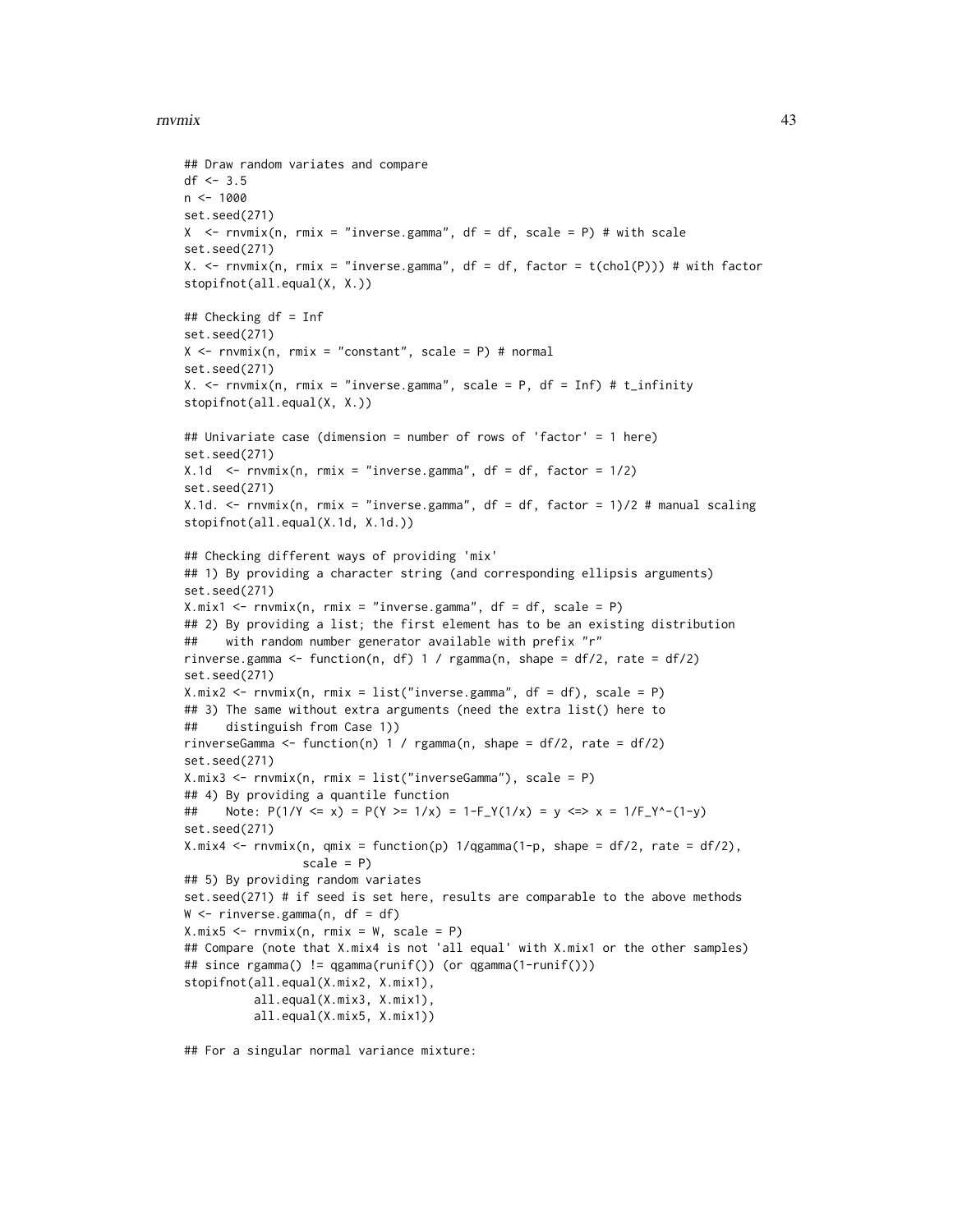```
## Need to provide 'factor'
A \le - matrix( c(1, 0, 0, 1, 0, 1), ncol = 2, byrow = TRUE)
stopifnot(all.equals(dim(rnvmix(n, rmix = "constant", factor = A)), c(n, 3)))stopifnot(all.equals(dim(rnvmix(n, rmix = "constant", factor = t(A))), c(n, 2)))## Using 'skip'. Need to reset the seed everytime to get the same shifts in "sobol".
## Note that when using method = "sobol", we have to provide 'qmix' instead of 'rmix'.
set.seed(271)
X.skip0 <- rnvmix(n, qmix = "inverse.gamma", df = df, scale = P, method = "sobol")
set.seed(271)
X.skip1 <- rnvmix(n, qmix = "inverse.gamma", df = df, scale = P, method = "sobol",
                  skip = n)set.seed(271)
X.wo.skip <- rnvmix(2*n, qmix = "inverse.gamma", df = df, scale = P, method = "sobol")
X.skip <- rbind(X.skip0, X.skip1)
stopifnot(all.equal(X.wo.skip, X.skip))
### Examples for rStudent() and rNorm() ########################################
## Draw N(0, P) random variates by providing scale or factor and compare
n < -1000set.seed(271)
X.n <- rNorm(n, scale = P) # providing scale
set.seed(271)
X.n. \leq rNorm(n, factor = t(chol(P))) # providing the factor
stopifnot(all.equal(X.n, X.n.))
## Univariate case (dimension = number of rows of 'factor' = 1 here)
set.seed(271)
X.n.1d < -rNorm(n, factor = 1/2)set.seed(271)
X.n.1d. < -rNorm(n, factor = 1)/2 # manual scalingstopifnot(all.equal(X.n.1d, X.n.1d.))
## Draw t_3.5 random variates by providing scale or factor and compare
df \le -3.5n < - 1000set.seed(271)
X.t \leq rStudent(n, df = df, scale = P) # providing scale
set.seed(271)
X.t. \le rStudent(n, df = df, factor = t(chol(P))) # providing the factor
stopifnot(all.equal(X.t, X.t.))
## Univariate case (dimension = number of rows of 'factor' = 1 here)
set.seed(271)
X.t.1d \leq rStudent(n, df = df, factor = 1/2)set.seed(271)
X.t.1d. \le rStudent(n, df = df, factor = 1)/2 # manual scaling
stopifnot(all.equal(X.t.1d, X.t.1d.))
## Check df = Inf
set.seed(271)
```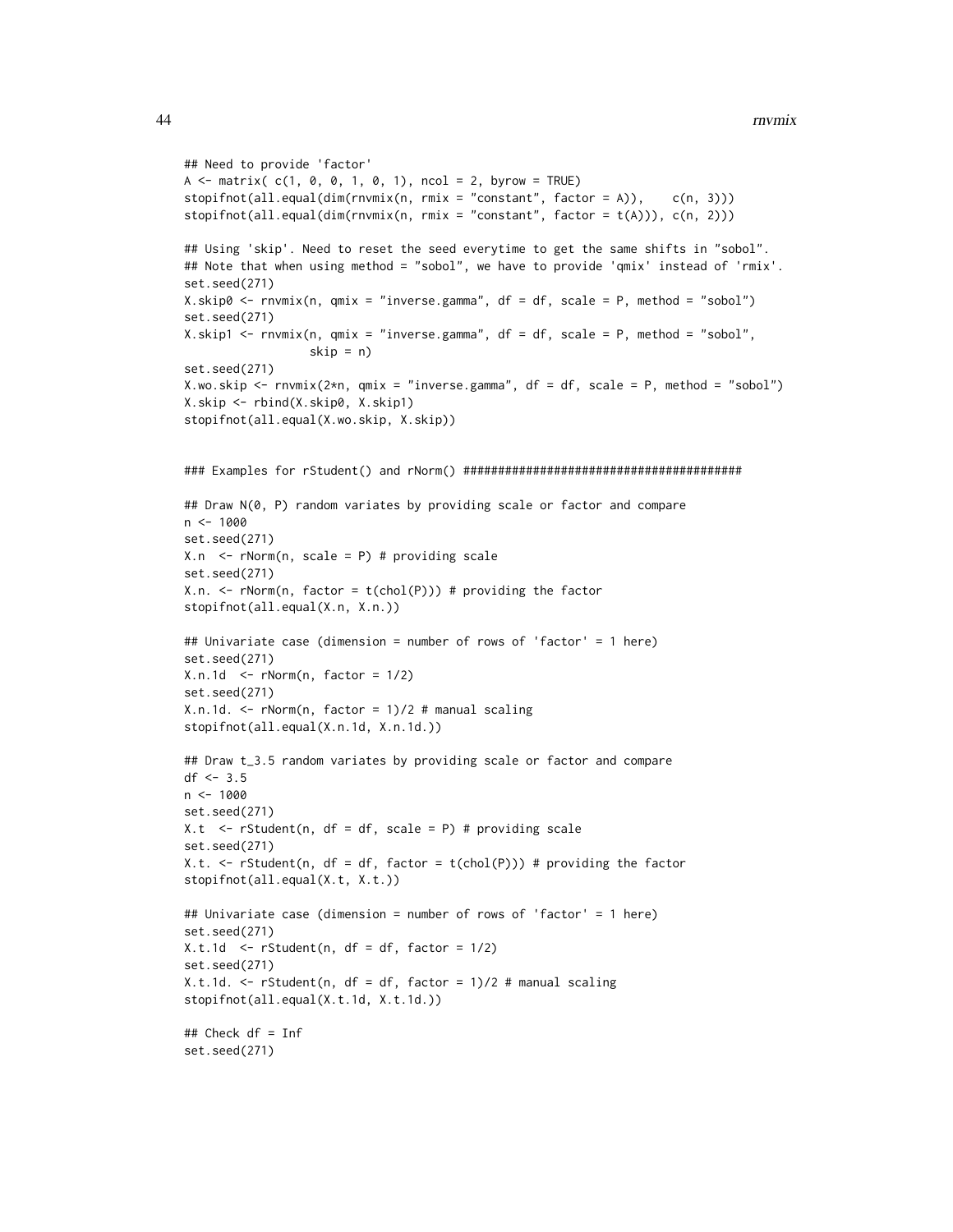#### rnvmix 45

```
X.t < -rStudent(n, df = Inf, scale = P)set.seed(271)
X.n <- rNorm(n, scale = P)
stopifnot(all.equal(X.t, X.n))
### Examples for rNorm_sumconstr() #############################################
set.seed(271)
weights \leq c(1, 1)Z.constr <- rNorm_sumconstr(n, weights = c(1, 1), s = 2)
stopifnot(all(rowSums(Z.constr ) == 2))
plot(Z.constr , xlab = expression(Z[1]), ylab = expression(Z[2]))
```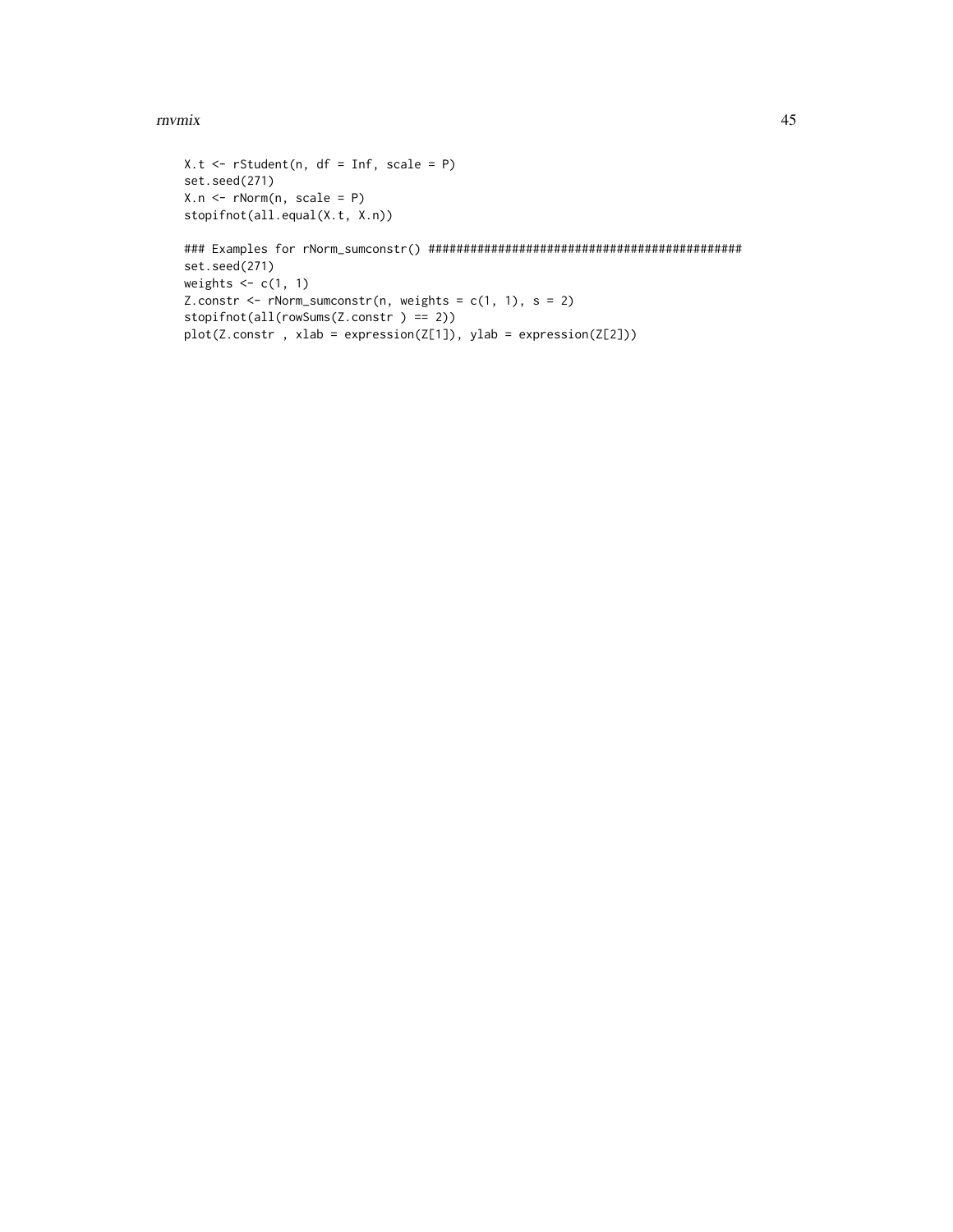# <span id="page-45-0"></span>**Index**

∗Topic datasets numerical\_experiments\_data, [22](#page-21-0) ∗Topic distribution copula, [2](#page-1-0) dependencemeasures, [5](#page-4-0) dgnvmix, [7](#page-6-0) dnvmix, [10](#page-9-0) fitnvmix, [13](#page-12-0) gammamix, [16](#page-15-0) get\_set\_param, [19](#page-18-0) pgnvmix, [23](#page-22-0) pnvmix, [27](#page-26-0) qnvmix, [31](#page-30-0) qqplot\_maha, [33](#page-32-0) rgnvmix, [35](#page-34-0) riskmeasures, [38](#page-37-0) rnvmix, [39](#page-38-0)

character, *[3](#page-2-0)*, *[5](#page-4-0)*, *[8](#page-7-0)*, *[11](#page-10-0)*, *[14](#page-13-0)*, *[17](#page-16-0)*, *[19](#page-18-0)*, *[24](#page-23-0)*, *[27,](#page-26-0) [28](#page-27-0)*, *[32](#page-31-0)*, *[34](#page-33-0)*, *[36](#page-35-0)*, *[38](#page-37-0)*, *[40,](#page-39-0) [41](#page-40-0)* chol, *[3](#page-2-0)*, *[11](#page-10-0)*, *[36](#page-35-0)*, *[41](#page-40-0)* copula, [2](#page-1-0) corgnvmix *(*dependencemeasures*)*, [5](#page-4-0)

dependencemeasures, [5](#page-4-0) dgammamix, *[19](#page-18-0)*, *[22](#page-21-0)* dgammamix *(*gammamix*)*, [16](#page-15-0) dgnvmix, [7,](#page-6-0) *[25](#page-24-0)* dgStudent *(*dgnvmix*)*, [7](#page-6-0) dgStudentcopula, *[6](#page-5-0)* dgStudentcopula *(*copula*)*, [2](#page-1-0) dNorm *(*dnvmix*)*, [10](#page-9-0) dnvmix, *[3,](#page-2-0) [4](#page-3-0)*, *[8](#page-7-0)*, [10,](#page-9-0) *[15](#page-14-0)*, *[18,](#page-17-0) [19](#page-18-0)*, *[22](#page-21-0)*, *[29](#page-28-0)*, *[32,](#page-31-0) [33](#page-32-0)*, *[39](#page-38-0)*, *[42](#page-41-0)* dnvmixcopula *(*copula*)*, [2](#page-1-0) dStudent *(*dnvmix*)*, [10](#page-9-0) dStudentcopula *(*copula*)*, [2](#page-1-0)

ES\_nvmix, *[19](#page-18-0)*, *[22](#page-21-0)* ES\_nvmix *(*riskmeasures*)*, [38](#page-37-0) fitNorm *(*fitnvmix*)*, [13](#page-12-0) fitnvmix, *[12](#page-11-0)*, [13,](#page-12-0) *[18,](#page-17-0) [19](#page-18-0)*, *[22](#page-21-0)*, *[29](#page-28-0)*, *[34](#page-33-0)* fitStudent *(*fitnvmix*)*, [13](#page-12-0) function, *[3](#page-2-0)*, *[5](#page-4-0)*, *[8](#page-7-0)*, *[11](#page-10-0)*, *[14](#page-13-0)*, *[17](#page-16-0)*, *[24](#page-23-0)*, *[27,](#page-26-0) [28](#page-27-0)*, *[34](#page-33-0)*, *[36](#page-35-0)*, *[38](#page-37-0)*, *[40,](#page-39-0) [41](#page-40-0)* gammamix, [16](#page-15-0) get\_set\_param, *[3](#page-2-0)*, *[5](#page-4-0)*, *[8,](#page-7-0) [9](#page-8-0)*, *[11,](#page-10-0) [12](#page-11-0)*, *[14,](#page-13-0) [15](#page-14-0)*, *[17,](#page-16-0) [18](#page-17-0)*, [19,](#page-18-0) *[24,](#page-23-0) [25](#page-24-0)*, *[28,](#page-27-0) [29](#page-28-0)*, *[32](#page-31-0)*, *[34](#page-33-0)*, *[38,](#page-37-0) [39](#page-38-0)* integer, *[28](#page-27-0)*, *[41](#page-40-0)* lambda\_gStudent *(*dependencemeasures*)*, [5](#page-4-0) list, *[3](#page-2-0)*, *[5](#page-4-0)*, *[8](#page-7-0)*, *[11,](#page-10-0) [12](#page-11-0)*, *[14,](#page-13-0) [15](#page-14-0)*, *[17](#page-16-0)*, *[19](#page-18-0)*, *[21,](#page-20-0) [22](#page-21-0)*, *[24](#page-23-0)*, *[27,](#page-26-0) [28](#page-27-0)*, *[32](#page-31-0)*, *[34](#page-33-0)*, *[38](#page-37-0)*, *[40](#page-39-0)* logical, *[3](#page-2-0)*, *[5](#page-4-0)*, *[8](#page-7-0)*, *[11](#page-10-0)*, *[14](#page-13-0)*, *[17](#page-16-0)*, *[20,](#page-19-0) [21](#page-20-0)*, *[28](#page-27-0)*, *[32](#page-31-0)*, *[34](#page-33-0)*, *[38](#page-37-0)* matrix, *[3](#page-2-0)*, *[8](#page-7-0)*, *[11](#page-10-0)*, *[14](#page-13-0)*, *[27](#page-26-0)*, *[32](#page-31-0)*, *[34](#page-33-0)*, *[36](#page-35-0)*, *[41,](#page-40-0) [42](#page-41-0)* numeric, *[6](#page-5-0)*, *[9](#page-8-0)*, *[12](#page-11-0)*, *[14](#page-13-0)*, *[18](#page-17-0)*, *[20–](#page-19-0)[22](#page-21-0)*, *[25](#page-24-0)*, *[29](#page-28-0)*, *[38](#page-37-0)[–41](#page-40-0)* numerical\_experiments\_data, [22](#page-21-0) optim, *[21](#page-20-0)* pgammamix, *[19](#page-18-0)*, *[22](#page-21-0)* pgammamix *(*gammamix*)*, [16](#page-15-0) pgnvmix, *[3](#page-2-0)*, *[5](#page-4-0)*, *[8,](#page-7-0) [9](#page-8-0)*, [23,](#page-22-0) *[29](#page-28-0)*, *[35,](#page-34-0) [36](#page-35-0)* pgStudent, *[35](#page-34-0)* pgStudent *(*pgnvmix*)*, [23](#page-22-0) pgStudentcopula, *[6](#page-5-0)* pgStudentcopula *(*copula*)*, [2](#page-1-0) pNorm *(*pnvmix*)*, [27](#page-26-0) pnorm, *[28](#page-27-0)* pnvmix, *[3,](#page-2-0) [4](#page-3-0)*, *[8](#page-7-0)*, *[11,](#page-10-0) [12](#page-11-0)*, *[15](#page-14-0)*, *[17](#page-16-0)[–19](#page-18-0)*, *[22](#page-21-0)*, *[24](#page-23-0)*, [27,](#page-26-0) *[31](#page-30-0)[–34](#page-33-0)*, *[38,](#page-37-0) [39](#page-38-0)*, *[42](#page-41-0)* pnvmixcopula *(*copula*)*, [2](#page-1-0) pStudent *(*pnvmix*)*, [27](#page-26-0) pStudentcopula *(*copula*)*, [2](#page-1-0) pt, *[28](#page-27-0)*